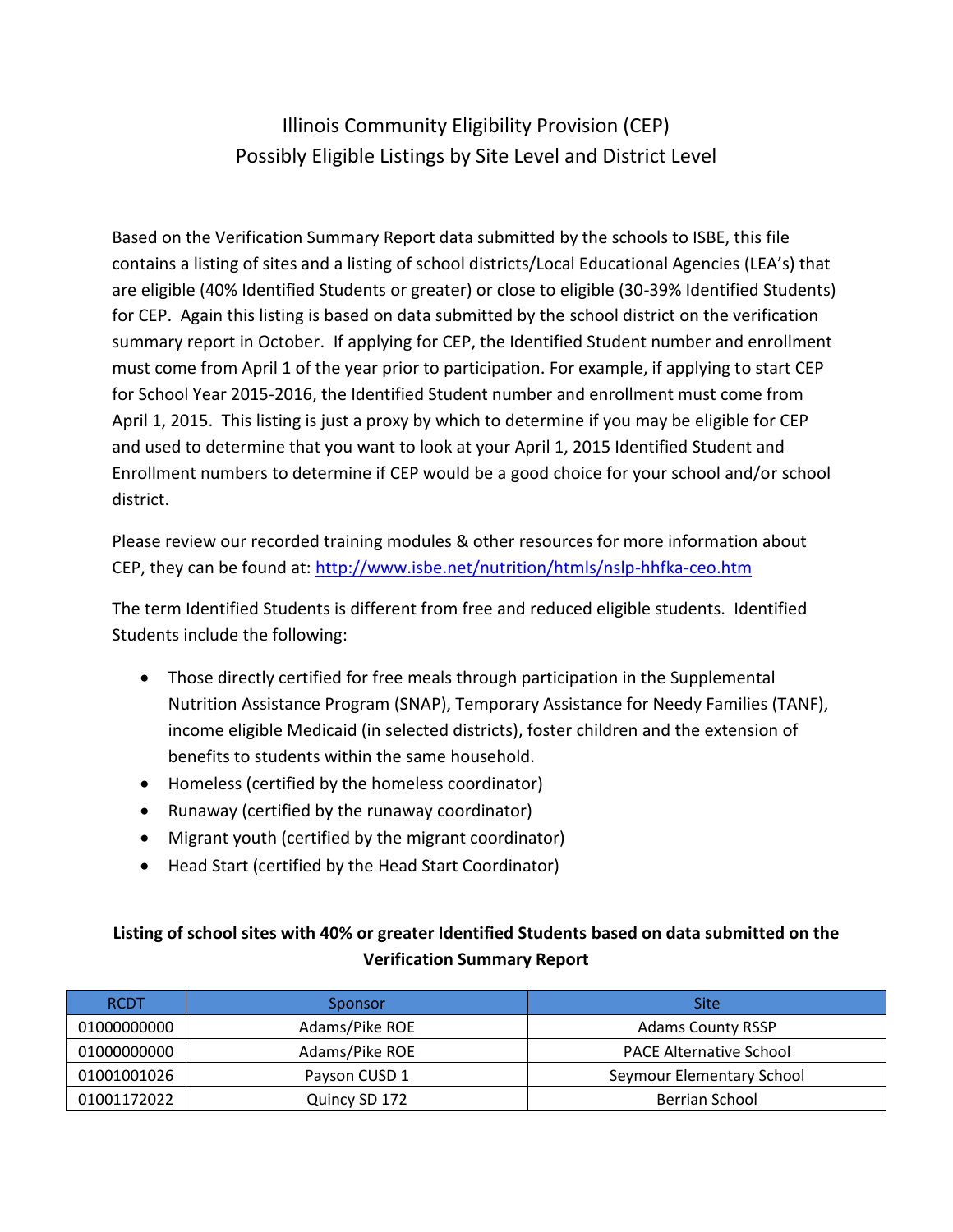| 01001172022 | Quincy SD 172                 | Early Childhood                    |
|-------------|-------------------------------|------------------------------------|
| 01001172022 | Quincy SD 172                 | <b>Adams Elementary School</b>     |
| 01001172022 | Quincy SD 172                 | Dewey Elementary School            |
| 01001172022 | Quincy SD 172                 | Washington Elementary School       |
| 01001172022 | Quincy SD 172                 | <b>Baldwin Intermediate</b>        |
| 01001172022 | Quincy SD 172                 | Quincy Jr High School              |
| 01001172022 | Quincy SD 172                 | <b>Madison School</b>              |
| 01001172022 | Quincy SD 172                 | <b>Ellington Elementary School</b> |
| 01075003026 | Pleasant Hill CUSD 3          | Pleasant Hill High School          |
| 01075010026 | Pikeland CUSD 10              | Pittsfield South Elem School       |
| 01075010026 | Pikeland CUSD 10              | <b>Pikeland Community School</b>   |
| 01075012026 | Western CUSD 12               | Western Barry Elem                 |
| 01075012026 | Western CUSD 12               | Western Jr High School             |
| 01075012026 | Western CUSD 12               | Western High School                |
| 02044032003 | New Simpson Hill SD 32        | New Simpson Hill Dist 32           |
| 02044043003 | <b>Buncombe Cons SD 43</b>    | <b>Buncombe Cons School</b>        |
| 02044055002 | Vienna SD 55                  | Vienna Elem School Dist 55         |
| 02044064002 | Cypress SD 64                 | Cypress Elem School                |
| 02044133017 | Vienna HSD 133                | Vienna High School                 |
| 02061001026 | Massac UD 1                   | Metropolis Elem School             |
| 02061001026 | Massac UD 1                   | <b>Brookport Elementary School</b> |
| 02061001026 | Massac UD 1                   | Massac Jr High School              |
| 02091017022 | Cobden SUD 17                 | Cobden Jr High School              |
| 02091017022 | Cobden SUD 17                 | Cobden High School                 |
| 02091017022 | Cobden SUD 17                 | Cobden Elem School                 |
| 02091037004 | Anna CCSD 37                  | Davie Elem School                  |
| 02091037004 | Anna CCSD 37                  | Anna Junior High School            |
| 02091043004 | County of Union Sch Dist No43 | Jonesboro Elem School              |
| 02091066022 | Dongola USD 66                | Dongola Elementary School          |
| 02091066022 | Dongola USD 66                | Dongola Jr High School             |
| 02091066022 | Dongola USD 66                | Dongola High School                |
| 03000000000 | Bond/Effingham/Fayette ROE    | Tristar Acad Safe Sch Program      |
| 03000000000 | Bond/Effingham/Fayette ROE    | FOCUS Safe Sch Program             |
| 03000000000 | Bond/Effingham/Fayette ROE    | New Approach Alternative High Sch  |
| 03000000000 | Bond/Effingham/Fayette ROE    | Aspire Alternative High School     |
| 03003001026 | Mulberry Grove CUSD 1         | Mulberry Grove Jr High School      |
| 03003001026 | Mulberry Grove CUSD 1         | Mulberry Grove Elem School         |
| 03003001026 | Mulberry Grove CUSD 1         | Mulberry Grove Sr High School      |
| 03003002026 | <b>Bond County CUSD 2</b>     | Sorento Elem School                |
| 03003002026 | <b>Bond County CUSD 2</b>     | Greenville Elem School             |
| 03003002026 | <b>Bond County CUSD 2</b>     | Pocahontas Center                  |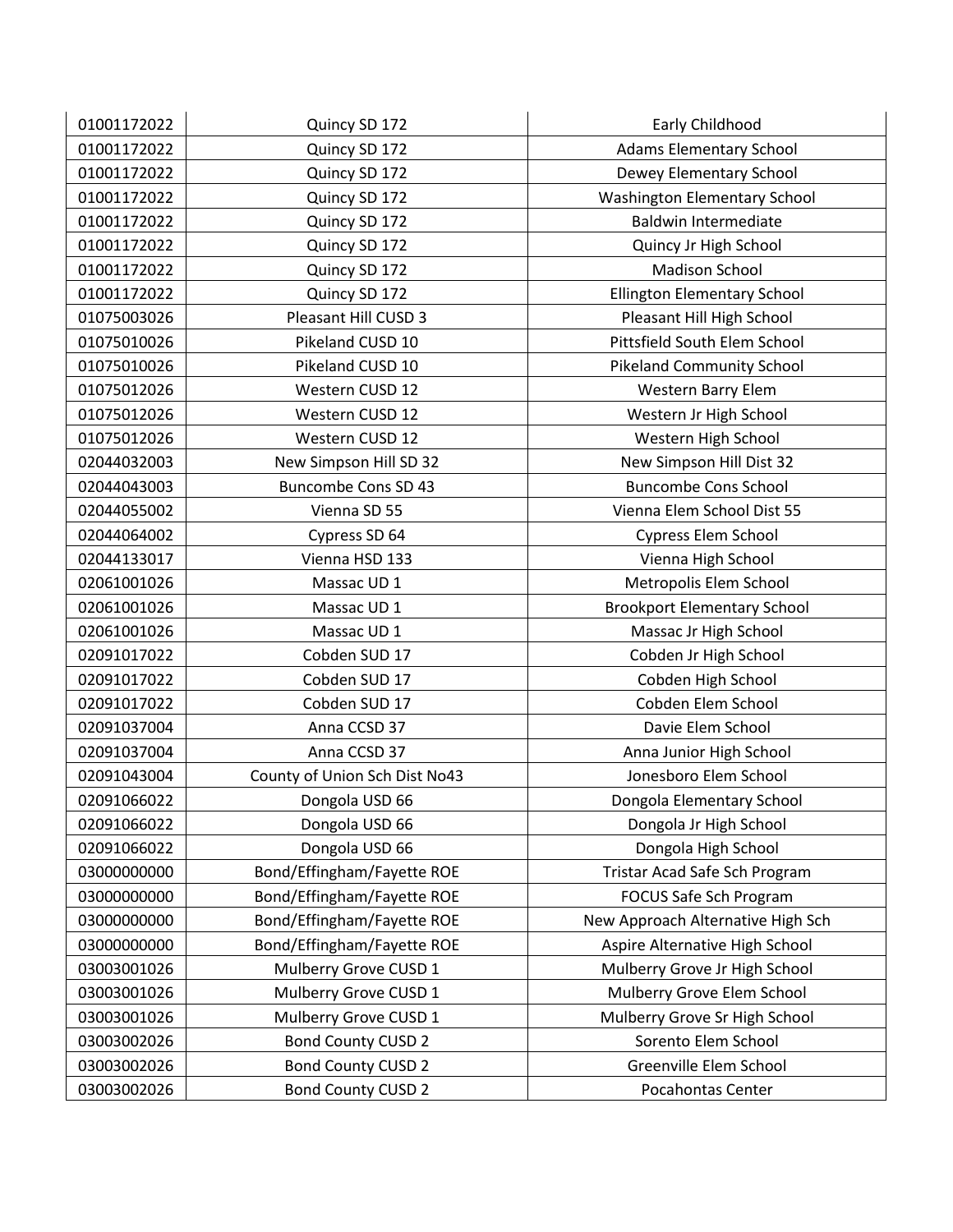| 03025010026 | Altamont CUSD 10     | <b>Altamont Grade School</b>           |
|-------------|----------------------|----------------------------------------|
| 03025020026 | Beecher City CUSD 20 | <b>Beecher City Grade School</b>       |
| 03025040026 | Effingham CUSD 40    | <b>Early Learning Center</b>           |
| 03025040026 | Effingham CUSD 40    | Central Grade School                   |
| 03025040026 | Effingham CUSD 40    | South Side Grade School                |
| 03025040026 | Effingham CUSD 40    | Effingham Junior High School           |
| 03026202026 | St Elmo CUSD 202     | St Elmo Elem School                    |
| 03026202026 | St Elmo CUSD 202     | St Elmo Jr High School                 |
| 03026202026 | St Elmo CUSD 202     | St Elmo Sr High School                 |
| 03026203026 | Vandalia CUSD 203    | Jefferson Primary School               |
| 03026203026 | Vandalia CUSD 203    | Vandalia Elementary School             |
| 03026203026 | Vandalia CUSD 203    | Vandalia Community High School         |
| 03026203026 | Vandalia CUSD 203    | Vandalia Junior High School            |
| 03026204026 | Ramsey CUSD 204      | Ramsey Elem School                     |
| 03026204026 | Ramsey CUSD 204      | Ramsey High School                     |
| 04000000000 | Boone/Winnebago ROE  | Regl Learning Academy Star Winn        |
| 04004100026 | Belvidere CUSD 100   | Lincoln Elem School                    |
| 04004100026 | Belvidere CUSD 100   | Perry Elem School                      |
| 04004100026 | Belvidere CUSD 100   | <b>Washington Academy</b>              |
| 04004100026 | Belvidere CUSD 100   | Belvidere High School                  |
| 04004100026 | Belvidere CUSD 100   | Belvidere South Middle School          |
| 04004100026 | Belvidere CUSD 100   | Meehan Elementary School               |
| 04004100026 | Belvidere CUSD 100   | Belvidere North High Sch               |
| 04004100026 | Belvidere CUSD 100   | <b>Belvidere Central Middle School</b> |
| 04004100026 | Belvidere CUSD 100   | Seth Whitman Elem Sch                  |
| 04004100026 | Belvidere CUSD 100   | Caledonia Elem School                  |
| 04004200026 | North Boone CUSD 200 | North Boone Upper Elem Sch             |
| 04101122022 | Harlem UD 122        | Maple Elem School                      |
| 04101122022 | Harlem UD 122        | Loves Park Elem School                 |
| 04101122022 | Harlem UD 122        | Windsor Elem School                    |
| 04101122022 | Harlem UD 122        | Rock Cut Elem School                   |
| 04101122022 | Harlem UD 122        | Harlem Middle School                   |
| 04101122022 | Harlem UD 122        | Donald C Parker Early Educ Center      |
| 04101122022 | Harlem UD 122        | Machesney Elem School                  |
| 04101122022 | Harlem UD 122        | Harlem High School                     |
| 04101122022 | Harlem UD 122        | Olson Park Elem School                 |
| 04101205025 | Rockford SD 205      | Auburn High School                     |
| 04101205025 | Rockford SD 205      | Walker Elem School                     |
| 04101205025 | Rockford SD 205      | Summerdale Elem School                 |
| 04101205025 | Rockford SD 205      | Dennis Early Childhood Center          |
| 04101205025 | Rockford SD 205      | Lewis Lemon Elementary                 |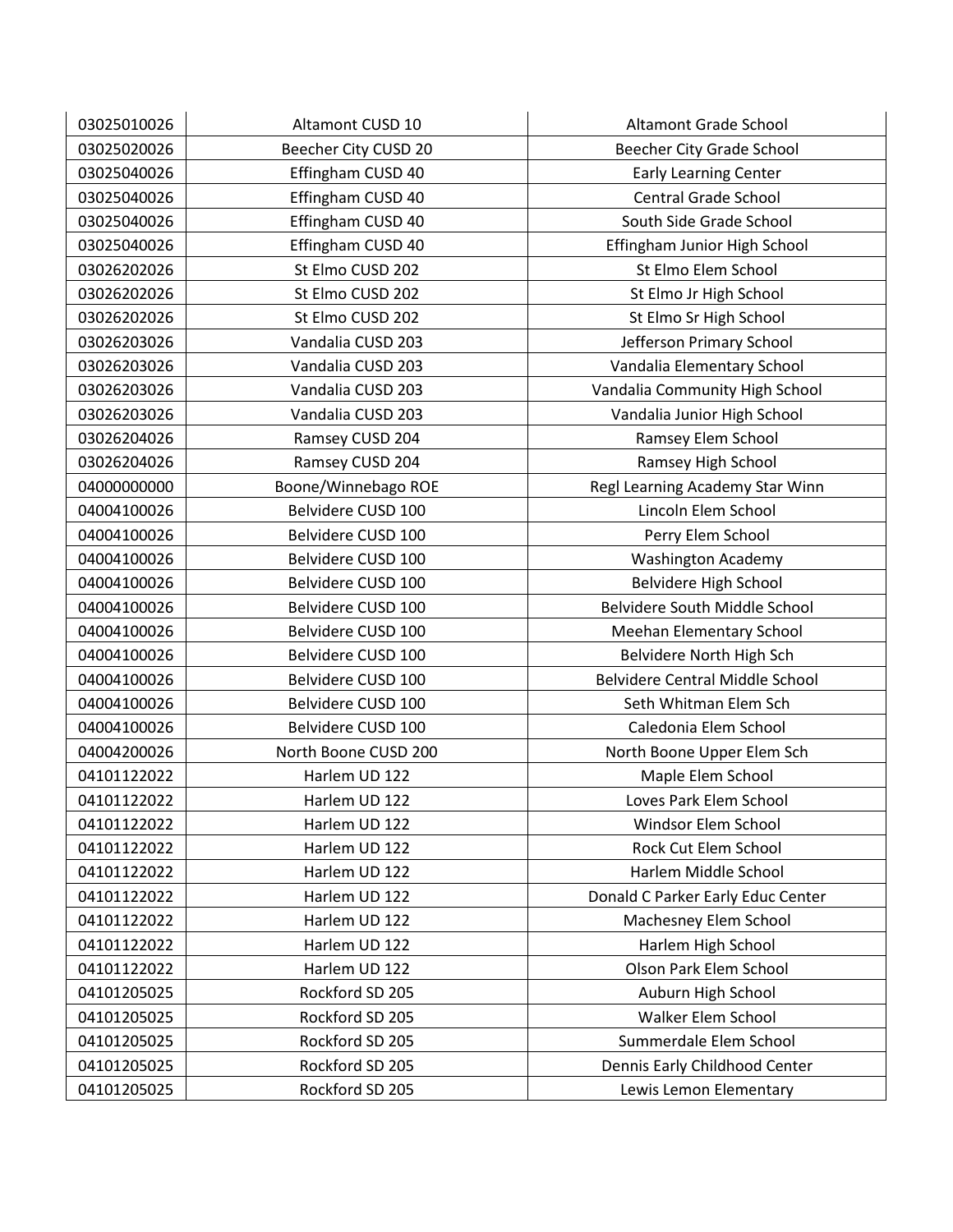| 04101205025 | Rockford SD 205            | Ellis Arts Academy              |
|-------------|----------------------------|---------------------------------|
| 04101205025 | Rockford SD 205            | Kennedy Middle School           |
| 04101205025 | Rockford SD 205            | Beyer Elem School               |
| 04101205025 | Rockford SD 205            | Haskell Academy                 |
| 04101205025 | Rockford SD 205            | <b>McIntosh Elementary</b>      |
| 04101205025 | Rockford SD 205            | John Nelson Elem School         |
| 04101205025 | Rockford SD 205            | King Elementary School          |
| 04101205025 | Rockford SD 205            | Kishwaukee Elem School          |
| 04101205025 | Rockford SD 205            | Julia Lathrop Elem School       |
| 04101205025 | Rockford SD 205            | Conklin Elem School             |
| 04101205025 | Rockford SD 205            | Riverdahl Elem School           |
| 04101205025 | Rockford SD 205            | West View Elem School           |
| 04101205025 | Rockford SD 205            | West Middle School              |
| 04101205025 | Rockford SD 205            | R K Welsh Elem School           |
| 04101205025 | Rockford SD 205            | Rockford Envrnmntl Science Acad |
| 04101205025 | Rockford SD 205            | Wm Nashold Elem School          |
| 04101205025 | Rockford SD 205            | Barbour Two-Way Lang Immersion  |
| 04101205025 | Rockford SD 205            | Whitehead Elem School           |
| 04101205025 | Rockford SD 205            | Swan Hillman Elem School        |
| 04101205025 | Rockford SD 205            | Abraham Lincoln Middle School   |
| 04101205025 | Rockford SD 205            | C Henry Bloom Elem School       |
| 04101205025 | Rockford SD 205            | Roosevelt Center                |
| 04101205025 | Rockford SD 205            | <b>Fairview Center</b>          |
| 04101205025 | Rockford SD 205            | Jefferson High School           |
| 04101205025 | Rockford SD 205            | Marsh Elementary School         |
| 04101205025 | Rockford SD 205            | Gregory Elem School             |
| 04101205025 | Rockford SD 205            | <b>Rolling Green</b>            |
| 04101205025 | Rockford SD 205            | Bernard W Flinn Middle School   |
| 04101205025 | Rockford SD 205            | Arthur Froberg Elem School      |
| 04101205025 | Rockford SD 205            | Rockford East High School       |
| 04101205025 | Rockford SD 205            | Maud E Johnson Elem School      |
| 04101205025 | Rockford SD 205            | A C Thompson Elem School        |
| 04101205025 | Rockford SD 205            | Spring Creek Elem School        |
| 04101205025 | Rockford SD 205            | Clifford P Carlson Elem School  |
| 04101205025 | Rockford SD 205            | Guilford High School            |
| 04101205025 | Rockford SD 205            | Eisenhower Middle School        |
| 04101205025 | Rockford SD 205            | Montessori Elementary School    |
| 04101205025 | Rockford SD 205            | <b>Brookview Elem School</b>    |
| 04101205025 | Rockford SD 205            | Cherry Valley Elem School       |
| 04101205025 | Rockford SD 205            | White Swan Elem School          |
| 04101320026 | County of Winnebago SD 320 | <b>Clark Elementary School</b>  |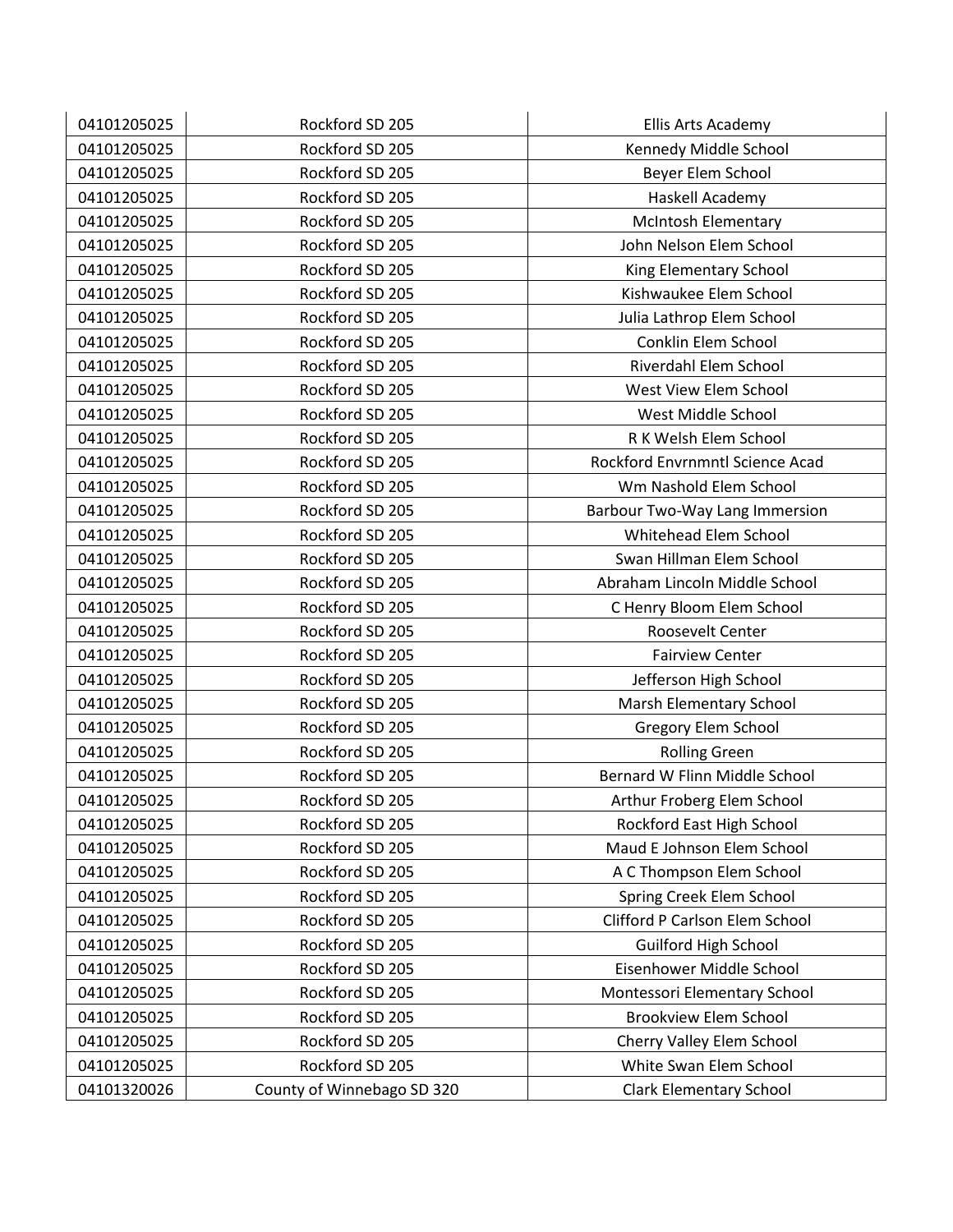| 04101320026 | County of Winnebago SD 320 | Riverview Elementary School        |
|-------------|----------------------------|------------------------------------|
| 04101320026 | County of Winnebago SD 320 | South Beloit Jr High School        |
| 04101320026 | County of Winnebago SD 320 | South Beloit Sr High School        |
| 04101320026 | County of Winnebago SD 320 | <b>Blackhawk Elementary School</b> |
| 05016015004 | Palatine CCSD 15           | John G Conyers Learning Academy    |
| 05016015004 | Palatine CCSD 15           | Jane Addams Elem School            |
| 05016015004 | Palatine CCSD 15           | Lincoln Elementary School          |
| 05016015004 | Palatine CCSD 15           | Winston Campus Jr High             |
| 05016015004 | Palatine CCSD 15           | Virginia Lake Elem School          |
| 05016015004 | Palatine CCSD 15           | Lake Louise Elem School            |
| 05016015004 | Palatine CCSD 15           | Kimball Hill Elem School           |
| 05016015004 | Palatine CCSD 15           | Gray M Sanborn Elem School         |
| 05016015004 | Palatine CCSD 15           | Carl Sandburg Jr High School       |
| 05016015004 | Palatine CCSD 15           | Central Road Elem School           |
| 05016015004 | Palatine CCSD 15           | Thomas Jefferson Elem School       |
| 05016015004 | Palatine CCSD 15           | <b>Winston Campus Elementary</b>   |
| 05016021004 | Wheeling CCSD 21           | Robert Frost Elem School           |
| 05016021004 | Wheeling CCSD 21           | Mark Twain Elem School             |
| 05016021004 | Wheeling CCSD 21           | Eugene Field Elem School           |
| 05016021004 | Wheeling CCSD 21           | Walt Whitman Elem School           |
| 05016021004 | Wheeling CCSD 21           | Oliver W Holmes Middle School      |
| 05016021004 | Wheeling CCSD 21           | Joyce Kilmer Elem School           |
| 05016021004 | Wheeling CCSD 21           | Booth Tarkington Elem School       |
| 05016021004 | Wheeling CCSD 21           | Jack London Middle School          |
| 05016023002 | Prospect Heights SD 23     | Betsy Ross Elem School             |
| 05016026002 | River Trails SD 26         | Euclid Elem School                 |
| 05016059004 | Comm Cons SD 59            | Robert Frost Elem School           |
| 05016059004 | Comm Cons SD 59            | John Jay Elem School               |
| 05016059004 | Comm Cons SD 59            | Rupley Elem School                 |
| 05016059004 | Comm Cons SD 59            | Adm Richard E Byrd Elem School     |
| 05016059004 | Comm Cons SD 59            | Juliette Low Elem School           |
| 05016059004 | Comm Cons SD 59            | Holmes Jr High School              |
| 05016059004 | Comm Cons SD 59            | Salt Creek Elem School             |
| 05016059004 | Comm Cons SD 59            | Friendship Jr High School          |
| 05016059004 | Comm Cons SD 59            | Devonshire School                  |
| 05016059004 | Comm Cons SD 59            | Grove Jr High School               |
| 05016059004 | Comm Cons SD 59            | <b>Brentwood Elem School</b>       |
| 05016059004 | Comm Cons SD 59            | <b>Clearmont Elem School</b>       |
| 05016062004 | CCSD <sub>62</sub>         | Plainfield Elem School             |
| 05016062004 | CCSD <sub>62</sub>         | Orchard Place Elem School          |
| 05016062004 | CCSD <sub>62</sub>         | South Elem School                  |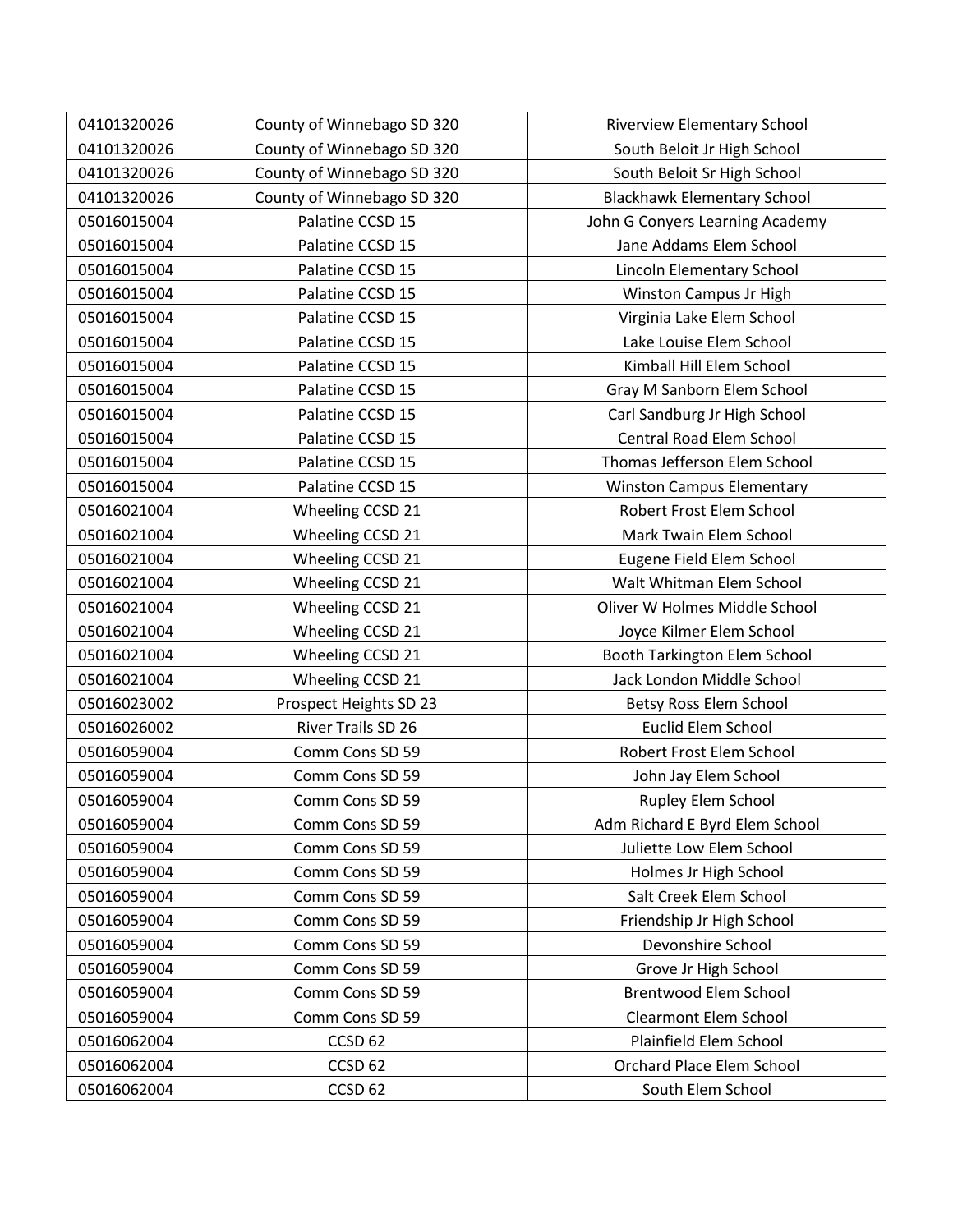| 05016062004 | CCSD <sub>62</sub>        | North Elementary School         |
|-------------|---------------------------|---------------------------------|
| 05016062004 | CCSD <sub>62</sub>        | <b>Cumberland Elem School</b>   |
| 05016063002 | East Maine SD 63          | Mark Twain Elem School          |
| 05016063002 | East Maine SD 63          | <b>Stevenson School</b>         |
| 05016063002 | East Maine SD 63          | Apollo Elem School              |
| 05016063002 | East Maine SD 63          | V H Nelson Elem School          |
| 05016063002 | East Maine SD 63          | Gemini Jr High School           |
| 05016063002 | East Maine SD 63          | Melzer School                   |
| 05016065004 | Evanston CCSD 65          | Oakton Elem School              |
| 05016065004 | Evanston CCSD 65          | Park School                     |
| 05016065004 | Evanston CCSD 65          | Chute Middle School             |
| 05016065004 | Evanston CCSD 65          | Dawes Elementary School         |
| 05016068002 | Skokie SD 68              | Jane Stenson School             |
| 05016068002 | Skokie SD 68              | Old Orchard Jr High School      |
| 05016068002 | Skokie SD 68              | Devonshire Elem School          |
| 05016069002 | Skokie SD 69              | Madison Elem School             |
| 05016069002 | Skokie SD 69              | Lincoln Jr High School          |
| 05016069002 | Skokie SD 69              | Thomas Edison Elem School       |
| 05016805060 | NW Suburban Spec Educ Org | Kirk School                     |
| 05016805060 | NW Suburban Spec Educ Org | Miner School                    |
| 05016805060 | NW Suburban Spec Educ Org | Timber Ridge School             |
| 06000000000 | Region 06 West Cook ISC 2 | West 40 Reg Safe Sch Middle Prg |
| 06000000000 | Region 06 West Cook ISC 2 | Harbor Academy Reg Safe Sch Prg |
| 06016078002 | Rosemont ESD 78           | Rosemont Elem School            |
| 06016081002 | Schiller Park SD 81       | John F Kennedy Elem School      |
| 06016081002 | Schiller Park SD 81       | Washington Elem School          |
| 06016083002 | Mannheim SD 83            | Westdale Elem School            |
| 06016083002 | Mannheim SD 83            | <b>Scott Elementary School</b>  |
| 06016083002 | Mannheim SD 83            | Roy Elem School                 |
| 06016083002 | Mannheim SD 83            | Mannheim Middle School          |
| 06016084002 | Franklin Park SD 84       | Dan H Pietrini Elem School      |
| 06016084002 | Franklin Park SD 84       | Passow Elementary School        |
| 06016084002 | Franklin Park SD 84       | Hester Jr High School           |
| 06016084502 | Rhodes SD 84-5            | <b>Rhodes Elem School</b>       |
| 06016085502 | River Grove SD 85-5       | River Grove Elem School         |
| 06016087002 | Berkeley SD 87            | Whittier Elementary School      |
| 06016087002 | Berkeley SD 87            | J W Riley Elem School           |
| 06016087002 | Berkeley SD 87            | Jefferson Elementary School     |
| 06016087002 | Berkeley SD 87            | Sunnyside Elementary School     |
| 06016087002 | Berkeley SD 87            | MacArthur Middle School         |
| 06016087002 | Berkeley SD 87            | Northlake Middle School         |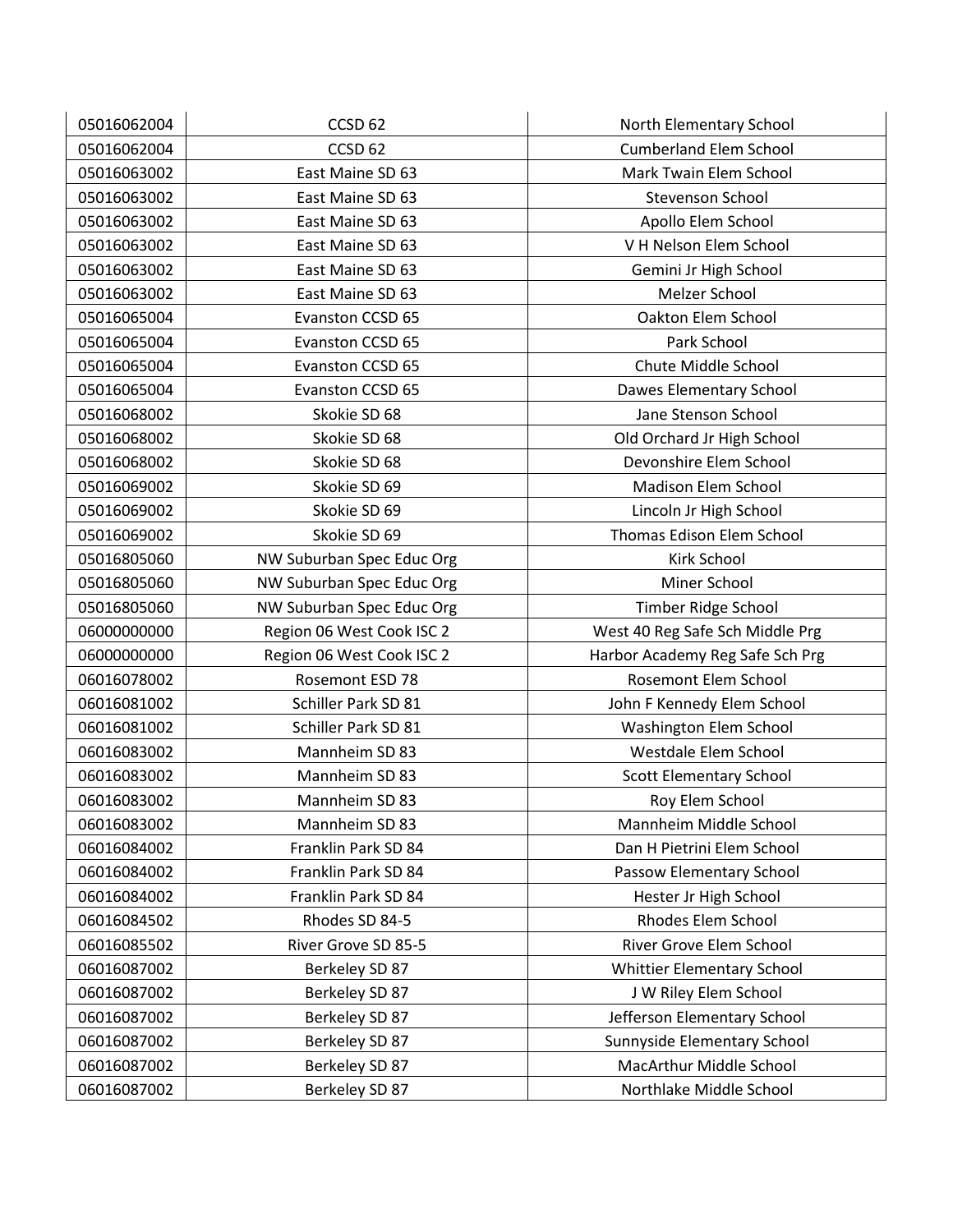| 06016089002 | Maywood-Melrose Park-Broadview 89 | Stevenson Elem School                  |
|-------------|-----------------------------------|----------------------------------------|
| 06016093002 | Hillside SD 93                    | Hillside Elem School                   |
| 06016094002 | Komarek SD 94                     | Komarek Elem School                    |
| 06016098002 | Berwyn North SD 98                | Jefferson Elem School                  |
| 06016098002 | Berwyn North SD 98                | Lincoln Middle School                  |
| 06016098002 | Berwyn North SD 98                | Prairie Oak School                     |
| 06016098002 | Berwyn North SD 98                | Karel Havlicek Elem School             |
| 06016099002 | Cicero SD 99                      | Sherlock Elem School                   |
| 06016099002 | Cicero SD 99                      | Liberty Elem School                    |
| 06016099002 | Cicero SD 99                      | Woodbine Elem School                   |
| 06016099002 | Cicero SD 99                      | Cicero West Elementary School          |
| 06016099002 | Cicero SD 99                      | <b>Columbus West Elementary School</b> |
| 06016099002 | Cicero SD 99                      | Goodwin Elementary School              |
| 06016099002 | Cicero SD 99                      | Woodrow Wilson Elem School             |
| 06016099002 | Cicero SD 99                      | Drexel Elem School                     |
| 06016099002 | Cicero SD 99                      | Abe Lincoln Elem School                |
| 06016099002 | Cicero SD 99                      | Daniel Burnham Elem School             |
| 06016099002 | Cicero SD 99                      | T Roosevelt Elem School                |
| 06016099002 | Cicero SD 99                      | Cicero East Elem School                |
| 06016099002 | Cicero SD 99                      | Columbus East Elem School              |
| 06016099002 | Cicero SD 99                      | Unity Jr High School                   |
| 06016099002 | Cicero SD 99                      | McKinley Elem School                   |
| 06016100002 | Berwyn South SD 100               | Freedom Middle School                  |
| 06016100002 | Berwyn South SD 100               | Pershing Elem School                   |
| 06016100002 | Berwyn South SD 100               | Emerson Elem School                    |
| 06016100002 | Berwyn South SD 100               | Heritage Middle School                 |
| 06016100002 | Berwyn South SD 100               | Irving Elem School                     |
| 06016100002 | Berwyn South SD 100               | Piper School                           |
| 06016103002 | Lyons SD 103                      | Lincoln Elem School                    |
| 06016103002 | Lyons SD 103                      | <b>Edison Elem School</b>              |
| 06016103002 | Lyons SD 103                      | J W Robinson Jr Elem School            |
| 06016103002 | Lyons SD 103                      | Costello School                        |
| 06016103002 | Lyons SD 103                      | Washington Middle School               |
| 06016103002 | Lyons SD 103                      | Home Elem School                       |
| 06016105002 | La Grange SD 105 South            | Hodgkins Elem School                   |
| 06016105002 | La Grange SD 105 South            | <b>Ideal Elem School</b>               |
| 06016201017 | J S Morton HSD 201                | J Sterling Morton East High Sch        |
| 06016201017 | J S Morton HSD 201                | J Sterling Morton Freshman Cntr        |
| 06016201017 | J S Morton HSD 201                | J Sterling Morton West High Sch        |
| 06016209017 | Proviso Twp HSD 209               | Proviso East High School               |
| 06016209017 | Proviso Twp HSD 209               | Proviso West High School               |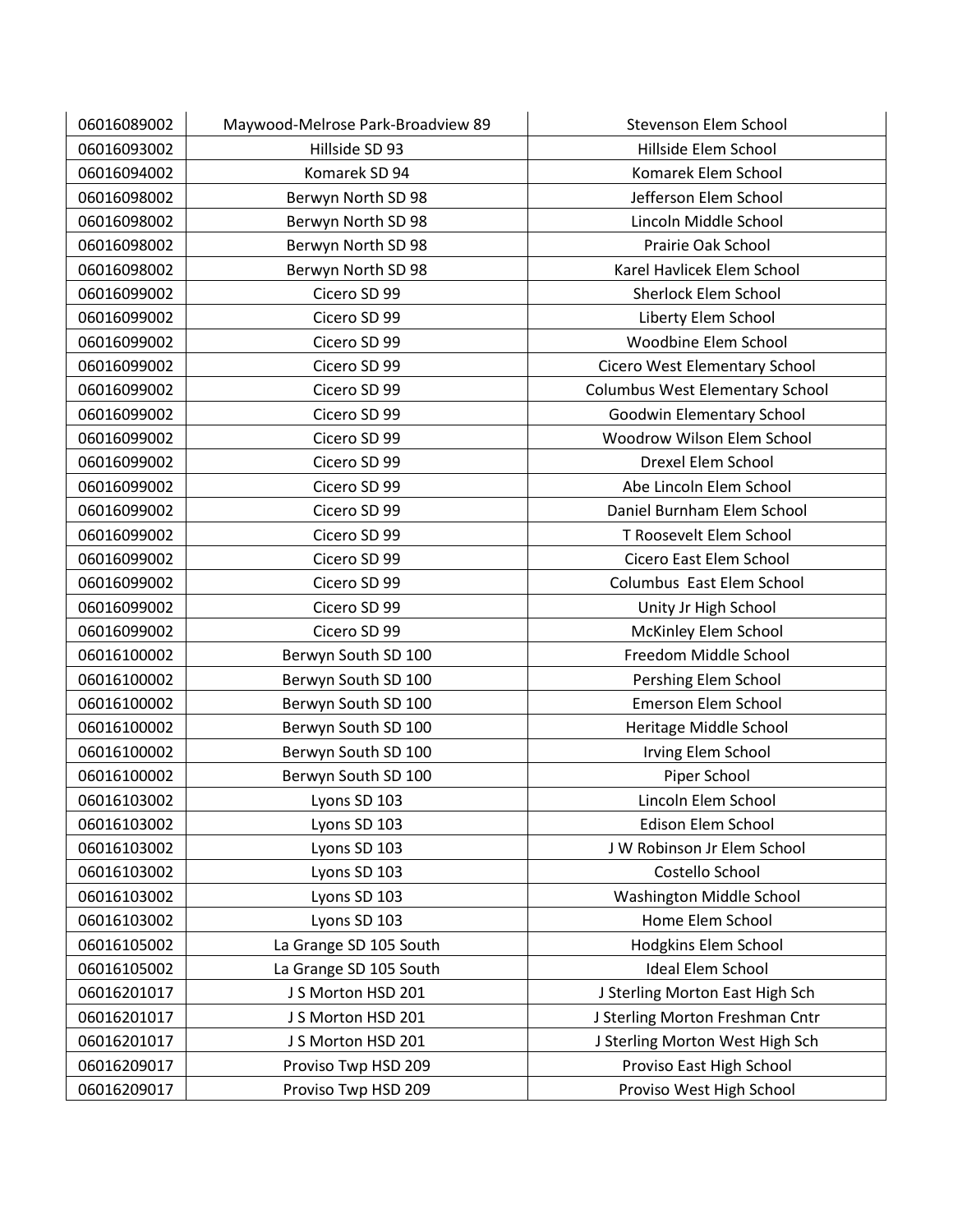| 06016209017 | Proviso Twp HSD 209            | Proviso Math and Science Academy   |
|-------------|--------------------------------|------------------------------------|
| 06016401026 | Elmwood Park CUSD 401          | Elmwood Elem School                |
| 06016401026 | Elmwood Park CUSD 401          | John Mills Elem School             |
| 06016401026 | Elmwood Park CUSD 401          | Elm Middle School                  |
| 06016803060 | Proviso Area Exceptional Child | PAEC Alternative High School       |
| 06016803060 | Proviso Area Exceptional Child | <b>PAEC Alternative Elementary</b> |
| 07016104002 | Summit SD 104                  | Dr Donald Wharton Elem School      |
| 07016104002 | Summit SD 104                  | Otis P Graves Elem School          |
| 07016104002 | Summit SD 104                  | Heritage Middle School             |
| 07016104002 | Summit SD 104                  | W W Walker Elem School             |
| 07016104002 | Summit SD 104                  | Walsh Elem School                  |
| 07016108002 | Willow Springs SD 108          | Willow Springs Elem School         |
| 07016109002 | Indian Springs SD 109          | Robina Lyle Elementary School      |
| 07016109002 | Indian Springs SD 109          | George T Wilkins Elem School       |
| 07016109002 | Indian Springs SD 109          | <b>Bridgeview Elem School</b>      |
| 07016109002 | Indian Springs SD 109          | Frank A Brodnicki Elem School      |
| 07016110002 | Central Stickney SD 110        | Charles J Sahs Elem School         |
| 07016111002 | Burbank SD 111                 | Richard Byrd Elementary School     |
| 07016111002 | Burbank SD 111                 | Harry E Fry School                 |
| 07016111002 | Burbank SD 111                 | F B Mccord Elem School             |
| 07016111002 | Burbank SD 111                 | <b>Maddock Elementary School</b>   |
| 07016111002 | Burbank SD 111                 | J B Kennedy Elem School            |
| 07016111002 | Burbank SD 111                 | Liberty Junior High School         |
| 07016117002 | North Palos SD 117             | Dorn Primary Center                |
| 07016117002 | North Palos SD 117             | Dr Kenneth M Sorrick School        |
| 07016117002 | North Palos SD 117             | Glen Oaks Elem School              |
| 07016117002 | North Palos SD 117             | Oak Ridge Elem School              |
| 07016117002 | North Palos SD 117             | H H Conrady Jr High School         |
| 07016122002 | Ridgeland SD 122               | Ernest F Kolb Elem School          |
| 07016122002 | Ridgeland SD 122               | George W Lieb Elem School          |
| 07016122002 | Ridgeland SD 122               | Simmons Middle School              |
| 07016122002 | Ridgeland SD 122               | Harnew Elem School                 |
| 07016122002 | Ridgeland SD 122               | Columbus Manor Elem School         |
| 07016123002 | Oak Lawn-Hometown SD 123       | Hometown Elem School               |
| 07016123002 | Oak Lawn-Hometown SD 123       | J Covington Elem School            |
| 07016123002 | Oak Lawn-Hometown SD 123       | J M Hannum Elem School             |
| 07016124002 | Evergreen Park ESD 124         | Northeast Elem School              |
| 07016124002 | Evergreen Park ESD 124         | Southeast Elem School              |
| 07016126002 | Alsip-Hazlgrn-Oaklwn SD 126    | Hazelgreen Elem School             |
| 07016126002 | Alsip-Hazlgrn-Oaklwn SD 126    | Stony Creek Elem School            |
| 07016126002 | Alsip-Hazlgrn-Oaklwn SD 126    | Lane Elem School                   |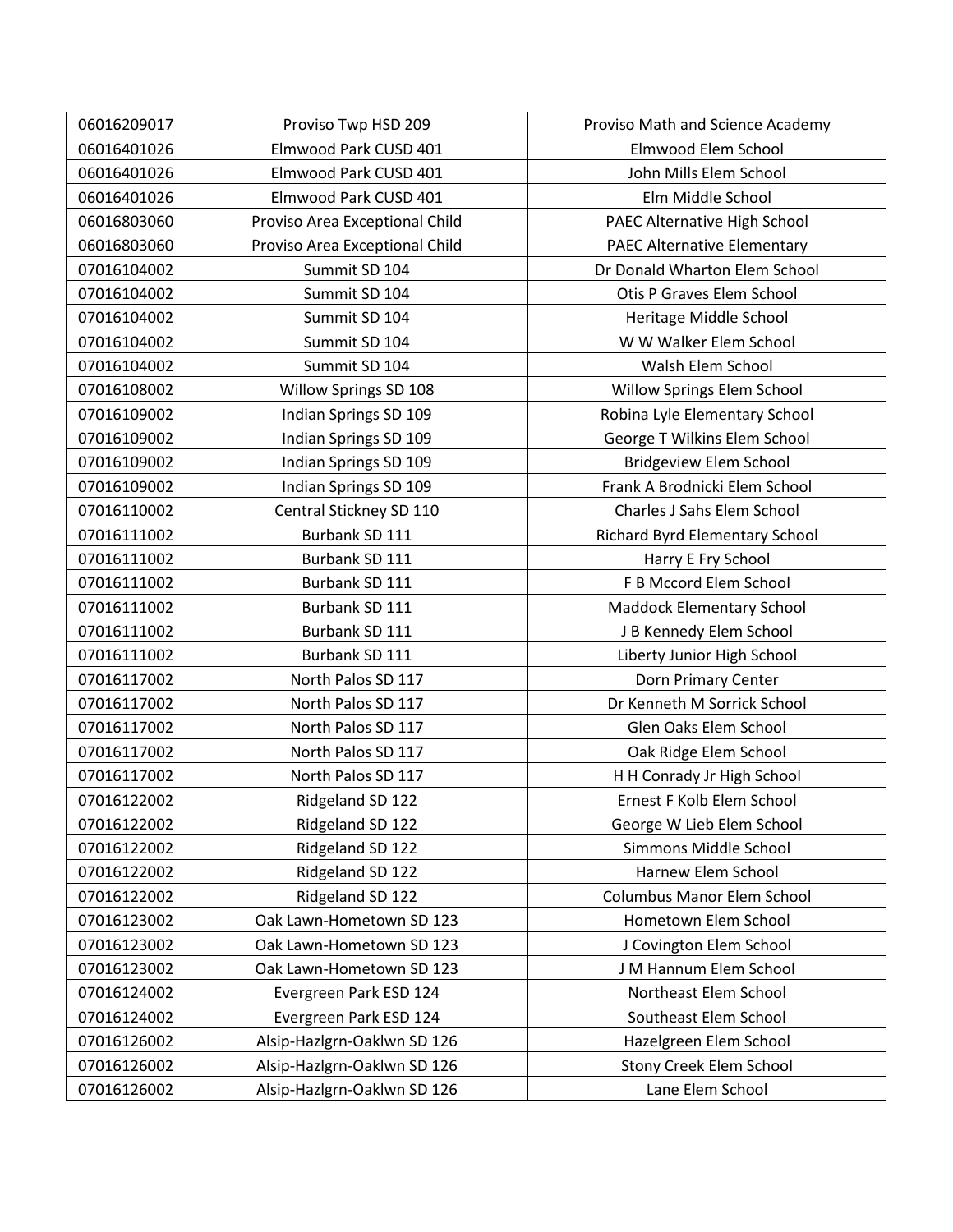| 07016126002 | Alsip-Hazlgrn-Oaklwn SD 126   | Prairie Jr High School           |
|-------------|-------------------------------|----------------------------------|
| 07016127502 | Chicago Ridge SD 127-5        | Ridge Lawn Elementary School     |
| 07016127502 | Chicago Ridge SD 127-5        | Elden D Finley Jr High School    |
| 07016127502 | Chicago Ridge SD 127-5        | Ridge Central Elem School        |
| 07016127561 | <b>Eisenhower Cooperative</b> | Developmental Learning Pgm DLP   |
| 07016130002 | Cook County SD 130            | Lincoln Elem School              |
| 07016130002 | Cook County SD 130            | Everett F Kerr Middle School     |
| 07016130002 | Cook County SD 130            | Paul Revere Primary School       |
| 07016130002 | Cook County SD 130            | George Washington Elementary Sch |
| 07016130002 | Cook County SD 130            | Veterans Memorial Middle Sch     |
| 07016130002 | Cook County SD 130            | Paul Revere Intermediate School  |
| 07016130002 | Cook County SD 130            | Nathan Hale Middle School        |
| 07016130002 | Cook County SD 130            | Nathan Hale Primary School       |
| 07016130002 | Cook County SD 130            | Nathan Hale Intermediate         |
| 07016132002 | Calumet Public SD 132         | <b>Burr Oak Elem School</b>      |
| 07016132002 | Calumet Public SD 132         | <b>Burr Oak Academy</b>          |
| 07016132002 | Calumet Public SD 132         | <b>Calumet Elem School</b>       |
| 07016142002 | Forest Ridge SD 142           | Lee R Foster Elem School         |
| 07016142061 | Southwest Cook Coop Spec Ed   | Southwest Cook Coop Spec Ed      |
| 07016143002 | Midlothian SD 143             | <b>Spaulding School</b>          |
| 07016143002 | Midlothian SD 143             | <b>Central Park Elem School</b>  |
| 07016143002 | Midlothian SD 143             | Springfield Elem School          |
| 07016143002 | Midlothian SD 143             | Kolmar Elem School               |
| 07016143502 | Posen-Robbins ESD 143-5       | Childs Elem School               |
| 07016143502 | Posen-Robbins ESD 143-5       | Posen Elem School                |
| 07016143502 | Posen-Robbins ESD 143-5       | Gordon School                    |
| 07016145002 | Arbor Park SD 145             | Kimberly Heights Elem School     |
| 07016145002 | Arbor Park SD 145             | Morton Gingerwood Elem School    |
| 07016145002 | Arbor Park SD 145             | Scarlet Oak Elem School          |
| 07016148002 | Dolton SD 148                 | Franklin Elementary School       |
| 07016148002 | Dolton SD 148                 | Park Elementary School           |
| 07016148002 | Dolton SD 148                 | Riverdale School                 |
| 07016148002 | Dolton SD 148                 | Roosevelt Junior High School     |
| 07016148002 | Dolton SD 148                 | Washington Junior High           |
| 07016148002 | Dolton SD 148                 | Roosevelt Elem School            |
| 07016148002 | Dolton SD 148                 | Lincoln Junior High School       |
| 07016148002 | Dolton SD 148                 | Washington Elem School           |
| 07016148002 | Dolton SD 148                 | Lincoln Elementary School        |
| 07016150002 | South Holland SD 150          | Greenwood Elem School            |
| 07016150002 | South Holland SD 150          | McKinley Jr High School          |
| 07016152002 | Harvey SD 152                 | Holmes Elem School               |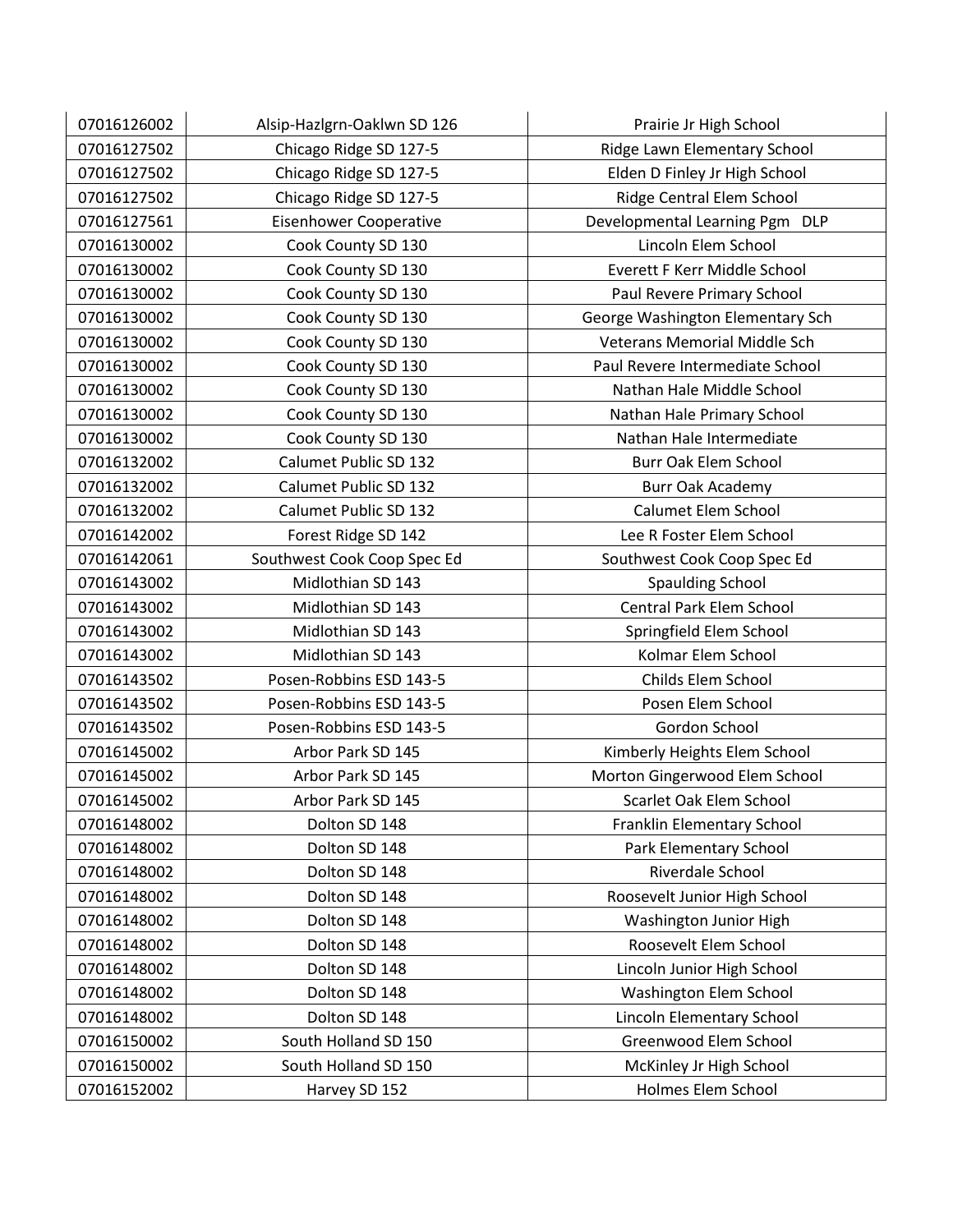| 07016152002 | Harvey SD 152             | <b>Brooks Middle School</b>                   |
|-------------|---------------------------|-----------------------------------------------|
| 07016152002 | Harvey SD 152             | Maya Angelou Elem Sch                         |
| 07016154502 | Burnham SD 154-5          | <b>Burnham Elem School</b>                    |
| 07016155002 | Calumet City SD 155       | Wilson Elementary School                      |
| 07016155002 | Calumet City SD 155       | Wentworth Intermediate School                 |
| 07016155002 | Calumet City SD 155       | Wentworth Jr High School                      |
| 07016156002 | Lincoln ESD 156           | Lincoln Elem School                           |
| 07016158002 | Lansing SD 158            | Reavis Elem School                            |
| 07016158002 | Lansing SD 158            | Oak Glen Elem School                          |
| 07016158002 | Lansing SD 158            | Memorial Jr High School                       |
| 07016158002 | Lansing SD 158            | Coolidge Elementary School                    |
| 07016159002 | <b>ESD 159</b>            | Sieden Prairie Elementary School              |
| 07016159002 | ESD 159                   | Woodgate Elem School                          |
| 07016159002 | <b>ESD 159</b>            | Colin Powell Middle Sch                       |
| 07016159002 | <b>ESD 159</b>            | Neil Armstrong Elem School                    |
| 07016159002 | <b>ESD 159</b>            | Marya Yates Elementary School                 |
| 07016160002 | Country Club Hills SD 160 | Zenon J Sykuta School                         |
| 07016160002 | Country Club Hills SD 160 | Meadowview School                             |
| 07016160002 | Country Club Hills SD 160 | Southwood Middle School                       |
| 07016161002 | Flossmoor SD 161          | Serena Hills Elem School                      |
| 07016161002 | Flossmoor SD 161          | Parker Junior High School                     |
| 07016161002 | Flossmoor SD 161          | Flossmoor Hills Elem School                   |
| 07016162002 | Matteson ESD 162          | <b>Richton Square School</b>                  |
| 07016162002 | Matteson ESD 162          | Matteson Elem School                          |
| 07016162002 | Matteson ESD 162          | Sauk Elem School                              |
| 07016162002 | Matteson ESD 162          | Arcadia Elem School                           |
| 07016162002 | Matteson ESD 162          | <b>Illinois School</b>                        |
| 07016162002 | Matteson ESD 162          | Indiana Elem School                           |
| 07016162002 | Matteson ESD 162          | O W Huth Middle School                        |
| 07016163002 | Park Forest SD 163        | Barack Obama Sch of Leadership and STEM       |
| 07016163002 | Park Forest SD 163        | <b>Blackhawk Primary Center</b>               |
| 07016163002 | Park Forest SD 163        | Michelle Obama Sch of Technology and the Arts |
| 07016163002 | Park Forest SD 163        | Mohawk Primary Center                         |
| 07016163002 | Park Forest SD 163        | 21st Century Primary Center                   |
| 07016169002 | Ford Heights SD 169       | Cottage Grove Upper Grade Center              |
| 07016170002 | Chicago Heights SD 170    | Roosevelt Elem School                         |
| 07016170002 | Chicago Heights SD 170    | Wilson Elem School                            |
| 07016170002 | Chicago Heights SD 170    | Kennedy Elem School                           |
| 07016170002 | Chicago Heights SD 170    | Garfield Elem School                          |
| 07016170002 | Chicago Heights SD 170    | U S Grant Elem School                         |
| 07016170002 | Chicago Heights SD 170    | Washington-McKinley Elem Sch                  |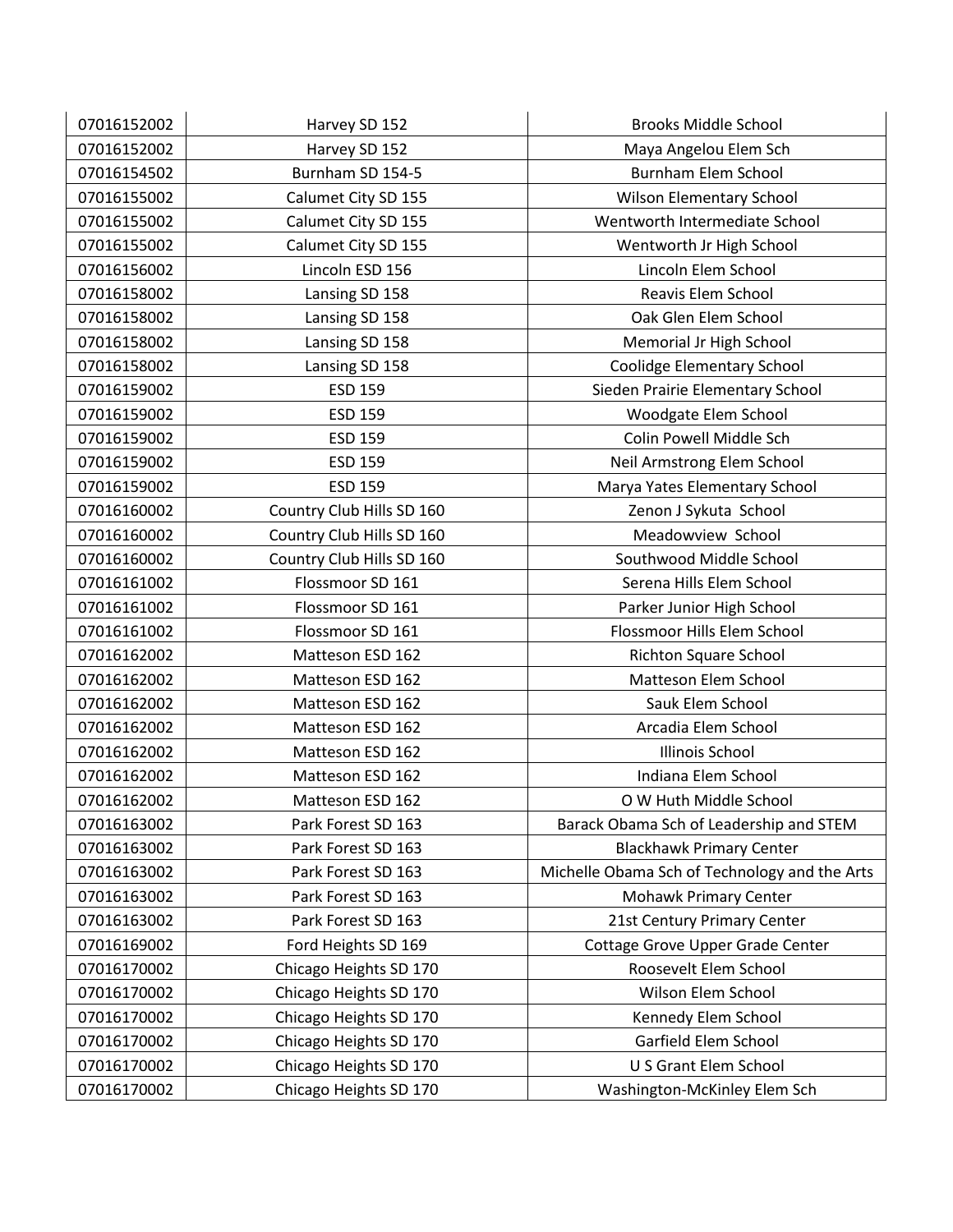| 07016170002 | Chicago Heights SD 170            | Jefferson Elem School              |
|-------------|-----------------------------------|------------------------------------|
| 07016170002 | Chicago Heights SD 170            | Greenbriar Elem School             |
| 07016170002 | Chicago Heights SD 170            | Lincoln Elem School                |
| 07016171002 | Sunnybrook SD 171                 | Nathan Hale Elem School            |
| 07016171002 | Sunnybrook SD 171                 | Heritage Middle School             |
| 07016194002 | Steger SD 194                     | Saukview Elem School               |
| 07016194002 | Steger SD 194                     | Parkview Elem School               |
| 07016194002 | Steger SD 194                     | Columbia Central School            |
| 07016205017 | Thornton Twp HSD 205              | Thornton Township High School      |
| 07016205017 | Thornton Twp HSD 205              | Thornridge High School             |
| 07016205017 | Thornton Twp HSD 205              | Thornwood High School              |
| 07016215017 | Thornton Fractional Twp HSD 215   | Thornton Fractnl No High School    |
| 07016217016 | Argo CHSD 217                     | Argo Community High School         |
| 07016218016 | <b>CHSD 218</b>                   | DD Eisenhower High Sch (Campus)    |
| 07016227017 | Rich Twp HSD 227                  | Rich East Campus High School       |
| 07016227017 | Rich Twp HSD 227                  | Rich Central Campus High School    |
| 07016227017 | Rich Twp HSD 227                  | Rich South Campus High School      |
| 07016802060 | Speed SEJA #802                   | Speed Independence Elem Sch        |
| 07016802060 | Speed SEJA #802                   | <b>Speed Early Learning Center</b> |
| 07016802060 | Speed SEJA #802                   | Speed Program for Adaptive Learn   |
| 07016802060 | Speed SEJA #802                   | Speed Independence High School     |
| 08000000000 | Carroll/Jo Daviess/Stephenson ROE | <b>RAP Freeport</b>                |
| 08000000000 | Carroll/Jo Daviess/Stephenson ROE | RAP Elizabeth                      |
| 08008308026 | Eastland CUSD 308                 | <b>Eastland Elementary School</b>  |
| 08008314026 | West Carroll CUSD 314             | <b>West Carroll Primary</b>        |
| 08008314026 | West Carroll CUSD 314             | West Carroll Middle School         |
| 08008314026 | West Carroll CUSD 314             | West Carroll High School           |
| 08008399026 | Chadwick-Milledgeville CUSD 399   | Milledgeville Elem School          |
| 08043210026 | River Ridge CUSD 210              | River Ridge Elementary School      |
| 08089145022 | Freeport SD 145                   | Taylor Park Elem School            |
| 08089145022 | Freeport SD 145                   | Center Elem School                 |
| 08089145022 | Freeport SD 145                   | <b>Blackhawk Elem School</b>       |
| 08089145022 | Freeport SD 145                   | Lincoln-Douglas Elementary School  |
| 08089145022 | Freeport SD 145                   | Freeport Middle School             |
| 08089145022 | Freeport SD 145                   | Empire Elem School                 |
| 08089145022 | Freeport SD 145                   | Jones Farrar Magnet School         |
| 08089145022 | Freeport SD 145                   | Carl Sandburg Middle Sch           |
| 08089145022 | Freeport SD 145                   | Freeport High School               |
| 08089145061 | Northwest Sp Ed Cooperative       | Northwest Academy Program          |
| 08089200026 | Pearl City CUSD 200               | Pearl City Jr High School          |
| 09000000000 | Champaign/Ford ROE                | R E A D Y Program                  |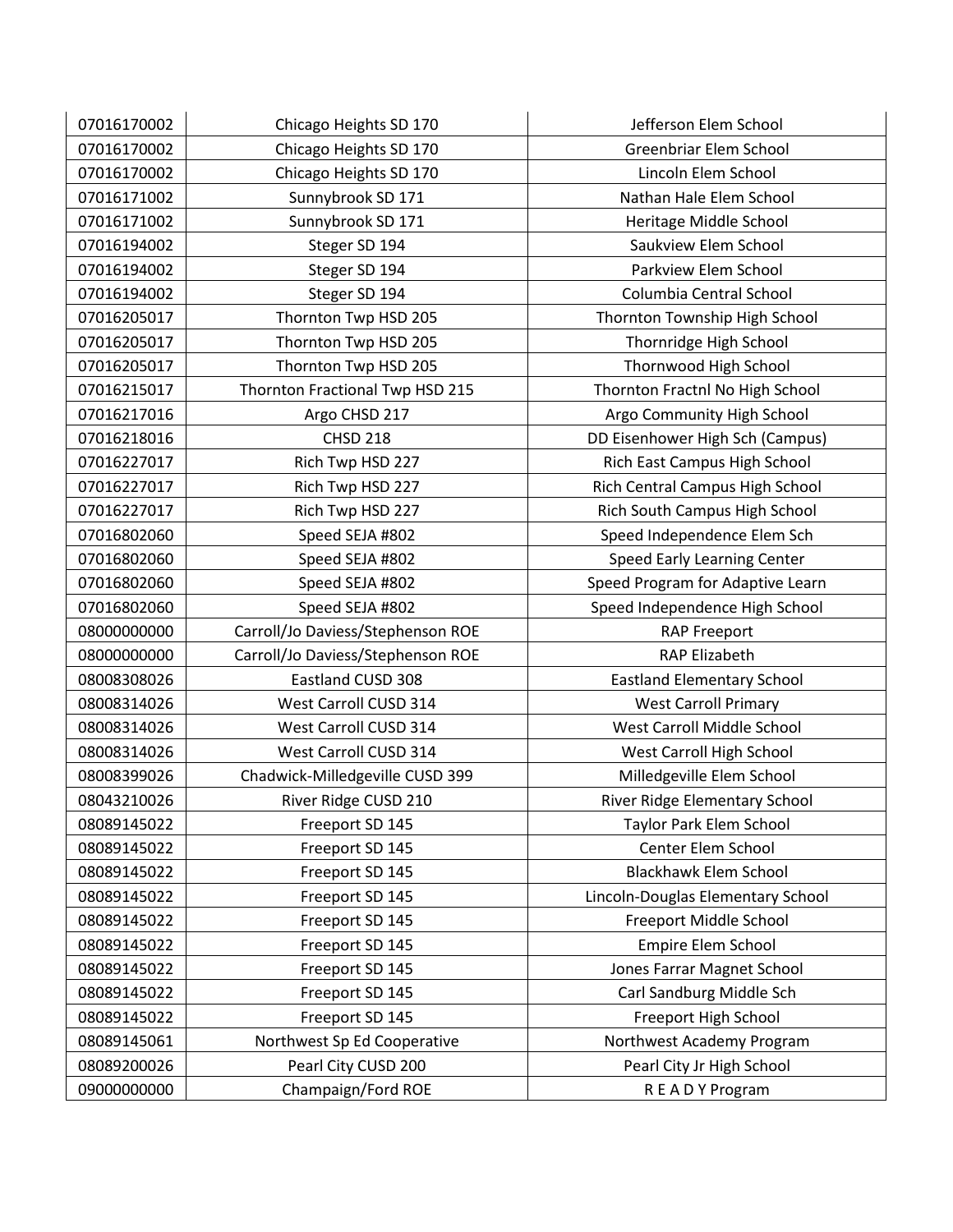| 09010004026 | Champaign CUSD 4           | Central High School               |
|-------------|----------------------------|-----------------------------------|
| 09010004026 | Champaign CUSD 4           | Garden Hills Elem School          |
| 09010004026 | Champaign CUSD 4           | Novak Academy                     |
| 09010004026 | Champaign CUSD 4           | Dr Howard Elem School             |
| 09010004026 | Champaign CUSD 4           | <b>International Prep Academy</b> |
| 09010004026 | Champaign CUSD 4           | <b>Stratton Elementary School</b> |
| 09010004026 | Champaign CUSD 4           | Kenwood Elem School               |
| 09010004026 | Champaign CUSD 4           | Franklin Middle School            |
| 09010004026 | Champaign CUSD 4           | Edison Middle School              |
| 09010004026 | Champaign CUSD 4           | Jefferson Middle School           |
| 09010004026 | Champaign CUSD 4           | Westview Elem School              |
| 09010004026 | Champaign CUSD 4           | Robeson Elem School               |
| 09010004026 | Champaign CUSD 4           | Centennial High School            |
| 09010004026 | Champaign CUSD 4           | Vernon L Barkstall Elementary Sch |
| 09010007026 | Tolono CUSD 7              | Unity High School                 |
| 09010116022 | Urbana SD 116              | M L King Jr Elem School           |
| 09010116022 | Urbana SD 116              | Prairie Elem School               |
| 09010116022 | Urbana SD 116              | Wiley Elementary School           |
| 09010116022 | Urbana SD 116              | Urbana Middle School              |
| 09010116022 | Urbana SD 116              | Yankee Ridge Elem School          |
| 09010116022 | Urbana SD 116              | Thomas Paine Elem School          |
| 09010116022 | Urbana SD 116              | Urbana High School                |
| 09010116022 | Urbana SD 116              | Leal Elem School                  |
| 09010130004 | Thomasboro CCSD 130        | Thomasboro Grade School           |
| 09010193017 | Rantoul Township HSD 193   | Rantoul Twp High School           |
| 09027010026 | Paxton-Buckley-Loda CUD 10 | Clara Peterson Elem School        |
| 09027010026 | Paxton-Buckley-Loda CUD 10 | PBL Eastlawn                      |
| 09027010026 | Paxton-Buckley-Loda CUD 10 | Paxton-Buckley-Loda Jr High Sch   |
| 10000000000 | Christian/Montgomery ROE   | <b>Chrismont Safe School</b>      |
| 10011003026 | Taylorville CUSD 3         | <b>Memorial Elem School</b>       |
| 10011003026 | Taylorville CUSD 3         | North Elem School                 |
| 10011003026 | Taylorville CUSD 3         | Taylorville Jr High School        |
| 10011003026 | Taylorville CUSD 3         | Stonington Elem School            |
| 10011008026 | Pana CUSD 8                | Pana Jr High School               |
| 10011008026 | Pana CUSD 8                | Lincoln Elem School               |
| 10011008026 | Pana CUSD 8                | Pana Sr High School               |
| 10068002026 | Panhandle CUSD 2           | Farmersville Elem School          |
| 10068002026 | Panhandle CUSD 2           | Raymond Grade School              |
| 10068002026 | Panhandle CUSD 2           | Lincolnwood Jr High School        |
| 10068003026 | Hillsboro CUSD 3           | Beckemeyer Elem School            |
| 10068003026 | Hillsboro CUSD 3           | Coffeen Elem School               |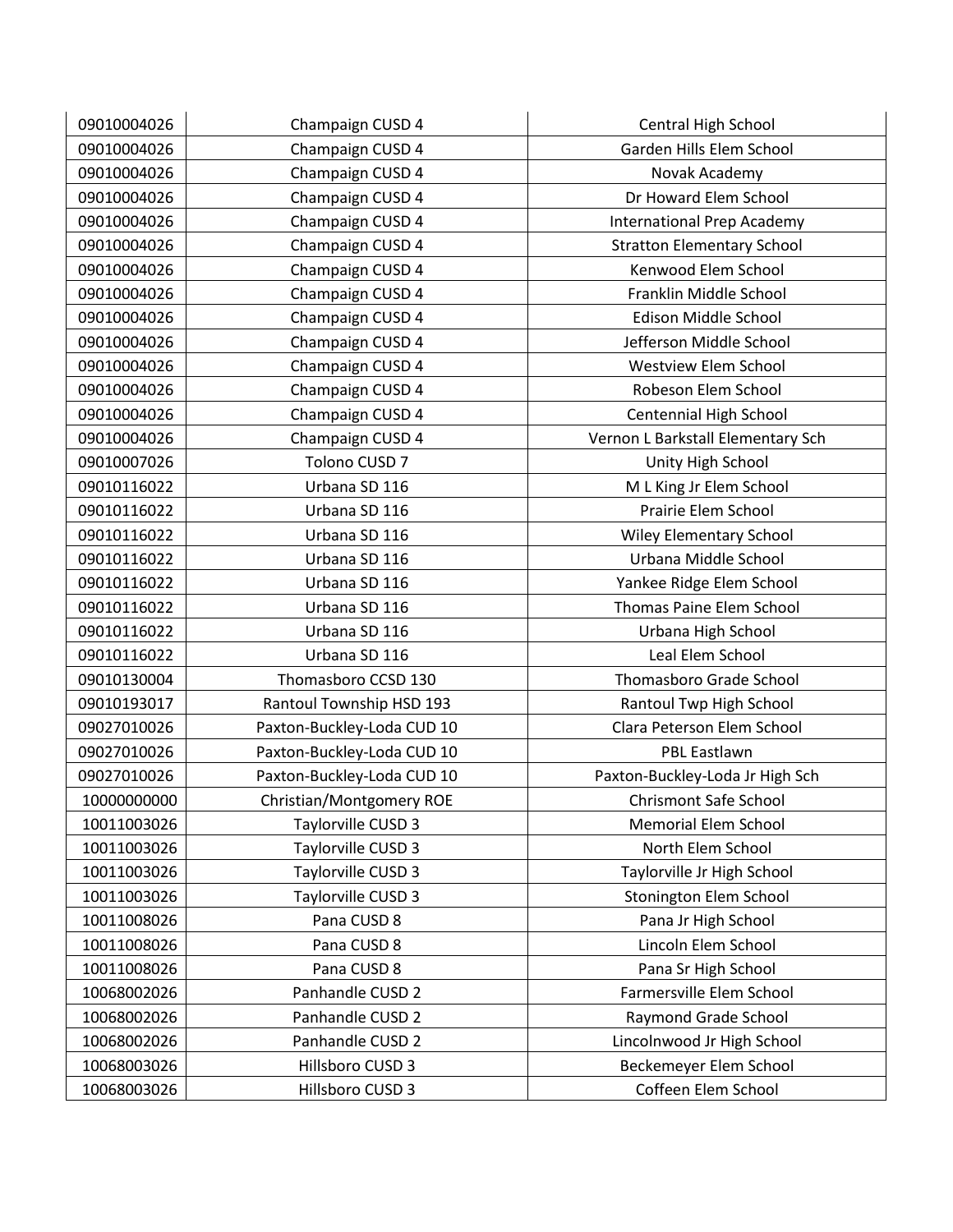| 10068003026 | Hillsboro CUSD 3                  | Hillsboro High School             |
|-------------|-----------------------------------|-----------------------------------|
| 10068003026 | Hillsboro CUSD 3                  | Hillsboro Jr High School          |
| 10068012026 | Litchfield CUSD 12                | <b>Madison Park Elem School</b>   |
| 10068012026 | Litchfield CUSD 12                | J D Colt Elem School              |
| 10068012026 | Litchfield CUSD 12                | Russell Elem School               |
| 10068012026 | Litchfield CUSD 12                | Litchfield Middle School          |
| 11000000000 | Clk/Cls/Cmbn/Dglas/Edgr/Mltr/Shlb | Lerna Bridges                     |
| 11000000000 | Clk/Cls/Cmbn/Dglas/Edgr/Mltr/Shlb | Shelbyville Bridges               |
| 11000000000 | Clk/Cls/Cmbn/Dglas/Edgr/Mltr/Shlb | Paris Bridges                     |
| 11015001026 | Charleston CUSD 1                 | Jefferson Elem School             |
| 11015002026 | Mattoon CUSD 2                    | Arland D Williams Jr Elem Sch     |
| 11015002026 | Mattoon CUSD 2                    | Riddle Elementary School          |
| 11015002026 | Mattoon CUSD 2                    | Neil Armstrong Program/Hawthorne  |
| 11015002026 | Mattoon CUSD 2                    | Mattoon Middle School             |
| 11015002026 | Mattoon CUSD 2                    | Mattoon High School               |
| 11015005026 | Oakland CUSD 5                    | Lake Crest Elem School            |
| 11015801060 | Eastern IL Area of Spec Educ      | Fresh Start Treatment Learning    |
| 11015801060 | Eastern IL Area of Spec Educ      | Treatment Learning Center         |
| 11015801060 | Eastern IL Area of Spec Educ      | Treatment Learning Center-H       |
| 11015801060 | Eastern IL Area of Spec Educ      | Diagnostic Developmental Ctr      |
| 11021302026 | Villa Grove CUSD 302              | Villa Grove Elem School           |
| 11021305026 | Arthur CUSD 305                   | Atwood-Hammond Grade School       |
| 11021305026 | Arthur CUSD 305                   | Lovington Grade School            |
| 11021306026 | Arcola CUSD 306                   | Arcola Elementary School          |
| 11023003026 | Kansas CUSD 3                     | Kansas Elem School                |
| 11023006026 | <b>Edgar County CUD 6</b>         | Chrisman Elem School              |
| 11023095025 | Paris-Union SD 95                 | Carolyn Wenz Elem School          |
| 11023095025 | Paris-Union SD 95                 | Mayo Middle School                |
| 11023095025 | Paris-Union SD 95                 | <b>Memorial Elementary School</b> |
| 11023800080 | Paris Cooperative High School     | Paris Cooperative High School     |
| 11070300026 | Sullivan CUSD 300                 | Sullivan Elem School              |
| 11070302026 | Okaw Valley CUSD 302              | Okaw Valley Elementary School     |
| 11087004026 | Shelbyville CUSD 4                | Main Street Elementary School     |
| 11087004026 | Shelbyville CUSD 4                | Shelbyville Kindergarten Center   |
| 11087004026 | Shelbyville CUSD 4                | <b>Moulton Elementary School</b>  |
| 12013010026 | Clay City CUSD 10                 | Clay City Elem School             |
| 12013010026 | Clay City CUSD 10                 | Clay City Jr High School          |
| 12013025026 | North Clay CUSD 25                | North Clay Elem/Jr High Sch       |
| 12013025026 | North Clay CUSD 25                | North Clay Community High School  |
| 12013035026 | Flora CUSD 35                     | Mcendree Elem School              |
| 12013035026 | Flora CUSD 35                     | Xenia Grade School                |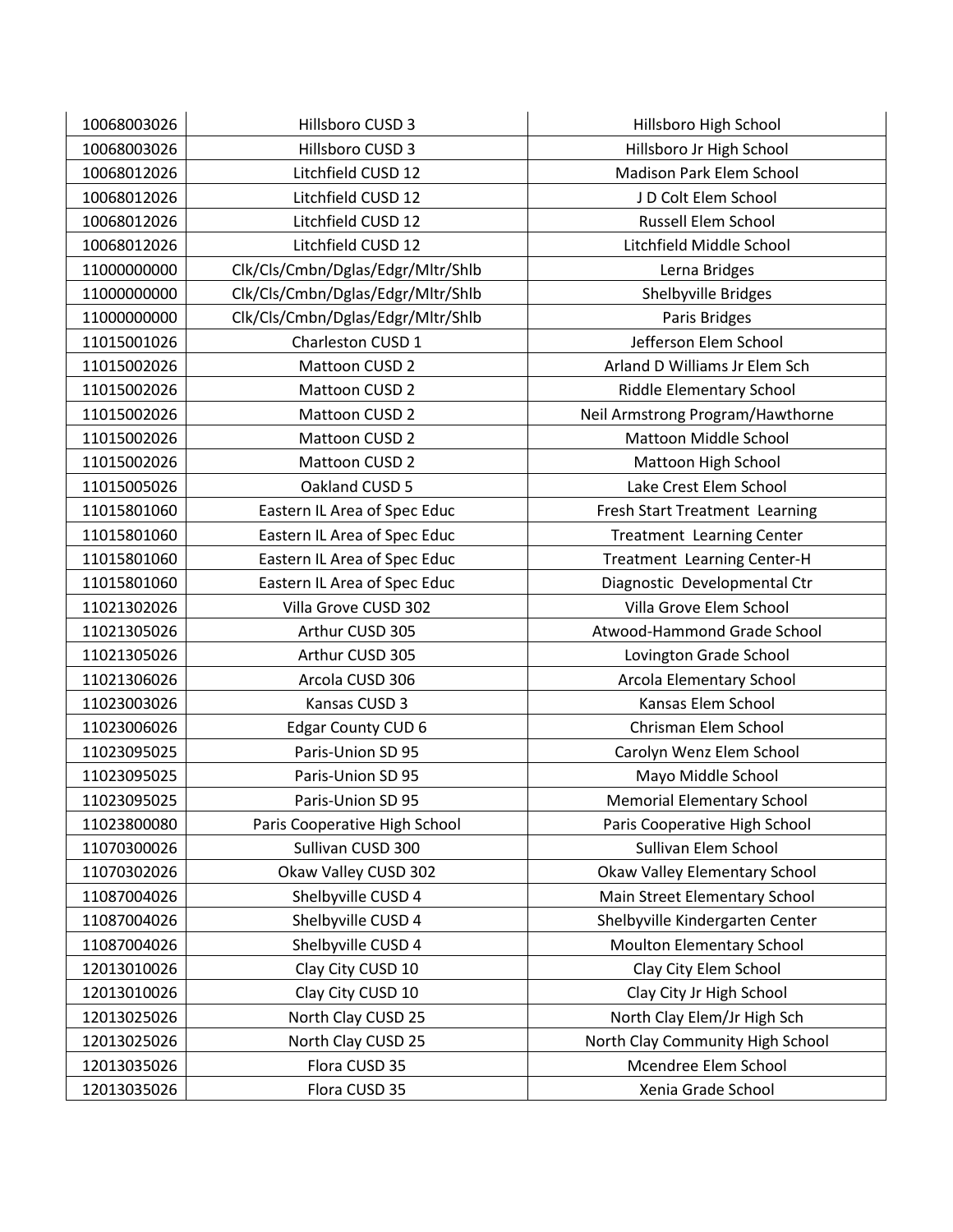| 12013035026 | Flora CUSD 35           | <b>Washington School</b>          |
|-------------|-------------------------|-----------------------------------|
| 12013035026 | Flora CUSD 35           | Floyd Henson Jr High Sch          |
| 12013035026 | Flora CUSD 35           | Lincoln School                    |
| 12013035026 | Flora CUSD 35           | Flora High School                 |
| 12017001026 | Hutsonville CUSD 1      | Hutsonville Elem and Jr High Sch  |
| 12017002026 | Robinson CUSD 2         | Washington Elem School            |
| 12017002026 | Robinson CUSD 2         | <b>Nuttall Middle School</b>      |
| 12017002026 | Robinson CUSD 2         | Robinson High School              |
| 12017003026 | Palestine CUSD 3        | Palestine Grade School            |
| 12017004026 | Oblong CUSD 4           | Oblong Elem School                |
| 12040001026 | Jasper County CUD 1     | Ste Marie Elem School             |
| 12040001026 | Jasper County CUD 1     | Jasper Co Jr High                 |
| 12040001026 | Jasper County CUD 1     | Newton Elem School                |
| 12051010026 | Red Hill CUSD 10        | <b>Bridgeport Grade School</b>    |
| 12051010026 | Red Hill CUSD 10        | Sumner Attendance Center          |
| 12051020026 | Lawrence County CUD 20  | Parkside Elementary School        |
| 12051020026 | Lawrence County CUD 20  | Parkview Jr High School           |
| 12080001026 | East Richland CUSD 1    | East Richland Elementary School   |
| 12080001026 | East Richland CUSD 1    | West Richland Elementary School   |
| 13014001026 | Carlyle CUSD 1          | Carlyle Elementary School         |
| 13014003026 | Wesclin CUSD 3          | New Baden Elementary School       |
| 13058001003 | Raccoon Cons SD 1       | Raccoon Cons Elem School          |
| 13058007004 | Iuka CCSD 7             | Iuka Comm Cons School             |
| 13058100026 | Patoka CUSD 100         | Patoka Sr High School             |
| 13058100026 | Patoka CUSD 100         | Patoka Elem School                |
| 13058100026 | Patoka CUSD 100         | Patoka Jr High School             |
| 13058111002 | Salem SD 111            | Hawthorn Elem School              |
| 13058111002 | Salem SD 111            | Franklin Park Middle School       |
| 13058133002 | Central City SD 133     | Central City Elem School          |
| 13058200017 | Centralia HSD 200       | Centralia High School             |
| 13058501026 | Sandoval CUSD 501       | Sandoval Sr High School           |
| 13058501026 | Sandoval CUSD 501       | Sandoval Jr High School           |
| 13095015004 | Ashley CCSD 15          | Ashley Com Consolidated School    |
| 16019424026 | Genoa Kingston CUSD 424 | Davenport Elementary School       |
| 16019426026 | Hiawatha CUSD 426       | Hiawatha Elem Sch PreK-8          |
| 16019428026 | DeKalb CUSD 428         | <b>Tyler Elementary School</b>    |
| 16019428026 | DeKalb CUSD 428         | Littlejohn Elem School            |
| 16019428026 | DeKalb CUSD 428         | Gwendolyn Brooks Elem Sch         |
| 16019428026 | DeKalb CUSD 428         | <b>Founders Elementary School</b> |
| 16019428026 | DeKalb CUSD 428         | <b>Cortland Elementary School</b> |
| 16019428026 | DeKalb CUSD 428         | Jefferson Elem School             |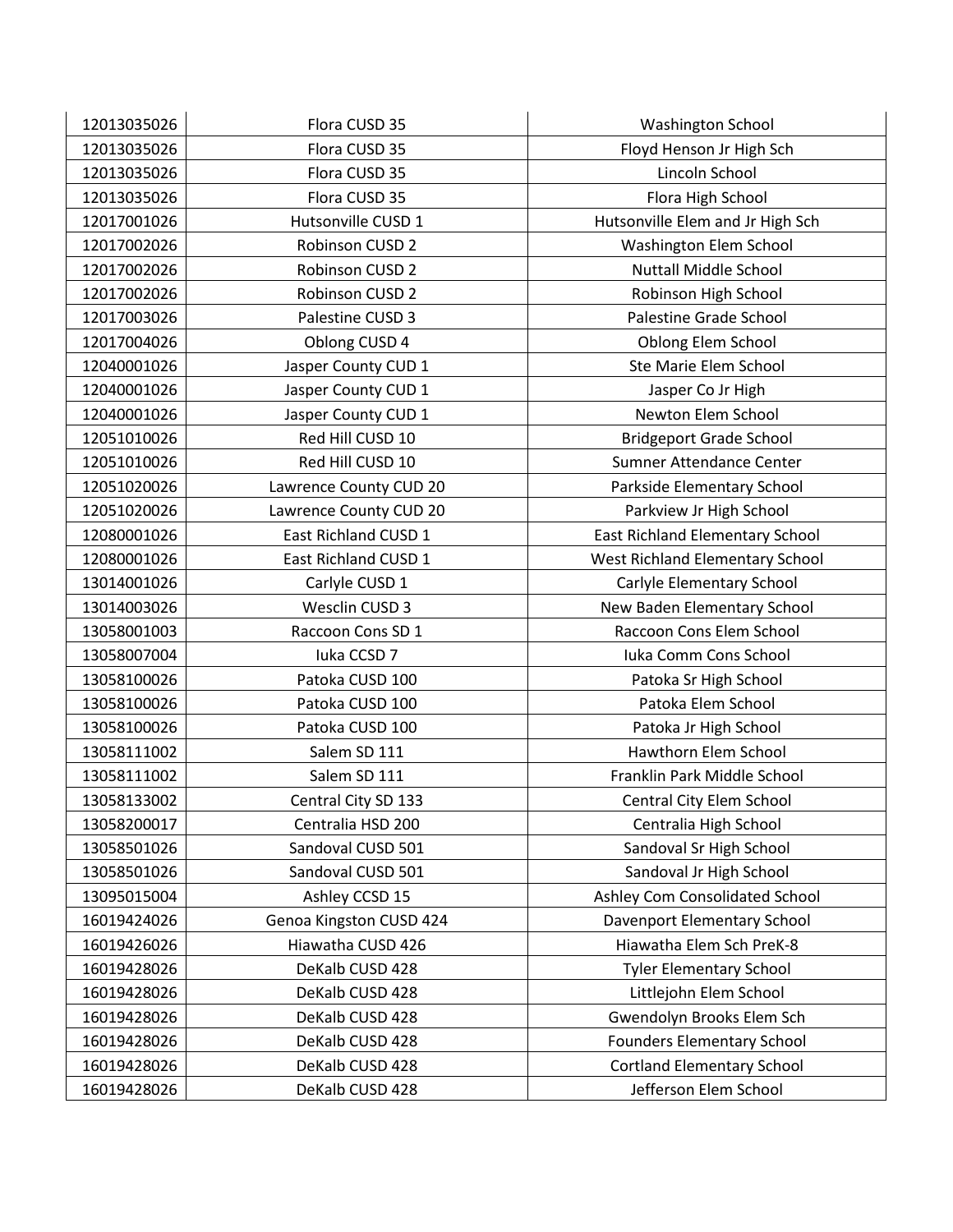| 16019428026 | DeKalb CUSD 428                  | Clinton Rosette Middle School    |
|-------------|----------------------------------|----------------------------------|
| 16019428026 | DeKalb CUSD 428                  | Huntley Middle School            |
| 16019428026 | DeKalb CUSD 428                  | Lincoln Elementary School        |
| 16019428026 | DeKalb CUSD 428                  | De Kalb High School              |
| 16019428026 | DeKalb CUSD 428                  | Malta Elementary School          |
| 16019430026 | Sandwich CUSD 430                | Lynn G Haskin Elementary School  |
| 16019430026 | Sandwich CUSD 430                | W W Woodbury Elem School         |
| 17020015026 | Clinton CUSD 15                  | Clinton Jr High School           |
| 17020018026 | Blue Ridge CUSD 18               | Ruth M Schneider Elem School     |
| 17053000061 | Livingston Co Spec Services Unit | Livingston Co Crossroads Academy |
| 17053000061 | Livingston Co Spec Services Unit | Livingston County Academy        |
| 17053005026 | Woodland CUSD 5                  | Woodland Elementary/Jr High Sch  |
| 17053008026 | <b>Prairie Central CUSD 8</b>    | <b>Chatsworth Grade School</b>   |
| 17053008026 | Prairie Central CUSD 8           | Chenoa Elem School               |
| 17053426004 | Cornell CCSD 426                 | Cornell Elem School              |
| 17053429004 | Pontiac CCSD 429                 | <b>Central Elem School</b>       |
| 17053429004 | Pontiac CCSD 429                 | Pontiac Jr High School           |
| 17053435004 | Odell CCSD 435                   | <b>Odell Grade School</b>        |
| 17064005026 | <b>McLean County USD 5</b>       | Cedar Ridge Elem School          |
| 17064005026 | <b>McLean County USD 5</b>       | Oakdale Elem School              |
| 17064005026 | <b>McLean County USD 5</b>       | Fox Creek Elementary School      |
| 17064005026 | <b>McLean County USD 5</b>       | Sugar Creek Elem School          |
| 17064005026 | <b>McLean County USD 5</b>       | <b>Fairview Elem School</b>      |
| 17064005026 | <b>McLean County USD 5</b>       | Pepper Ridge Elementary School   |
| 17064016026 | Olympia CUSD 16                  | Olympia South Elem Sch           |
| 17064087025 | <b>Bloomington SD 87</b>         | Sheridan Elem School             |
| 17064087025 | <b>Bloomington SD 87</b>         | <b>Irving Elementary School</b>  |
| 17064087025 | <b>Bloomington SD 87</b>         | <b>Bent Elem School</b>          |
| 17064087025 | <b>Bloomington SD 87</b>         | Bloomington Jr High School       |
| 17064087025 | <b>Bloomington SD 87</b>         | <b>Stevenson Elem School</b>     |
| 17064087025 | <b>Bloomington SD 87</b>         | <b>Bloomington High School</b>   |
| 19022002002 | Bensenville SD 2                 | <b>Tioga Elementary School</b>   |
| 19022002002 | Bensenville SD 2                 | W A Johnson Sch                  |
| 19022002002 | Bensenville SD 2                 | <b>Blackhawk Middle School</b>   |
| 19022004002 | Addison SD 4                     | Ardmore Elem School              |
| 19022004002 | Addison SD 4                     | Lincoln Elem School              |
| 19022004002 | Addison SD 4                     | Army Trail Elem School           |
| 19022004002 | Addison SD 4                     | Lake Park Elem School            |
| 19022004002 | Addison SD 4                     | <b>Fullerton Elem School</b>     |
| 19022004002 | Addison SD 4                     | Indian Trail Jr High School      |
| 19022007002 | Wood Dale SD 7                   | Oakbrook Elem School             |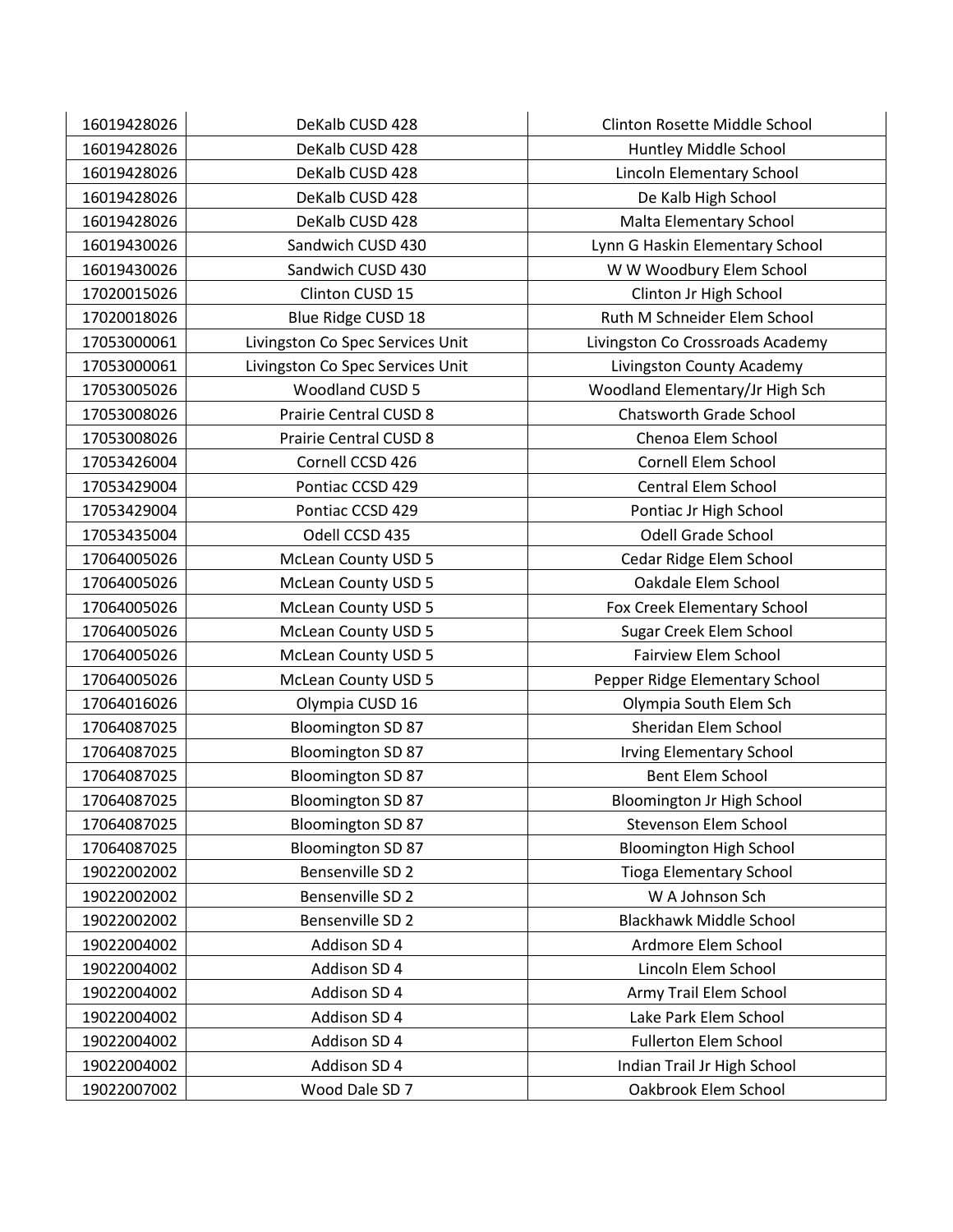| 19022015002 | Marquardt SD 15           | Reskin Elem School               |
|-------------|---------------------------|----------------------------------|
| 19022015002 | Marquardt SD 15           | <b>Black Hawk Elem School</b>    |
| 19022015002 | Marquardt SD 15           | G Stanley Hall Elem School       |
| 19022015002 | Marquardt SD 15           | Winnebago Elem School            |
| 19022015002 | Marquardt SD 15           | Marquardt Middle School          |
| 19022016002 | Queen Bee SD 16           | Glen Hill Primary                |
| 19022016002 | Queen Bee SD 16           | Pheasant Ridge Primary School    |
| 19022016002 | Queen Bee SD 16           | Glenside Middle School           |
| 19022016002 | Queen Bee SD 16           | Americana Intermediate School    |
| 19022020002 | Keeneyville SD 20         | Greenbrook Elem School           |
| 19022020002 | Keeneyville SD 20         | Spring Wood Middle School        |
| 19022041002 | Glen Ellyn SD 41          | Churchill Elem School            |
| 19022044002 | Lombard SD 44             | Madison Elementary School        |
| 19022044002 | Lombard SD 44             | Manor Hill Elem School           |
| 19022045002 | SD 45 DuPage County       | York Center Elem School          |
| 19022045002 | SD 45 DuPage County       | Schafer Elem School              |
| 19022045002 | SD 45 DuPage County       | Ardmore Elem School              |
| 19022045002 | SD 45 DuPage County       | North Elem School                |
| 19022048002 | Salt Creek SD 48          | Stella May Swartz Elem School    |
| 19022060002 | Maercker SD 60            | Holmes Elem School               |
| 19022066061 | Southeast Alternative Sch | Deaf/Hard of Hearing / MN Prgms  |
| 19022066061 | Southeast Alternative Sch | <b>Visually Imparied Prgrms</b>  |
| 19022066061 | Southeast Alternative Sch | Southeast Alternative Sch        |
| 19022066061 | Southeast Alternative Sch | Multi Needs Program              |
| 19022068002 | Woodridge SD 68           | William F Murphy Elem School     |
| 19022068002 | Woodridge SD 68           | Edgewood Elem School             |
| 19022068002 | Woodridge SD 68           | Meadowview Elem School           |
| 19022068002 | Woodridge SD 68           | John L Sipley Elem School        |
| 19022068002 | Woodridge SD 68           | Thomas Jefferson Jr High School  |
| 19022088016 | DuPage HSD 88             | Addison Trail High School        |
| 19022093004 | CCSD <sub>93</sub>        | Western Trails Elem School       |
| 19022093004 | CCSD <sub>93</sub>        | Roy De Shane Elementary School   |
| 19022093004 | CCSD <sub>93</sub>        | Carol Stream Elem School         |
| 19022093004 | CCSD <sub>93</sub>        | Elsie C Johnson Elem Sch         |
| 19022100016 | Fenton CHSD 100           | Fenton High School               |
| 19022200026 | <b>CUSD 200</b>           | Clifford Johnson School          |
| 19022201026 | <b>CUSD 201</b>           | C E Miller Elem School           |
| 19022204026 | Indian Prairie CUSD 204   | Georgetown Elementary School     |
| 19022204026 | Indian Prairie CUSD 204   | Longwood Elem School             |
| 19022204026 | Indian Prairie CUSD 204   | Indian Plains Alternative School |
| 19022205026 | Elmhurst SD 205           | Conrad Fischer Elem School       |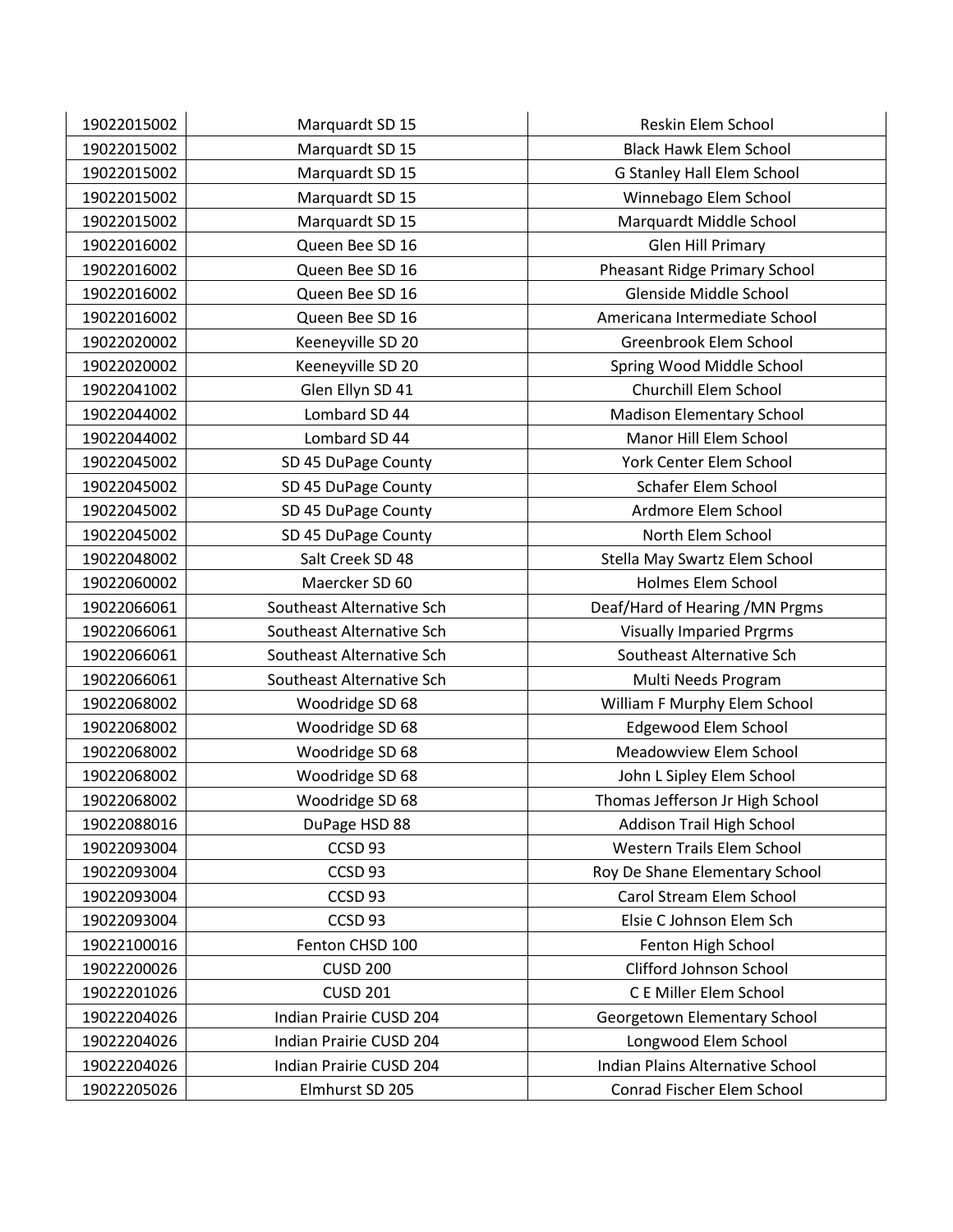| 20024001026 | <b>Edwards County CUSD 1</b>          | West Salem Grade School           |
|-------------|---------------------------------------|-----------------------------------|
| 20030007026 | Gallatin CUSD 7                       | <b>Gallatin Elementary School</b> |
| 20030007026 | Gallatin CUSD 7                       | Gallatin Junior High School       |
| 20030007026 | Gallatin CUSD 7                       | <b>Gallatin High School</b>       |
| 20035001026 | Hardin County CUSD 1                  | Hardin County Jr High School      |
| 20035001026 | Hardin County CUSD 1                  | Hardin County Elem School         |
| 20076001026 | Pope Co CUD 1                         | Pope County Elementary School     |
| 20083001026 | Galatia CUSD 1                        | Galatia Elem School               |
| 20083002026 | Carrier Mills-Stonefort CUSD 2        | Carrier Mills-Stonefort Elem Sch  |
| 20083002026 | <b>Carrier Mills-Stonefort CUSD 2</b> | <b>Carrier Mills-Stonefort HS</b> |
| 20083003026 | Harrisburg CUSD 3                     | West Side Primary School          |
| 20083003026 | Harrisburg CUSD 3                     | Harrisburg Middle School          |
| 20083003026 | Harrisburg CUSD 3                     | East Side Intermediate School     |
| 20083003026 | Harrisburg CUSD 3                     | Harrisburg High School            |
| 20083004026 | Eldorado CUSD 4                       | Eldorado Elem School              |
| 20083004026 | Eldorado CUSD 4                       | Eldorado Middle School            |
| 20083004026 | Eldorado CUSD 4                       | Eldorado High School              |
| 20093017024 | Allendale CCSD 17                     | Allendale Elementary School       |
| 20093348026 | Wabash CUSD 348                       | South Elem School                 |
| 20093348026 | Wabash CUSD 348                       | North Intermediate Ctr of Educ    |
| 20093348026 | Wabash CUSD 348                       | Mt Carmel Middle School           |
| 20096014004 | Geff CCSD 14                          | Geff Elem School                  |
| 20096017004 | Jasper CCSD 17                        | Jasper Elem School                |
| 20096112004 | Fairfield PSD 112                     | North Side Elem School            |
| 20096112004 | Fairfield PSD 112                     | Center Street Elem School         |
| 20096200026 | North Wayne CUSD 200                  | Johnsonville Elem School          |
| 20096200026 | North Wayne CUSD 200                  | Cisne Middle School               |
| 20097001026 | Grayville CUSD 1                      | <b>Wells Elementary School</b>    |
| 20097001026 | Grayville CUSD 1                      | Grayville Jr Sr High School       |
| 20097003026 | Norris City-Omaha-Enfield CUSD 3      | <b>Booth Elementary School</b>    |
| 20097003026 | Norris City-Omaha-Enfield CUSD 3      | Norris City-Omaha-Enfield H S     |
| 20097003026 | Norris City-Omaha-Enfield CUSD 3      | Norris City-Omaha Elem School     |
| 20097005026 | Carmi-White County CUSD 5             | Brownsville Attendance Center     |
| 20097005026 | Carmi-White County CUSD 5             | Lincoln Attendance Center         |
| 20097005026 | Carmi-White County CUSD 5             | Jefferson Attendance Center       |
| 20097005026 | Carmi-White County CUSD 5             | Washington Attendance Center      |
| 20097005026 | Carmi-White County CUSD 5             | Carmi White Cnty Jr High Sch      |
| 20097801060 | Wabash Ohio Valley Sp Ed Dist         | Norris City Annex                 |
| 21028047004 | Benton CCSD 47                        | Benton Grade Sch K-4              |
| 21028047004 | Benton CCSD 47                        | Benton Grade Sch 5-8              |
| 21028091004 | Akin CCSD 91                          | Akin Comm Cons Elem School        |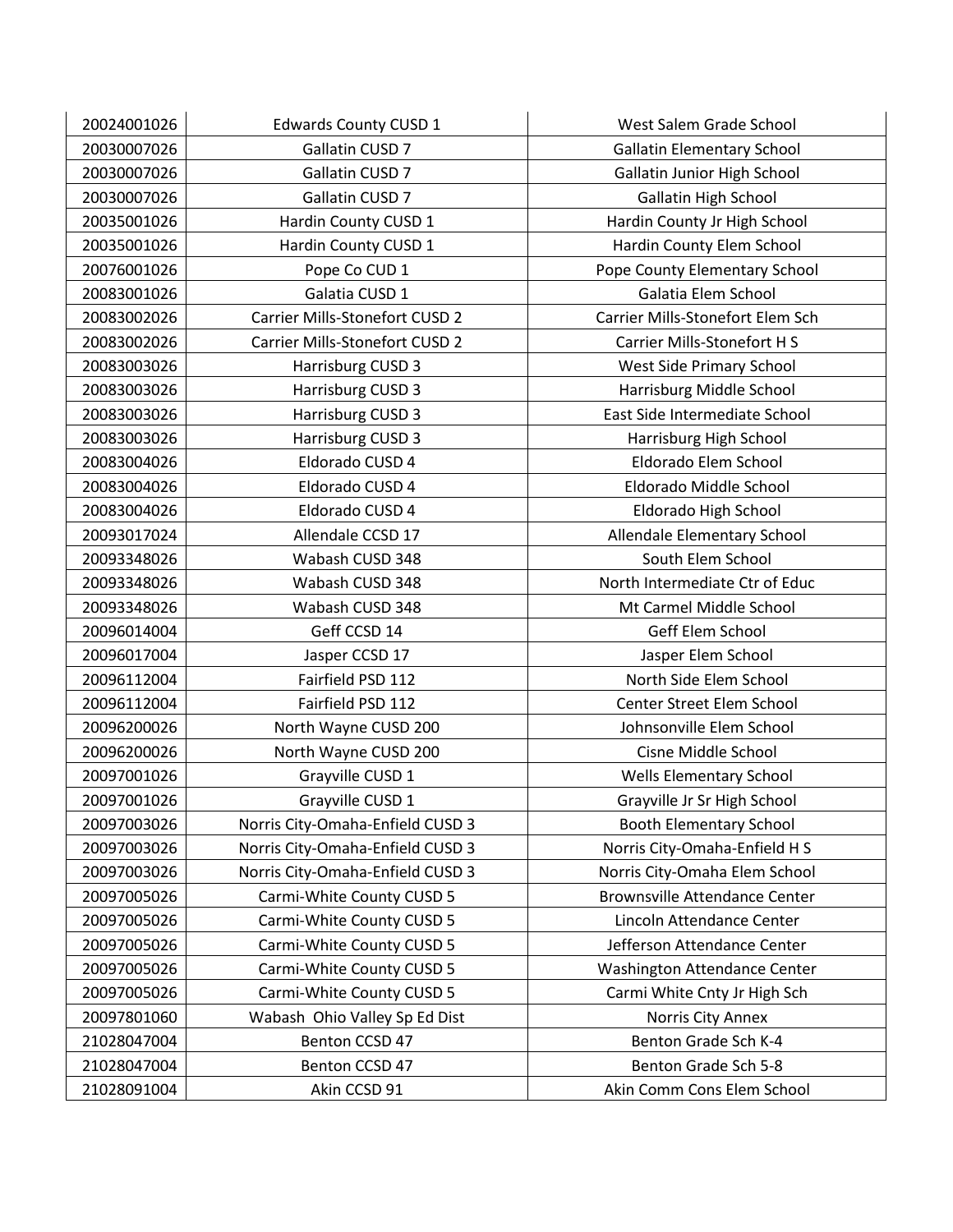| 21028099026 | Christopher USD 99                  | Christopher Elem School             |
|-------------|-------------------------------------|-------------------------------------|
| 21028099026 | Christopher USD 99                  | Christopher High                    |
| 21028103013 | <b>Benton Cons HSD 103</b>          | Benton Cons High School             |
| 21028115004 | Ewing Northern CCSD 115             | Ewing-Northern Elem School          |
| 21028188026 | Zeigler-Royalton CUSD 188           | Zeigler-Royalton Elem School        |
| 21028188026 | Zeigler-Royalton CUSD 188           | Zeigler-Royalton Jr High School     |
| 21028188026 | Zeigler-Royalton CUSD 188           | Zeigler-Royalton High School        |
| 21028196026 | Sesser-Valier CUSD 196              | Sesser-Valier Elem School           |
| 21028196026 | Sesser-Valier CUSD 196              | Sesser-Valier Jr High School        |
| 21028196026 | Sesser-Valier CUSD 196              | Sesser-Valier High School           |
| 21100001026 | Johnston City CUSD 1                | Johnston City High School           |
| 21100001026 | Johnston City CUSD 1                | Washington Elem School              |
| 21100001026 | Johnston City CUSD 1                | Jefferson Elem School               |
| 21100002026 | Marion CUSD 2                       | Lincoln Elem School                 |
| 21100002026 | Marion CUSD 2                       | Washington Elem School              |
| 21100002026 | Marion CUSD 2                       | <b>Adams School</b>                 |
| 21100002026 | Marion CUSD 2                       | Marion Jr High School               |
| 21100002026 | Marion CUSD 2                       | Jefferson Elem School               |
| 21100002026 | Marion CUSD 2                       | Longfellow Elem School              |
| 21100003026 | Crab Orchard CUSD 3                 | Crab Orchard Elementary School      |
| 21100003026 | Crab Orchard CUSD 3                 | Crab Orchard High School            |
| 21100004026 | Herrin CUSD 4                       | North Side Primary Center           |
| 21100004026 | Herrin CUSD 4                       | Herrin C U S D 4 Elem School        |
| 21100004026 | Herrin CUSD 4                       | Herrin Middle School                |
| 21100004026 | Herrin CUSD 4                       | Herrin High School                  |
| 22029001026 | Astoria CUSD 1                      | Astoria Elem School                 |
| 22029001026 | Astoria CUSD 1                      | Astoria Junior High School          |
| 22029002026 | VITCUSD <sub>2</sub>                | <b>VIT Elementary School</b>        |
| 22029003026 | <b>CUSD 3 Fulton County</b>         | Cuba Sr High School                 |
| 22029003026 | <b>CUSD 3 Fulton County</b>         | Cuba Elem School                    |
| 22029003026 | <b>CUSD 3 Fulton County</b>         | Cuba Middle School                  |
| 22029004026 | Spoon River Valley CUSD 4           | Spoon River Valley Elem School      |
| 22029066025 | Canton Union SD 66                  | <b>Eastview Elementary School</b>   |
| 22029066025 | Canton Union SD 66                  | <b>Westview Elementary School</b>   |
| 22029066025 | Canton Union SD 66                  | Ingersoll Middle School             |
| 22029097026 | Lewistown CUSD 97                   | <b>Central Elem School</b>          |
| 24032054002 | Morris SD 54                        | White Oak Elementary                |
| 24032054002 | Morris SD 54                        | Shabbona Middle School              |
| 24032075002 | Braceville SD 75                    | <b>Braceville Elem School</b>       |
| 24032101061 | <b>Grundy County Spec Educ Coop</b> | <b>Grundy County Spec Educ Coop</b> |
| 24047000061 | Kendall Co Spec Educ Coop           | Kendall Co Opportunity School       |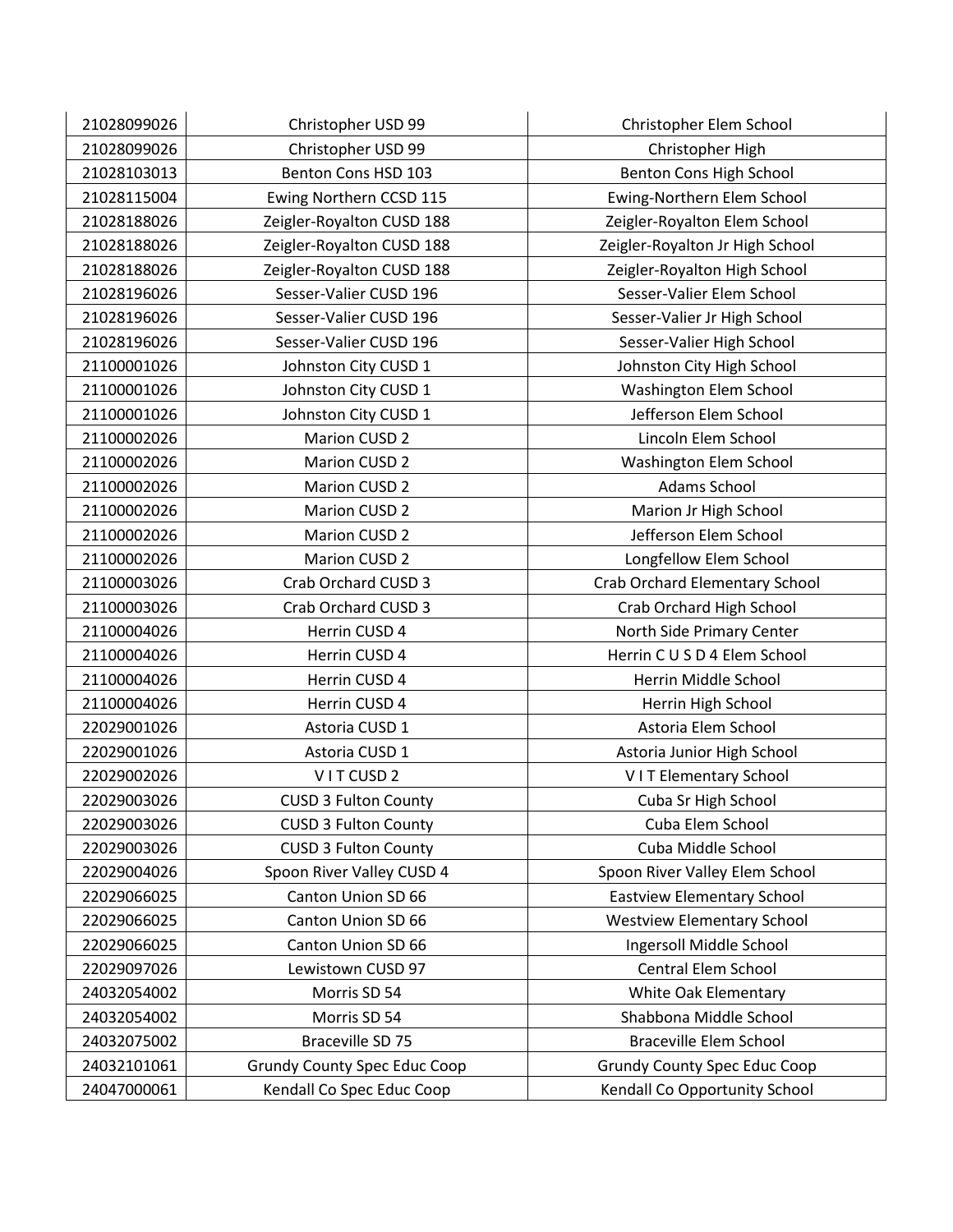| 24047088026 | Plano CUSD 88                         | Emily G Johns School                  |
|-------------|---------------------------------------|---------------------------------------|
| 24047088026 | Plano CUSD 88                         | <b>Centennial Elem School</b>         |
| 24047088026 | Plano CUSD 88                         | P H Miller Elem School                |
| 24047088026 | Plano CUSD 88                         | Plano High School                     |
| 24047088026 | Plano CUSD 88                         | Plano Middle School                   |
| 24047308026 | Oswego CUSD 308                       | Boulder Hill Elem School              |
| 25033010026 | Hamilton Co CUSD 10                   | Hamilton County Preschool Center      |
| 25033010026 | Hamilton Co CUSD 10                   | East Side Elementary School           |
| 25033010026 | Hamilton Co CUSD 10                   | Dahlgren Elem School                  |
| 25033010026 | Hamilton Co CUSD 10                   | Hamilton County Jr/Sr High School     |
| 25041003004 | Field CCSD 3                          | <b>Field Elementary School</b>        |
| 25041007004 | Dodds CCSD 7                          | Dodds Elem School                     |
| 25041079002 | Summersville SD 79                    | Summersville Grade School             |
| 25041114004 | Bluford CCSD 114                      | <b>Bluford Elem School</b>            |
| 25041201017 | Mt Vernon Twp HSD 201                 | Mount Vernon High School              |
| 26000000000 | Hancock/McDonough ROE                 | <b>Hancock County Academy</b>         |
| 26000000000 | Hancock/McDonough ROE                 | Hancock County Learning Ctr           |
| 26034317004 | Carthage ESD 317                      | Carthage Middle School                |
| 26034317004 | Carthage ESD 317                      | <b>Carthage Primary School</b>        |
| 26034325026 | Nauvoo-Colusa CUSD 325                | Nauvoo Elem School                    |
| 26034337026 | Southeastern CUSD 337                 | Southeastern Elementary School        |
| 26034337026 | Southeastern CUSD 337                 | Southeastern Jr/Sr High School        |
| 26034347004 | La Harpe CSD 347                      | La Harpe Elementary School            |
| 26034347004 | La Harpe CSD 347                      | La Harpe Junior High School           |
| 26062000061 | West Central IL Spec Educ Coop        | Project Insight                       |
| 26062000061 | West Central IL Spec Educ Coop        | <b>New Horizons</b>                   |
| 26062103026 | West Prairie CUSD 103                 | West Prairie Middle School            |
| 26062103026 | West Prairie CUSD 103                 | West Prairie South Elementary         |
| 26062170026 | <b>Bushnell Prairie City CUSD 170</b> | <b>Bushnell-Prairie City Elem Sch</b> |
| 26062170026 | <b>Bushnell Prairie City CUSD 170</b> | <b>Bushnell-Prairie City High Sch</b> |
| 26062170026 | <b>Bushnell Prairie City CUSD 170</b> | Bushnell-Prairie City Jr High Sch     |
| 26062185026 | Macomb CUSD 185                       | Lincoln Elem School                   |
| 27000000000 | Henderson/Mercer/Warren ROE           | PASS Adult Alternative Ed Program     |
| 27036235026 | West Central CUSD 235                 | West Central Middle School            |
| 27036235026 | West Central CUSD 235                 | West Central Elementary School        |
| 27036235026 | West Central CUSD 235                 | West Central High School              |
| 27066404026 | Mercer County School District 404     | New Boston Elem School                |
| 27066404026 | Mercer County School District 404     | Mercer County Intermediate School     |
| 27094238026 | Monmouth-Roseville CUSD 238           | Lincoln Early Childhood School        |
| 27094238026 | Monmouth-Roseville CUSD 238           | <b>Harding Primary School</b>         |
| 27094238026 | Monmouth-Roseville CUSD 238           | Monmouth-Roseville Jr High Sch        |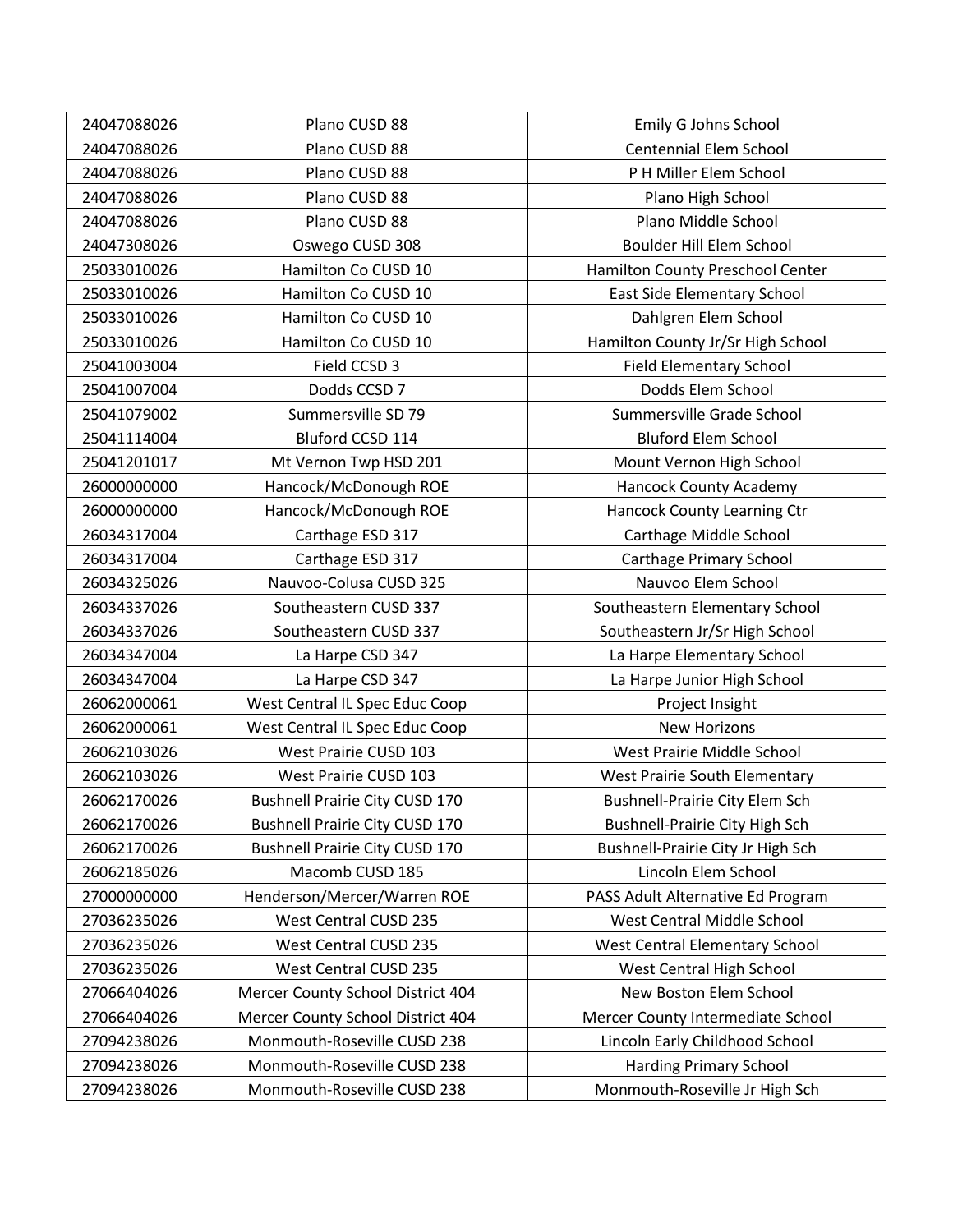| 27094238026 | Monmouth-Roseville CUSD 238     | Central Intermediate School            |
|-------------|---------------------------------|----------------------------------------|
| 27094238026 | Monmouth-Roseville CUSD 238     | Monmouth-Roseville High Sch            |
| 27094304026 | United CUSD 304                 | United Elem Sch - West                 |
| 27094304026 | United CUSD 304                 | United Jr High Sch                     |
| 28006084004 | Malden CCSD 84                  | Malden Grade School                    |
| 28006099004 | Spring Valley CCSD 99           | John F Kennedy Elem School             |
| 28006115002 | Princeton ESD 115               | Douglas Elementary School Dist. #115   |
| 28006303026 | La Moille CUSD 303              | Allen Junior High School               |
| 28006303026 | La Moille CUSD 303              | Van Orin Elem School                   |
| 28006340026 | Bureau Valley CUSD 340          | Behavior Disorder Program Coop         |
| 28006340026 | Bureau Valley CUSD 340          | <b>Bureau Valley Elemntry-Wyanet</b>   |
| 28006340026 | Bureau Valley CUSD 340          | <b>Bureau Valley South</b>             |
| 28006340026 | Bureau Valley CUSD 340          | <b>Bureau Valley North</b>             |
| 28037224026 | Galva CUSD 224                  | Galva Elem School                      |
| 28037224026 | Galva CUSD 224                  | Galva Jr-Sr High School                |
| 28037225026 | AlWood CUSD 225                 | AlWood Elem School                     |
| 28037229026 | Kewanee CUSD 229                | Belle Alexander Elem School            |
| 28037229026 | Kewanee CUSD 229                | Lyle School                            |
| 28037229026 | Kewanee CUSD 229                | <b>Central Elem</b>                    |
| 28037229026 | Kewanee CUSD 229                | Kewanee High School                    |
| 28037229026 | Kewanee CUSD 229                | Neponset Grade School                  |
| 28037230026 | Wethersfield CUSD 230           | Wethersfield Elem School               |
| 28037801060 | Henry-Stark County Spec Ed Dist | <b>Excel Alternative Program</b>       |
| 28088100026 | <b>Stark County CUSD 100</b>    | <b>Stark County Elem Sch</b>           |
| 28088100026 | <b>Stark County CUSD 100</b>    | <b>Stark County Junior High School</b> |
| 30039140004 | Unity Point CCSD 140            | Unity Point Elem School                |
| 30039176026 | Trico CUSD 176                  | <b>Trico Elementary School</b>         |
| 30039196026 | Elverado CUSD 196               | <b>Elverado Primary School</b>         |
| 30039196026 | Elverado CUSD 196               | Elverado Intermediate School           |
| 30073050002 | Pinckneyville SD 50             | Pinckneyville Elem School              |
| 30073300026 | Duquoin CUSD 300                | Duquoin Elementary School              |
| 30073300026 | Duquoin CUSD 300                | Duquoin Middle School                  |
| 30073300026 | Duquoin CUSD 300                | Duquoin High School                    |
| 31045046022 | SD U-46                         | Hillcrest Elem School                  |
| 31045046022 | SD U-46                         | <b>Highland Elem School</b>            |
| 31045046022 | SD U-46                         | Garfield Elem School                   |
| 31045046022 | SD U-46                         | <b>Ontarioville Elem School</b>        |
| 31045046022 | SD U-46                         | <b>Channing Memorial Elem School</b>   |
| 31045046022 | SD U-46                         | Washington Elem School                 |
| 31045046022 | SD U-46                         | Lincoln Elementary School              |
| 31045046022 | SD U-46                         | Ronald D O Neal                        |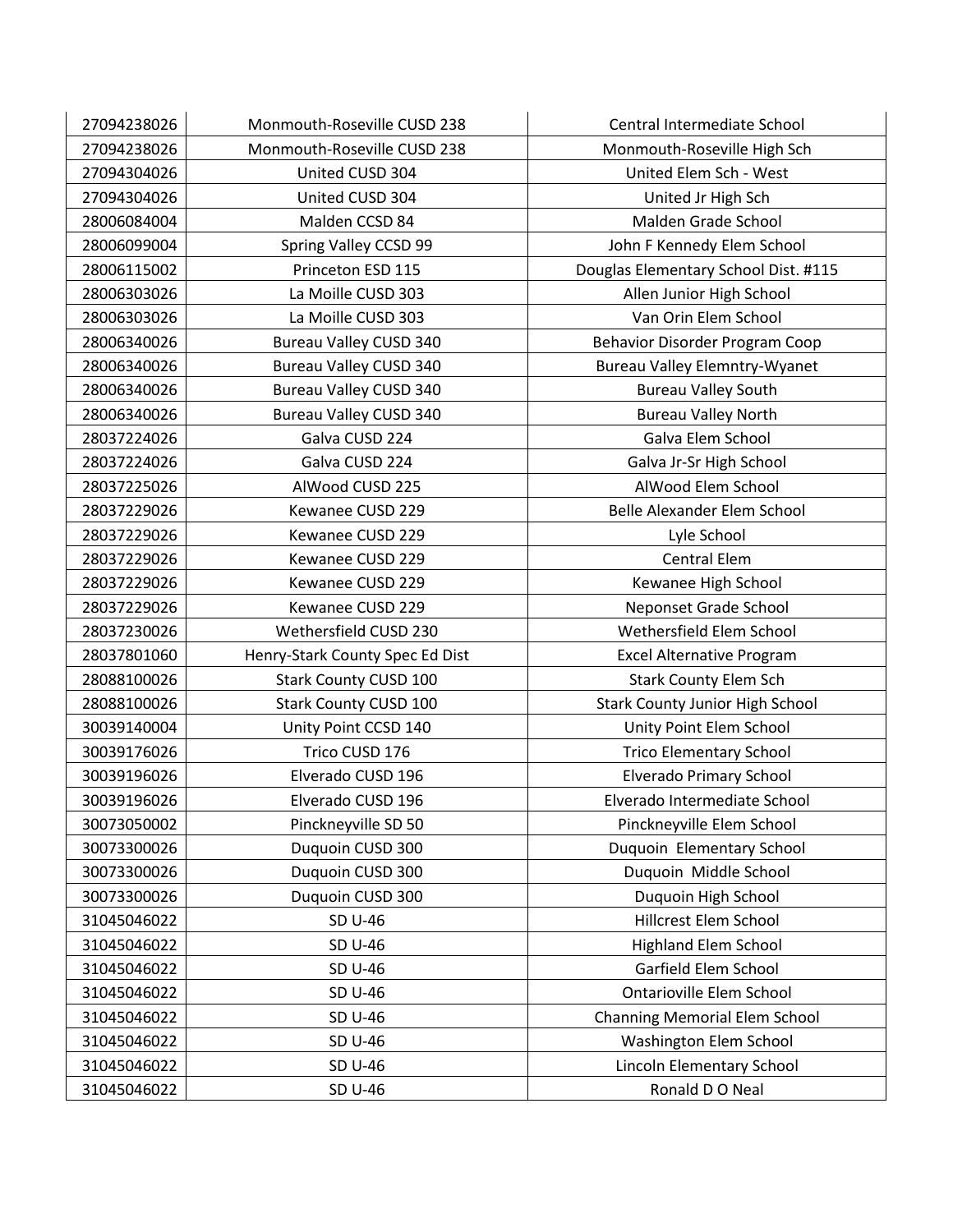| 31045046022 | SD U-46             | <b>Huff Elem School</b>                |
|-------------|---------------------|----------------------------------------|
| 31045046022 | SD U-46             | McKinley Elem School                   |
| 31045046022 | SD U-46             | Harriet Gifford Elem School            |
| 31045046022 | SD U-46             | Lords Park Elem School                 |
| 31045046022 | SD U-46             | Lowrie Elem School                     |
| 31045046022 | SD U-46             | Century Oaks Elem School               |
| 31045046022 | SD U-46             | Gifford Street High School             |
| 31045046022 | SD U-46             | Parkwood Elem School                   |
| 31045046022 | SD U-46             | Ellis Middle School                    |
| 31045046022 | SD U-46             | Laurel Hill Elem School                |
| 31045046022 | SD U-46             | Coleman Elem School                    |
| 31045046022 | SD U-46             | Heritage Elem School                   |
| 31045046022 | SD U-46             | Abbott Middle School                   |
| 31045046022 | SD U-46             | Larsen Middle School                   |
| 31045046022 | SD U-46             | Kimball Middle School                  |
| 31045046022 | SD U-46             | Ridge Circle Elem School               |
| 31045046022 | SD U-46             | Sunnydale Elem School                  |
| 31045046022 | SD U-46             | <b>Centennial School</b>               |
| 31045046022 | SD U-46             | Larkin High School                     |
| 31045046022 | SD U-46             | <b>Tefft Middle School</b>             |
| 31045046022 | SD U-46             | Creekside Elem                         |
| 31045046022 | SD U-46             | Elgin High School                      |
| 31045046022 | SD U-46             | Oakhill Elem School                    |
| 31045046022 | SD U-46             | Illinois Park Elem School              |
| 31045046022 | SD U-46             | <b>Canton Middle School</b>            |
| 31045046022 | SD U-46             | <b>Timber Trails Elementary School</b> |
| 31045046022 | SD U-46             | <b>Otter Creek Elem School</b>         |
| 31045129022 | Aurora West USD 129 | Hill Elem School                       |
| 31045129022 | Aurora West USD 129 | Greenman Elem School                   |
| 31045129022 | Aurora West USD 129 | <b>SUCCESS Academy</b>                 |
| 31045129022 | Aurora West USD 129 | Smith Elem School                      |
| 31045129022 | Aurora West USD 129 | McCleery Elem School                   |
| 31045129022 | Aurora West USD 129 | Jefferson Middle School                |
| 31045129022 | Aurora West USD 129 | Nicholson Elem School                  |
| 31045129022 | Aurora West USD 129 | Hall Elem School                       |
| 31045129022 | Aurora West USD 129 | Washington Middle School               |
| 31045129022 | Aurora West USD 129 | Herget Middle School                   |
| 31045129022 | Aurora West USD 129 | West Aurora High School                |
| 31045300026 | <b>CUSD 300</b>     | Parkview Elementary School             |
| 31045300026 | <b>CUSD 300</b>     | Perry Elementary School                |
| 31045300026 | <b>CUSD 300</b>     | Carpentersville Middle School          |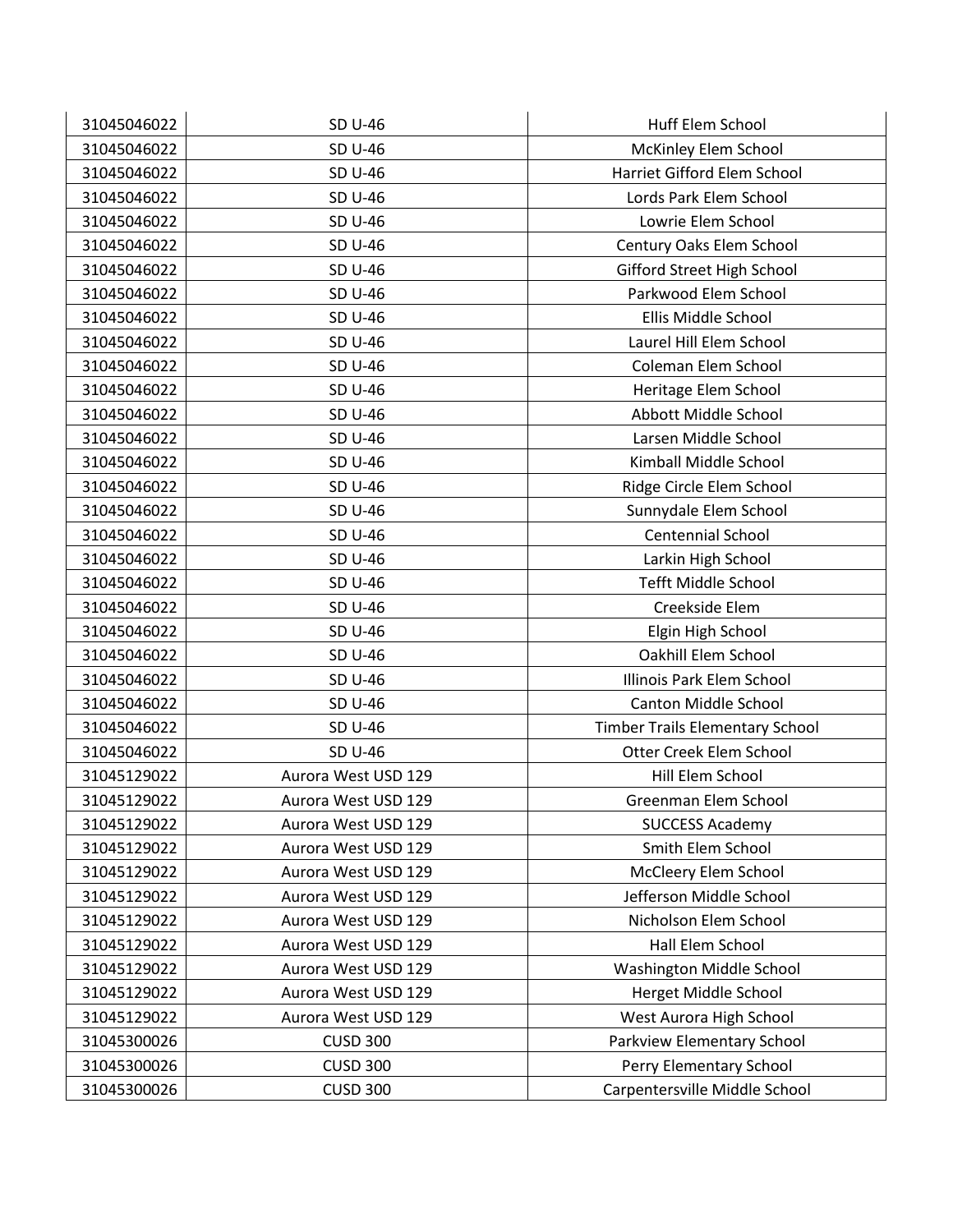| 31045300026 | <b>CUSD 300</b>                          | Golfview Elem School                 |
|-------------|------------------------------------------|--------------------------------------|
| 31045300026 | <b>CUSD 300</b>                          | Meadowdale Elem School               |
| 31045300026 | <b>CUSD 300</b>                          | Lakewood School                      |
| 31045300026 | <b>CUSD 300</b>                          | Oak Ridge School                     |
| 31045300026 | <b>CUSD 300</b>                          | Delacey Family Educ Ctr              |
| 31045300026 | <b>CUSD 300</b>                          | Dundee-Crown High School             |
| 32038003026 | Donovan CUSD 3                           | Donovan Jr High School               |
| 32038003026 | Donovan CUSD 3                           | Donovan Elem School                  |
| 32038004026 | Central CUSD 4                           | Chebanse Elem School                 |
| 32038009026 | Iroquois County CUSD 9                   | Nettie Davis Elem School             |
| 32038009026 | Iroquois County CUSD 9                   | Wanda Kendall Elem School            |
| 32038009026 | Iroquois County CUSD 9                   | <b>Woodland Elem School</b>          |
| 32038009026 | Iroquois County CUSD 9                   | Glenn Raymond Middle School          |
| 32038009026 | Iroquois County CUSD 9                   | Watseka Comm High School             |
| 32038010026 | Iroquois West CUSD 10                    | Iroquois West Elem Sch/Danforth      |
| 32038010026 | Iroquois West CUSD 10                    | Iroquois West Elem Sch/Thawville     |
| 32038010026 | Iroquois West CUSD 10                    | Iroquois West Middle School          |
| 32038010026 | Iroquois West CUSD 10                    | Iroquois West Elem School/Gilman     |
| 32038124026 | Milford Area Public Schools District 124 | Milford Grade School West Campus     |
| 32038124026 | Milford Area Public Schools District 124 | Milford High School Campus           |
| 32038801060 | Iroquois Special Education               | Bryce Ash Grove Ed Ctr               |
| 32046001026 | Momence CUSD 1                           | Je-Neir Elem School                  |
| 32046001026 | Momence CUSD 1                           | Momence Jr High School               |
| 32046001026 | Momence CUSD 1                           | Momence High School                  |
| 32046053002 | Bourbonnais SD 53                        | Robert Frost Elem School             |
| 32046053002 | <b>Bourbonnais SD 53</b>                 | Shabbona Elem School                 |
| 32046053002 | Bourbonnais SD 53                        | Alan B Shepard Elem School           |
| 32046061002 | Bradley SD 61                            | <b>Bradley West Elem School</b>      |
| 32046061002 | Bradley SD 61                            | <b>Bradley Central Middle School</b> |
| 32046061002 | Bradley SD 61                            | <b>Bradley East Elem School</b>      |
| 32046302016 | St Anne CHSD 302                         | St Anne Comm High School             |
| 33000000000 | Knox ROE                                 | Knox County Academy                  |
| 33048202026 | Knoxville CUSD 202                       | Mable Woolsey Elem School            |
| 33048205026 | Galesburg CUSD 205                       | Silas Willard Elem School            |
| 33048205026 | Galesburg CUSD 205                       | Gale School                          |
| 33048205026 | Galesburg CUSD 205                       | Churchill Jr High School             |
| 33048205026 | Galesburg CUSD 205                       | Galesburg High School                |
| 33048208026 | ROW VACUSD 208                           | ROW V A Central Elem School          |
| 33048276026 | Abingdon-Avon CUSD 276                   | <b>Hedding Grade Sch</b>             |
| 33048276026 | Abingdon-Avon CUSD 276                   | Abingdon-Avon Middle Sch             |
| 33048276026 | Abingdon-Avon CUSD 276                   | Avon Elem Sch                        |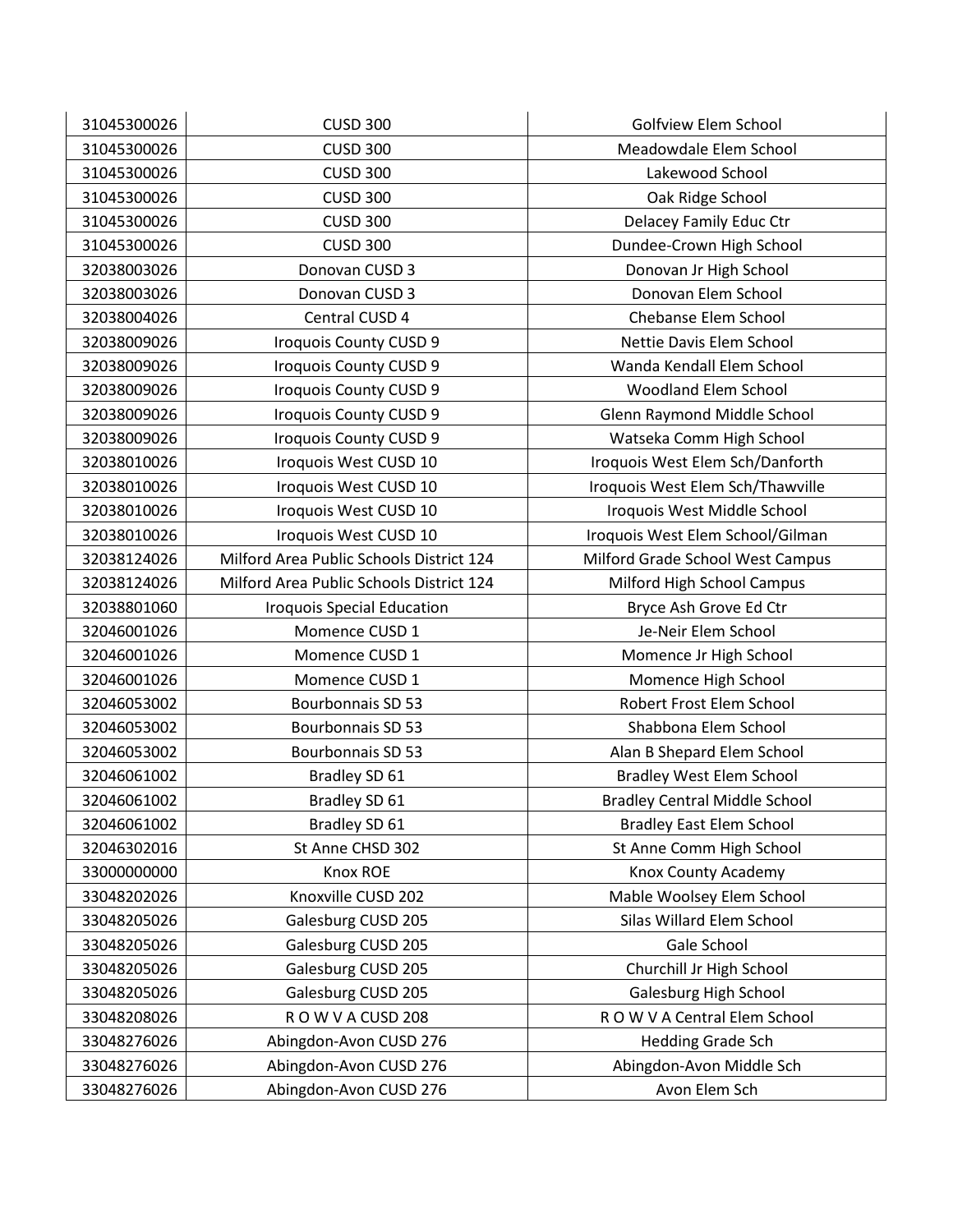| 33048276026 | Abingdon-Avon CUSD 276      | Abingdon-Avon High Sch            |
|-------------|-----------------------------|-----------------------------------|
| 34049003004 | Beach Park CCSD 3           | Howe Elementary School            |
| 34049003004 | <b>Beach Park CCSD 3</b>    | Newport Elem School               |
| 34049003004 | Beach Park CCSD 3           | Beach Park Middle School          |
| 34049003004 | <b>Beach Park CCSD 3</b>    | Kenneth Murphy School             |
| 34049003004 | Beach Park CCSD 3           | Oak Crest School                  |
| 34049006002 | Zion ESD 6                  | Shiloh Park Elem School           |
| 34049006002 | Zion ESD 6                  | <b>West Elementary School</b>     |
| 34049006002 | Zion ESD 6                  | Elmwood Elem School               |
| 34049006002 | Zion ESD 6                  | Zion Central Middle School        |
| 34049006002 | Zion ESD 6                  | Beulah Park Elem School           |
| 34049037002 | Gavin SD 37                 | <b>Gavin Central School</b>       |
| 34049037002 | Gavin SD 37                 | Gavin South Jr High School        |
| 34049060026 | Waukegan CUSD 60            | Whittier Elem School              |
| 34049060026 | Waukegan CUSD 60            | Thomas Jefferson Middle School    |
| 34049060026 | Waukegan CUSD 60            | Washington Elem School            |
| 34049060026 | Waukegan CUSD 60            | Carman-Buckner Elem School        |
| 34049060026 | Waukegan CUSD 60            | Oakdale Elem School               |
| 34049060026 | Waukegan CUSD 60            | <b>Glenwood Elementary School</b> |
| 34049060026 | Waukegan CUSD 60            | North Elem School                 |
| 34049060026 | Waukegan CUSD 60            | Glen Flora Elem School            |
| 34049060026 | Waukegan CUSD 60            | <b>Clearview Elem School</b>      |
| 34049060026 | Waukegan CUSD 60            | Hyde Park Elem School             |
| 34049060026 | Waukegan CUSD 60            | Robert E Abbott Middle School     |
| 34049060026 | Waukegan CUSD 60            | H R McCall Elem School            |
| 34049060026 | Waukegan CUSD 60            | Daniel Webster Middle School      |
| 34049060026 | Waukegan CUSD 60            | Miguel Juarez Middle School       |
| 34049060026 | Waukegan CUSD 60            | Greenwood Elem School             |
| 34049060026 | Waukegan CUSD 60            | Lyon Magnet Elementary School     |
| 34049060026 | Waukegan CUSD 60            | Little Fort Elem School           |
| 34049060026 | Waukegan CUSD 60            | John S Clark Elem School          |
| 34049060026 | Waukegan CUSD 60            | Andrew Cooke Magnet Elem School   |
| 34049060026 | Waukegan CUSD 60            | Waukegan High School              |
| 34049060026 | Waukegan CUSD 60            | Jack Benny Middle School          |
| 34049076002 | Diamond Lake SD 76          | Fairhaven School                  |
| 34049076002 | Diamond Lake SD 76          | Diamond Lake Elem School          |
| 34049076002 | Diamond Lake SD 76          | West Oak Middle School            |
| 34049096004 | Kildeer Countryside CCSD 96 | Willow Grove Kindergarten Ctr     |
| 34049112002 | North Shore SD 112          | Oak Terrace Elem School           |
| 34049114002 | Fox Lake GSD 114            | Lotus School                      |
| 34049114002 | Fox Lake GSD 114            | <b>Stanton School</b>             |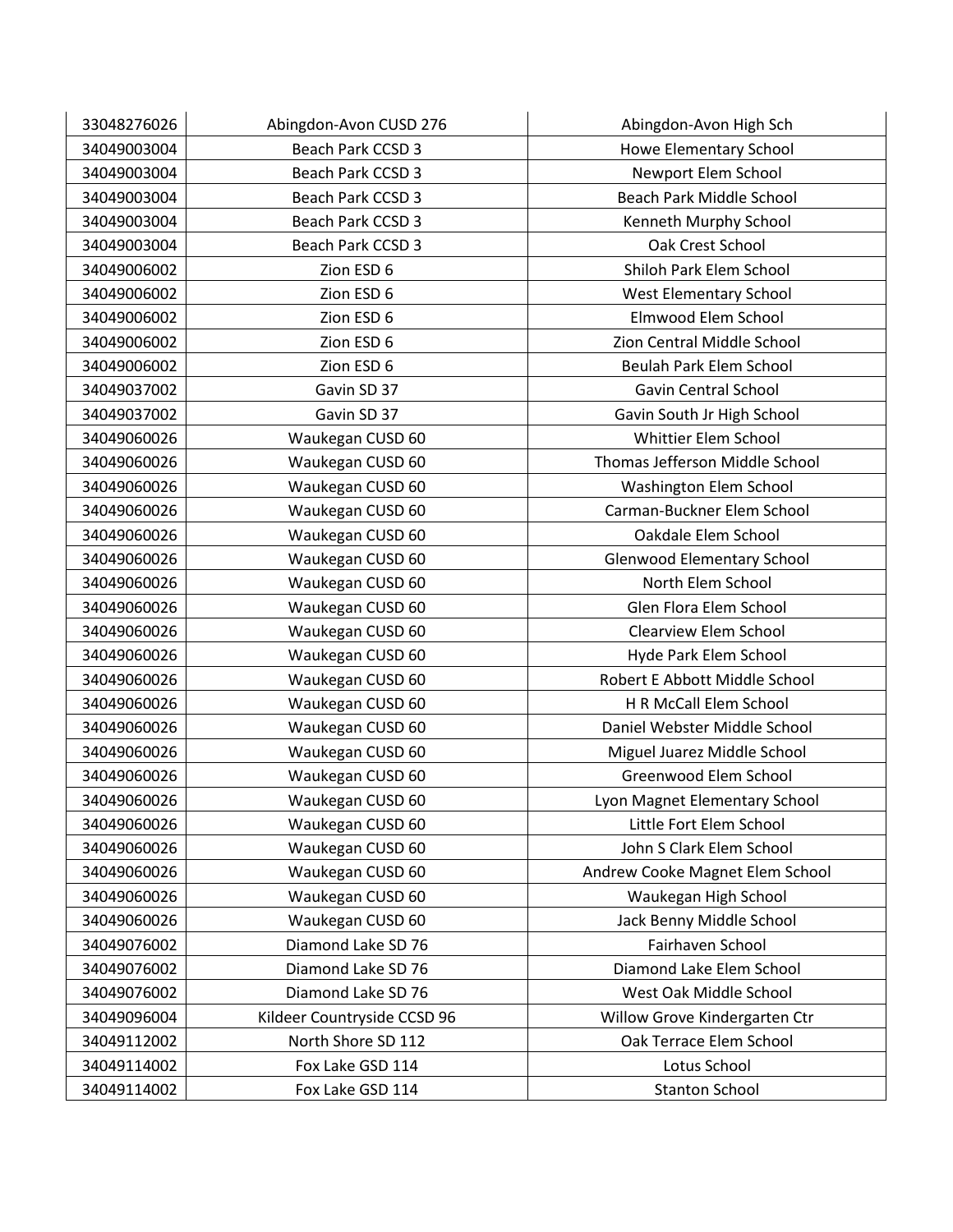| 34049118026 | Wauconda CUSD 118                | Wauconda Grade School             |
|-------------|----------------------------------|-----------------------------------|
| 34049126017 | Zion-Benton Twp HSD 126          | Zion-Benton Twnshp Hi Sch         |
| 34049187026 | North Chicago SD 187             | A J Katzenmaier Elem School       |
| 34049187026 | North Chicago SD 187             | Howard A Yeager Elem School       |
| 34049187026 | North Chicago SD 187             | Neal Math Science Academy         |
| 34049187026 | North Chicago SD 187             | North Elementary School           |
| 34049187026 | North Chicago SD 187             | North Chicago Community High Sch  |
| 34049187026 | North Chicago SD 187             | <b>Forrestal Elem School</b>      |
| 34049220026 | <b>Barrington CUSD 220</b>       | Sunny Hill Elem School            |
| 34049825060 | Spec Educ Dist Lake County/Sedol | Gages Lake School                 |
| 34049825060 | Spec Educ Dist Lake County/Sedol | John Powers Center                |
| 34049825060 | Spec Educ Dist Lake County/Sedol | Cyd Lash Academy                  |
| 34049825060 | Spec Educ Dist Lake County/Sedol | Laremont School                   |
| 34049825060 | Spec Educ Dist Lake County/Sedol | Sally Potter School/Lake Forest   |
| 35000000000 | La Salle ROE                     | Regional Safe School              |
| 35050000061 | LaSalle Putnam Alliance          | <b>Circuit Breaker School</b>     |
| 35050040017 | Streator Twp HSD 40              | <b>Streator Twp High School</b>   |
| 35050122002 | La Salle ESD 122                 | Northwest Elem School             |
| 35050122002 | La Salle ESD 122                 | Lincoln Jr High School            |
| 35050124002 | Peru ESD 124                     | Northview Elem School             |
| 35050141002 | Ottawa ESD 141                   | Central Intermediate School       |
| 35050141002 | Ottawa ESD 141                   | Jefferson Elem School             |
| 35050141002 | Ottawa ESD 141                   | Lincoln Elem School               |
| 35050141002 | Ottawa ESD 141                   | Shepherd Middle School            |
| 35050150002 | Marseilles ESD 150               | Marseilles Elementary School      |
| 35050280017 | Mendota Twp HSD 280              | Mendota Twp High School           |
| 35050289004 | Mendota CCSD 289                 | <b>Blackstone Elem School</b>     |
| 35050289004 | Mendota CCSD 289                 | Northbrook School                 |
| 35050289004 | Mendota CCSD 289                 | Lincoln Elem School               |
| 35050425026 | Lostant CUSD 425                 | Lostant Elem School               |
| 38054021026 | Hartsburg Emden CUSD 21          | <b>Emden Elementary School</b>    |
| 38054021026 | Hartsburg Emden CUSD 21          | Hartsburg-Emden Jr-Sr High School |
| 38054027002 | Lincoln ESD 27                   | Lincoln Jr High School            |
| 38060126026 | Havana CUSD 126                  | New Central Elem School           |
| 38060126026 | Havana CUSD 126                  | Havana Jr High School             |
| 38060126026 | Havana CUSD 126                  | Havana High School                |
| 38060191026 | Midwest Central CUSD 191         | Midwest Central Primary School    |
| 38060191026 | Midwest Central CUSD 191         | Midwest Central Middle School     |
| 38065202026 | Porta CUSD 202                   | Petersburg Elem School            |
| 38065202026 | Porta CUSD 202                   | Porta Central                     |
| 39055001026 | Argenta-Oreana CUSD 1            | Argenta-Oreana Elementary School  |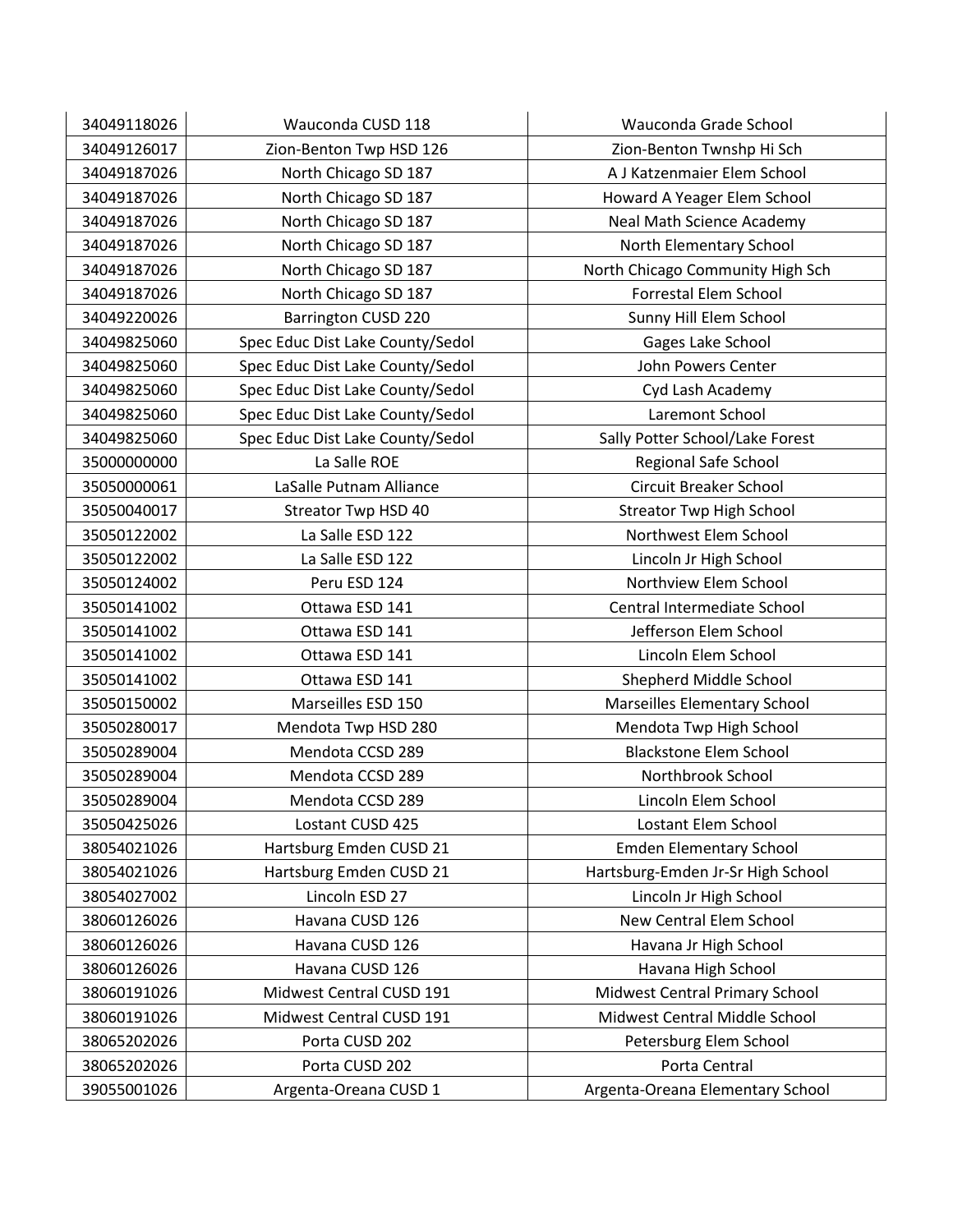| 39055009026 | Sangamon Valley CUSD 9    | Sangamon Valley East Elem School    |
|-------------|---------------------------|-------------------------------------|
| 39055015026 | Meridian CUSD 15          | Meridian High School                |
| 39055015026 | Meridian CUSD 15          | Meridian Primary School             |
| 39055061025 | Decatur SD 61             | Durfee Elem School                  |
| 39055061025 | Decatur SD 61             | <b>Phoenix Enrichment Center</b>    |
| 39055061025 | Decatur SD 61             | Enterprise Elem School              |
| 39055061025 | Decatur SD 61             | Benjamin Franklin Elem School       |
| 39055061025 | Decatur SD 61             | Hope Academy                        |
| 39055061025 | Decatur SD 61             | Mary W French Academy               |
| 39055061025 | Decatur SD 61             | South Shores Elem School            |
| 39055061025 | Decatur SD 61             | Oak Grove Accelerated School        |
| 39055061025 | Decatur SD 61             | Parsons Accelerated School          |
| 39055061025 | Decatur SD 61             | Stephen Decatur Middle School       |
| 39055061025 | Decatur SD 61             | <b>Stevenson Accelerated School</b> |
| 39055061025 | Decatur SD 61             | Dennis Elem School                  |
| 39055061025 | Decatur SD 61             | Thomas Jefferson Middle School      |
| 39055061025 | Decatur SD 61             | William Harris Elem School          |
| 39055061025 | Decatur SD 61             | Muffley Elem School                 |
| 39055061025 | Decatur SD 61             | Michael E Baum Elem School          |
| 39055061025 | Decatur SD 61             | Eisenhower High School              |
| 39055061025 | Decatur SD 61             | MacArthur High School               |
| 39055061025 | Decatur SD 61             | Garfield Montessori School          |
| 39074005026 | <b>Bement CUSD 5</b>      | <b>Bement Elementary School</b>     |
| 39074057026 | Deland-Weldon CUSD 57     | Deland-Weldon Middle School         |
| 40007042026 | <b>Brussels CUSD 42</b>   | <b>Brussels Grade School</b>        |
| 40031001026 | Carrollton CUSD 1         | <b>Carrollton Grade School</b>      |
| 40031003026 | North Greene CUSD 3       | North Greene Elem                   |
| 40031010026 | Greenfield CUSD 10        | Greenfield Elem School              |
| 40056006026 | Staunton CUSD 6           | <b>Staunton Elem School</b>         |
| 40056008026 | <b>Bunker Hill CUSD 8</b> | Wolf Ridge Junior High School       |
| 40056008026 | Bunker Hill CUSD 8        | <b>Wolf Ridge Elementary</b>        |
| 40056009026 | Southwestern CUSD 9       | Shipman Elem School                 |
| 40056034026 | North Mac CUSD 34         | North Mac Elementary                |
| 40056034026 | North Mac CUSD 34         | North Mac Intermediate              |
| 40056034026 | North Mac CUSD 34         | North Mac Middle School             |
| 41000000000 | <b>Madison ROE</b>        | Center for Educ Opp                 |
| 41057001026 | Roxana CUSD 1             | Roxana Sr High School               |
| 41057007026 | Edwardsville CUSD 7       | District 7 Alternative School       |
| 41057008026 | <b>Bethalto CUSD 8</b>    | Parkside Primary School             |
| 41057008026 | Bethalto CUSD 8           | <b>Bethalto East Primary School</b> |
| 41057008026 | Bethalto CUSD 8           | Meadowbrook Intermediate Sch        |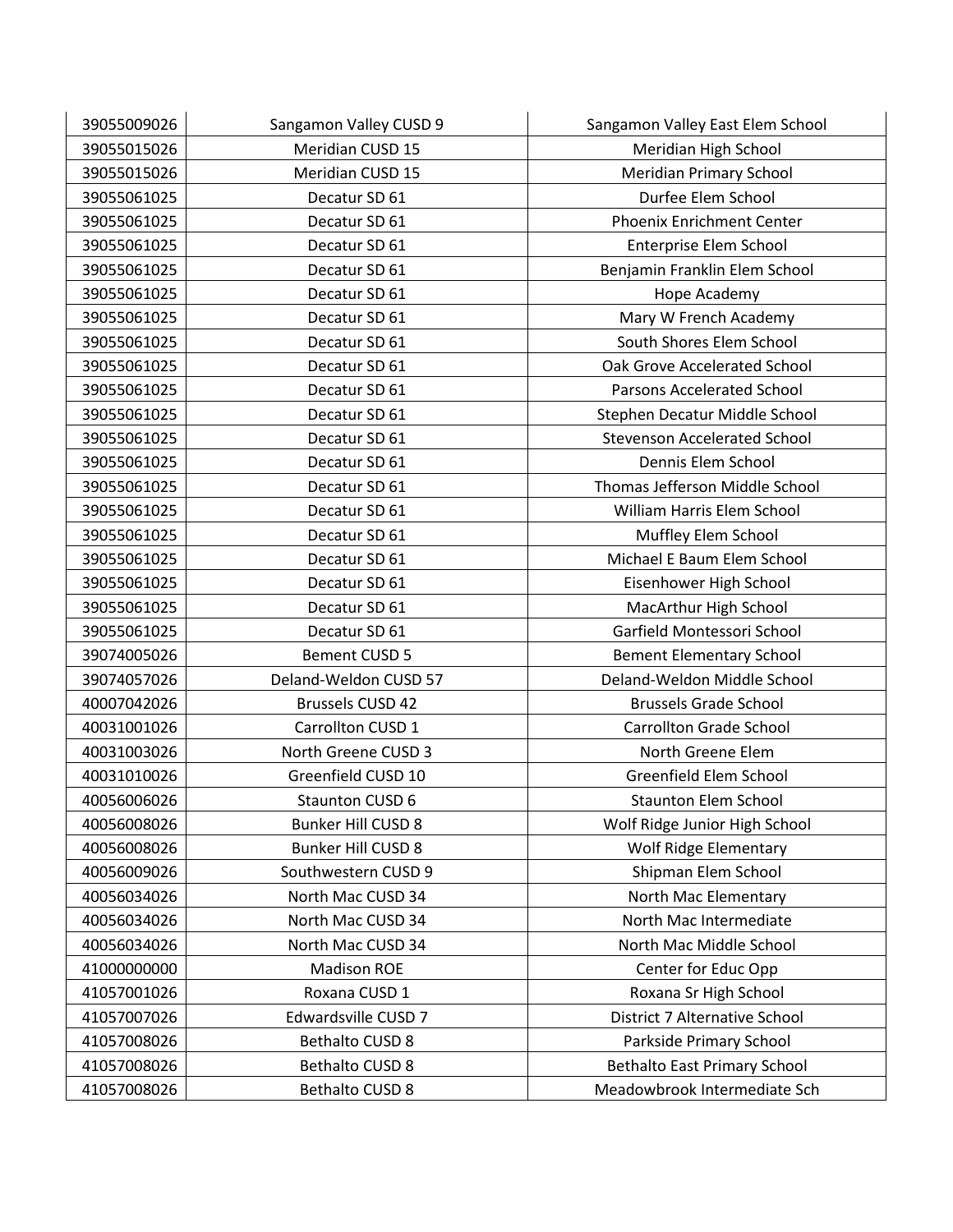| 41057008026 | <b>Bethalto CUSD 8</b>        | Wilbur Trimpe Middle School      |
|-------------|-------------------------------|----------------------------------|
| 41057009026 | Granite City CUSD 9           | Wilson Elem School               |
| 41057009026 | Granite City CUSD 9           | <b>Prather Elementary School</b> |
| 41057009026 | Granite City CUSD 9           | Mitchell Elementary School       |
| 41057009026 | Granite City CUSD 9           | Coolidge Junior High Sch         |
| 41057009026 | Granite City CUSD 9           | Worthen Elem School              |
| 41057009026 | Granite City CUSD 9           | Maryville Elem School            |
| 41057009026 | Granite City CUSD 9           | Grigsby Intermediate Sch         |
| 41057009026 | Granite City CUSD 9           | <b>Granite City High School</b>  |
| 41057009026 | Granite City CUSD 9           | Frohardt Elem School             |
| 41057010026 | Collinsville CUSD 10          | Kreitner Elem School             |
| 41057010026 | Collinsville CUSD 10          | Caseyville Elementary School     |
| 41057010026 | Collinsville CUSD 10          | Hollywood Heights                |
| 41057010026 | Collinsville CUSD 10          | Webster Elementary School        |
| 41057010026 | Collinsville CUSD 10          | Twin Echo Elem School            |
| 41057010026 | Collinsville CUSD 10          | Dorris Intermediate Sch          |
| 41057010026 | Collinsville CUSD 10          | Summit Elementary School         |
| 41057010026 | Collinsville CUSD 10          | John A Renfro Elementary School  |
| 41057010026 | Collinsville CUSD 10          | Collinsville Middle School       |
| 41057011026 | Alton CUSD 11                 | Motivational Achievemnt Center   |
| 41057011026 | Alton CUSD 11                 | <b>East Elementary School</b>    |
| 41057011026 | Alton CUSD 11                 | <b>Eunice Smith Elem School</b>  |
| 41057011026 | Alton CUSD 11                 | Lovejoy Elem School              |
| 41057011026 | Alton CUSD 11                 | <b>West Elementary School</b>    |
| 41057011026 | Alton CUSD 11                 | North Elementary School          |
| 41057011026 | Alton CUSD 11                 | Gilson Brown Elem School         |
| 41057011026 | Alton CUSD 11                 | Lewis Clark Elem School          |
| 41057011026 | Alton CUSD 11                 | Alton Middle School              |
| 41057011026 | Alton CUSD 11                 | Alton High School                |
| 41057014016 | East Alton-Wood River CHSD 14 | East Alton-Wood River High Sch   |
| 41057015003 | Wood River-Hartford ESD 15    | Hartford Elem School             |
| 41057015003 | Wood River-Hartford ESD 15    | Lewis-Clark Elem School          |
| 41057015003 | Wood River-Hartford ESD 15    | Lewis-Clark Jr High School       |
| 43000000000 | Marshall/Putnam/Woodford/ROE  | Marshall/Putnam/Woodford/ROE     |
| 43059005026 | Henry-Senachwine CUSD 5       | Henry-Senachwine High School     |
| 43059005026 | Henry-Senachwine CUSD 5       | Henry-Senachwine Grade School    |
| 43078535026 | Putnam County CUSD 535        | Putnam Co Primary Sch            |
| 43078535026 | Putnam County CUSD 535        | Putnam County Jr High School     |
| 43078535026 | Putnam County CUSD 535        | Putnam County Elem School        |
| 43102002004 | <b>Riverview CCSD 2</b>       | Riverview Elem School            |
| 43102006026 | Fieldcrest CUSD 6             | Fieldcrest Elementary - South    |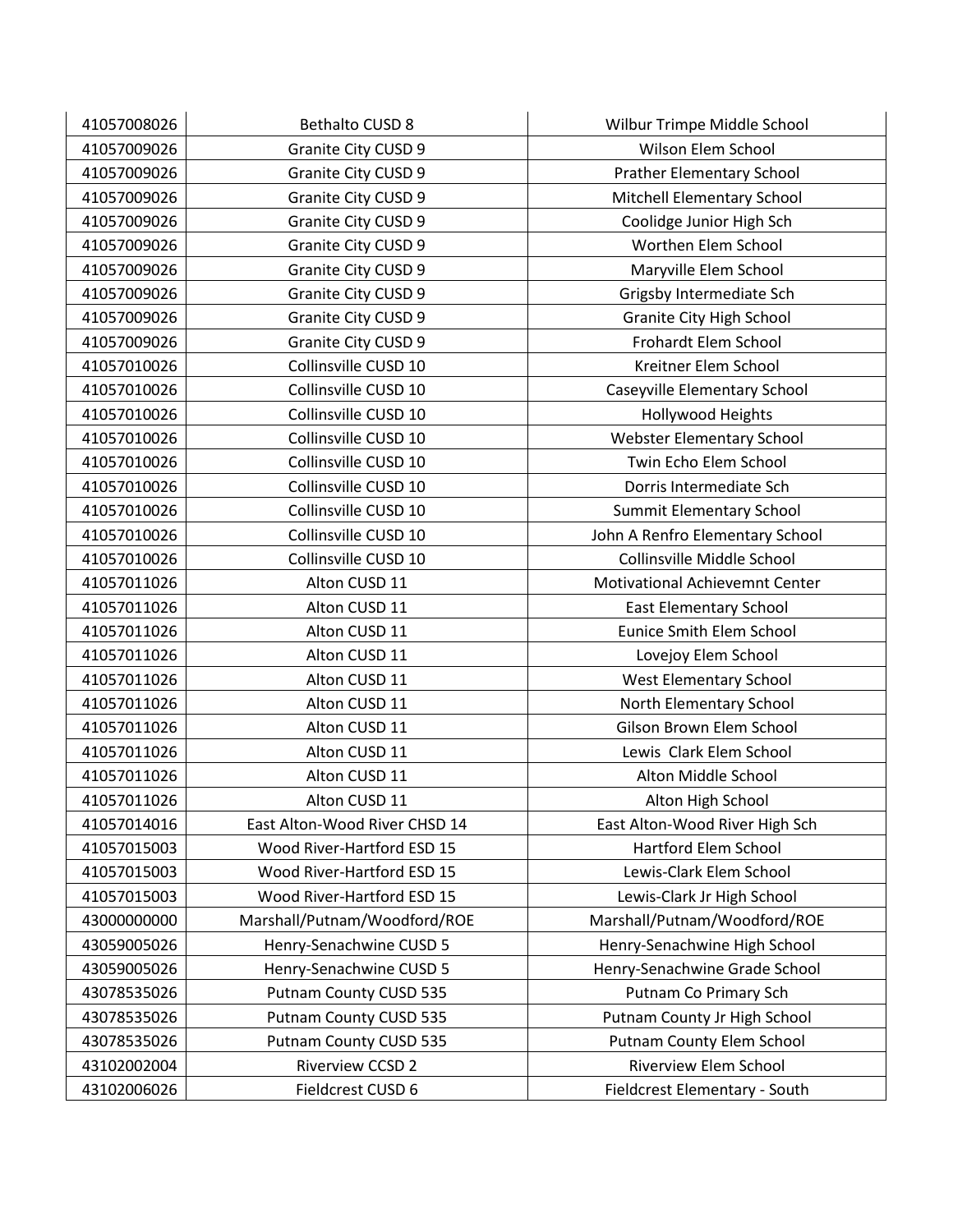| 43102006026 | Fieldcrest CUSD 6              | Fieldcrest Elementary - West          |
|-------------|--------------------------------|---------------------------------------|
| 43102006026 | Fieldcrest CUSD 6              | Fieldcrest Middle Sch/Elem - East     |
| 43102011026 | El Paso-Gridley CUSD 11        | Jefferson Park School                 |
| 44063015004 | McHenry CCSD 15                | Edgebrook Elem School                 |
| 44063015004 | McHenry CCSD 15                | Valley View Elem School               |
| 44063019024 | Alden Hebron SD 19             | Alden Hebron Elem School              |
| 44063026004 | Cary CCSD 26                   | Three Oaks School                     |
| 44063036002 | Harrison SD 36                 | Harrison Elem School                  |
| 44063047004 | Crystal Lake CCSD 47           | Canterbury Elem School                |
| 44063047004 | Crystal Lake CCSD 47           | South Elem School                     |
| 44063047004 | Crystal Lake CCSD 47           | Coventry Elem School                  |
| 44063165003 | Marengo-Union E Cons D 165     | Locust Elem School                    |
| 44063165003 | Marengo-Union E Cons D 165     | Marengo Comm Middle School            |
| 44063200026 | Woodstock CUSD 200             | Westwood Elem School                  |
| 44063200026 | Woodstock CUSD 200             | Dean Street Elem School               |
| 44063200026 | Woodstock CUSD 200             | Prairiewood Elem Sch                  |
| 45000000000 | Monroe/Randolph ROE            | Monroe/Randolph Red Brick Sch         |
| 45000000040 | Career Center of Southern IL   | Career Center of Southern IL          |
| 45079001022 | Coulterville USD 1             | Coulterville Elementary School        |
| 45079001022 | Coulterville USD 1             | Coulterville High School              |
| 45079132026 | Red Bud CUSD 132               | Red Bud High School                   |
| 45079134004 | Prairie Du Rocher CCSD 134     | Prairie Du Rocher Elem School         |
| 45079139026 | Chester CUSD 139               | Chester Elem School                   |
| 45079140026 | Sparta CUSD 140                | Sparta-Lincoln Middle School          |
| 45079140026 | Sparta CUSD 140                | Sparta High School                    |
| 45079140026 | Sparta CUSD 140                | Evansville Attendance Center          |
| 46005001026 | <b>Brown County CUSD 1</b>     | <b>Brown County Elementary School</b> |
| 46005001026 | Brown County CUSD 1            | <b>Brown County Middle School</b>     |
| 46009015026 | Beardstown CUSD 15             | <b>Grand Ave Sch</b>                  |
| 46009015026 | Beardstown CUSD 15             | Beardstown Jr/Sr High School          |
| 46009015026 | <b>Beardstown CUSD 15</b>      | <b>Gard Elementary School</b>         |
| 46009064026 | Virginia CUSD 64               | Virginia Elem School                  |
| 46009064026 | Virginia CUSD 64               | Virginia Jr High School               |
| 46009064026 | Virginia CUSD 64               | Virginia Sr High School               |
| 46069011026 | Meredosia-Chambersburg CUSD 11 | Meredosia-Chambersburg Elem Sch       |
| 46069011026 | Meredosia-Chambersburg CUSD 11 | Meredosia-Chambersburg Jr High        |
| 46069117022 | Jacksonville SD 117            | 8 Points Charter School               |
| 46069117022 | Jacksonville SD 117            | Lincoln Elem School                   |
| 46069117022 | Jacksonville SD 117            | North Jacksonville School             |
| 46069117022 | Jacksonville SD 117            | South Jacksonville Elem School        |
| 46069117022 | Jacksonville SD 117            | Jonathan Turner Jr High School        |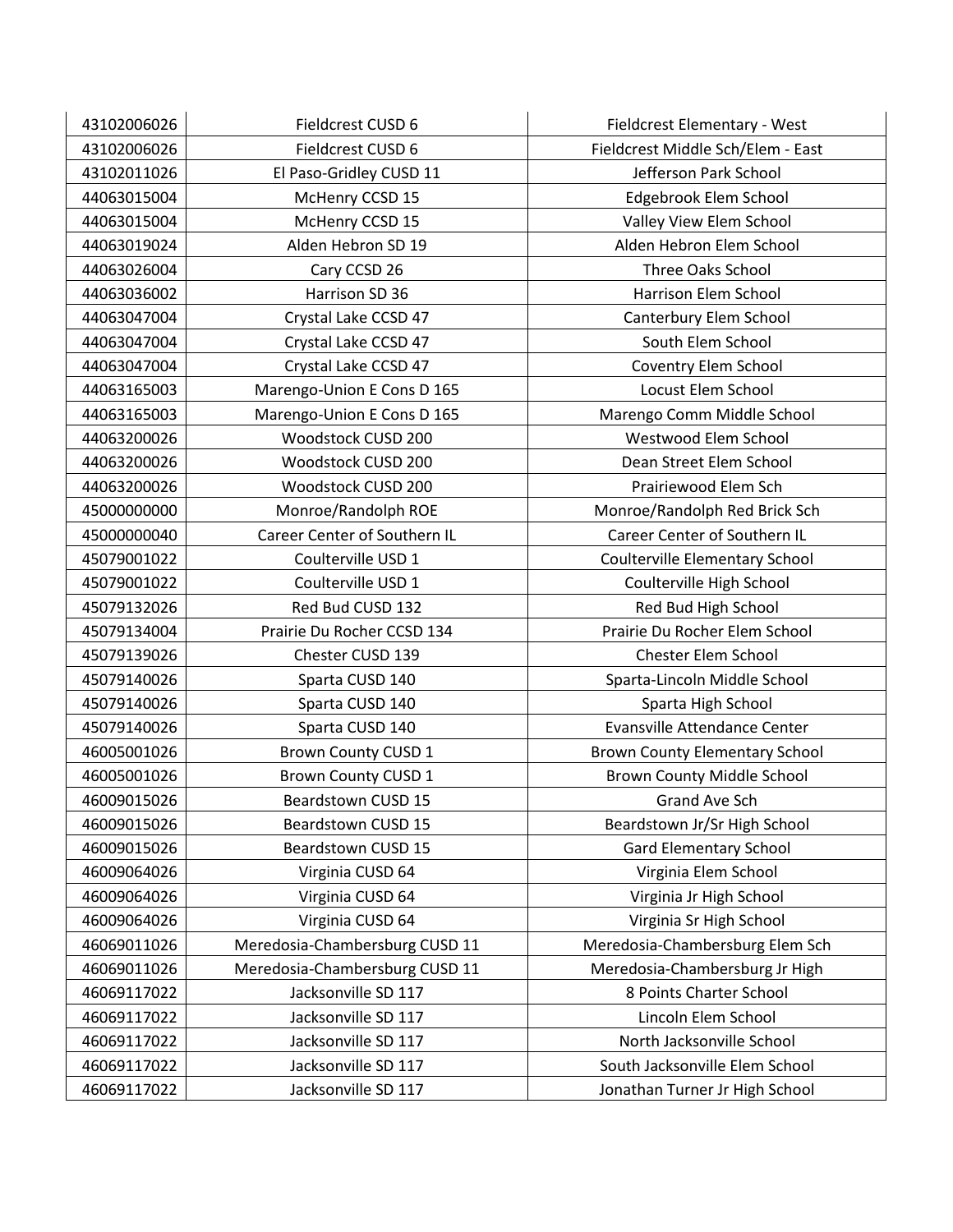| 46069117022 | Jacksonville SD 117           | Washington Elem School               |
|-------------|-------------------------------|--------------------------------------|
| 46069117022 | Jacksonville SD 117           | Murrayville-Woodson Elem School      |
| 46086001026 | Winchester CUSD 1             | Winchester Elem School               |
| 47000000000 | Lee/Ogle ROE                  | Nachusa Campus School                |
| 47052170022 | Dixon USD 170                 | Jefferson Elem School                |
| 47052170022 | Dixon USD 170                 | <b>Madison School</b>                |
| 47052170022 | Dixon USD 170                 | Washington Elem School               |
| 47052272026 | Amboy CUSD 272                | Amboy Central Elem School            |
| 47071161004 | Creston CCSD 161              | <b>Creston Elem School</b>           |
| 47071231004 | Rochelle CCSD 231             | <b>Central Elem School</b>           |
| 47071231004 | Rochelle CCSD 231             | May Elem School                      |
| 47071231004 | Rochelle CCSD 231             | Lincoln Elem School                  |
| 47071801060 | Ogle Co Education Cooperative | Chana Educ Center/Rock River         |
| 47071801060 | Ogle Co Education Cooperative | Ogle Co Education Cooperative        |
| 48072063002 | Norwood ESD 63                | Norwood Primary School               |
| 48072068002 | Oak Grove SD 68               | Oak Grove East Elem School           |
| 48072150025 | Peoria SD 150                 | Lincoln School                       |
| 48072150025 | Peoria SD 150                 | Valeska Hinton Early Ch Ed Ctr       |
| 48072150025 | Peoria SD 150                 | Glen Oak Comm Learning Cntr          |
| 48072150025 | Peoria SD 150                 | Franklin Primary School              |
| 48072150025 | Peoria SD 150                 | Manual Academy                       |
| 48072150025 | Peoria SD 150                 | <b>Sterling Middle School</b>        |
| 48072150025 | Peoria SD 150                 | Harrison Comm Learning Cntr          |
| 48072150025 | Peoria SD 150                 | Roosevelt Magnet School              |
| 48072150025 | Peoria SD 150                 | Robert A Jamieson School             |
| 48072150025 | Peoria SD 150                 | Calvin Coolidge Middle School        |
| 48072150025 | Peoria SD 150                 | Peoria High School                   |
| 48072150025 | Peoria SD 150                 | Trewyn K-8 School                    |
| 48072150025 | Peoria SD 150                 | Woodrow Wilson Primary School        |
| 48072150025 | Peoria SD 150                 | Von Steuben Middle School            |
| 48072150025 | Peoria SD 150                 | Thomas Jefferson Primary School      |
| 48072150025 | Peoria SD 150                 | Woodruff Career Tech Center          |
| 48072150025 | Peoria SD 150                 | Knoxville Center for Student Success |
| 48072150025 | Peoria SD 150                 | <b>Whittier Primary School</b>       |
| 48072150025 | Peoria SD 150                 | <b>Hines Primary School</b>          |
| 48072150025 | Peoria SD 150                 | Rolling Acres Middle School          |
| 48072150025 | Peoria SD 150                 | Mark W Bills Middle School           |
| 48072150025 | Peoria SD 150                 | <b>Charter Oak Primary School</b>    |
| 48072150025 | Peoria SD 150                 | Northmoor Primary School             |
| 48072150025 | Peoria SD 150                 | Charles A Lindbergh Middle School    |
| 48072150025 | Peoria SD 150                 | Kellar Primary School                |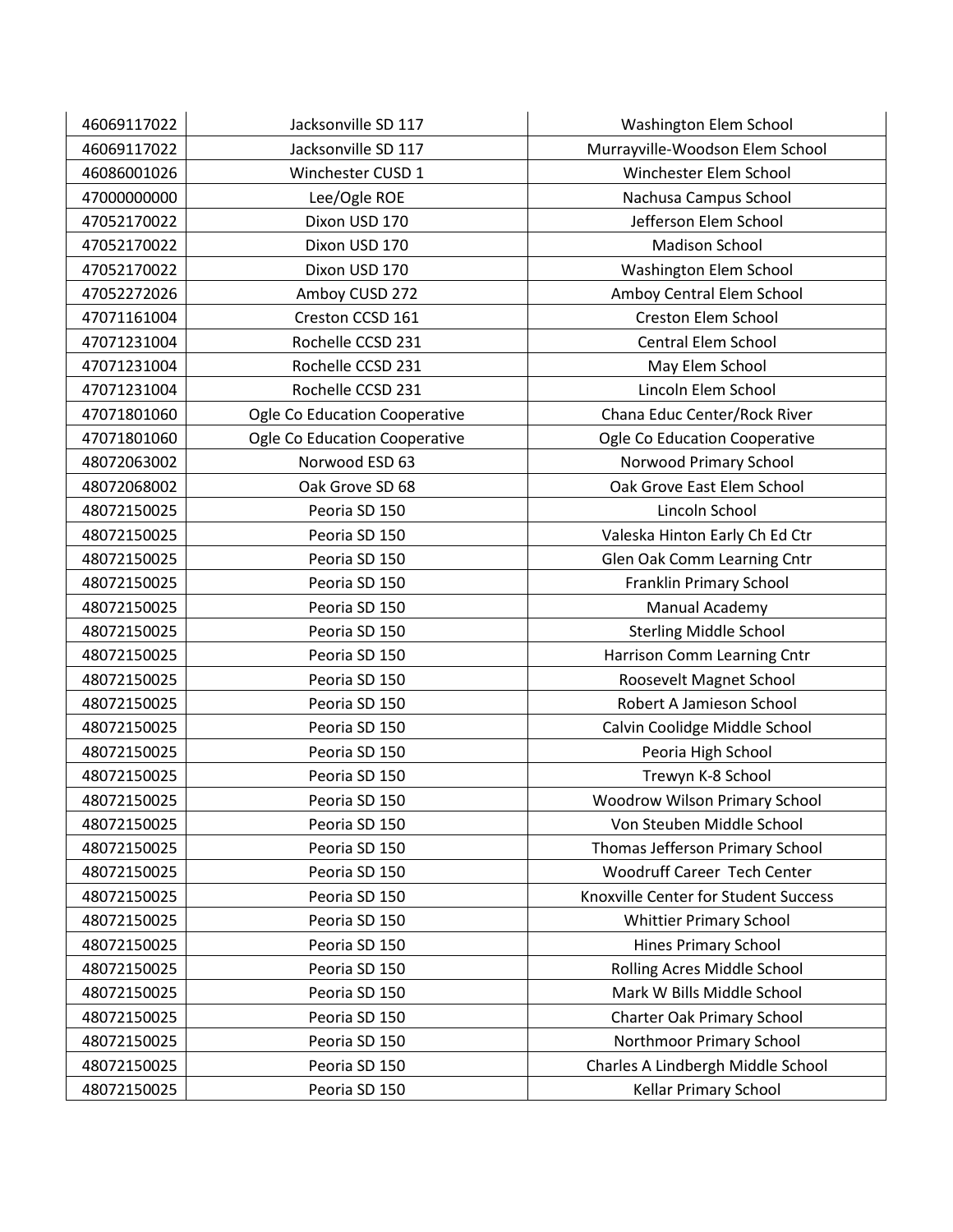| 48072150025 | Peoria SD 150               | Richwoods High School              |
|-------------|-----------------------------|------------------------------------|
| 48072265026 | Farmington Central CUSD 265 | Farmington Central Elem Sch        |
| 48072321026 | Il Valley Central USD 321   | South Elementary School            |
| 48072321026 | Il Valley Central USD 321   | Mossville Elementary School        |
| 48072325026 | Peoria Heights CUSD 325     | Peoria Heights Grade School        |
| 48072325026 | Peoria Heights CUSD 325     | Peoria Heights High School         |
| 48072326026 | Princeville CUSD 326        | Princeville Elem School            |
| 49081034002 | Silvis SD 34                | George O Barr School               |
| 49081034002 | Silvis SD 34                | Northeast Jr High School           |
| 49081037002 | East Moline SD 37           | <b>Glenview Middle School</b>      |
| 49081037002 | East Moline SD 37           | <b>Hillcrest Elem School</b>       |
| 49081037002 | East Moline SD 37           | Bowlesburg Elem School             |
| 49081037002 | East Moline SD 37           | Ridgewood Elem School              |
| 49081040022 | Moline-Coal Valley CUSD 40  | Ericsson Elem School               |
| 49081040022 | Moline-Coal Valley CUSD 40  | Moline High Sch at Coolidge Campus |
| 49081040022 | Moline-Coal Valley CUSD 40  | Lincoln-Irving Elem School         |
| 49081040022 | Moline-Coal Valley CUSD 40  | <b>Butterworth Elem School</b>     |
| 49081040022 | Moline-Coal Valley CUSD 40  | Logan Elem School                  |
| 49081041025 | Rock Island SD 41           | <b>Rock Island Academy</b>         |
| 49081041025 | Rock Island SD 41           | Frances Willard Elem School        |
| 49081041025 | Rock Island SD 41           | Thurgood Marshall Learning Ctr     |
| 49081041025 | Rock Island SD 41           | Horace Mann ELC                    |
| 49081041025 | Rock Island SD 41           | Earl H Hanson Elem School          |
| 49081041025 | Rock Island SD 41           | Edison Jr High School              |
| 49081041025 | Rock Island SD 41           | Longfellow Elem School             |
| 49081041025 | Rock Island SD 41           | Thomas Jefferson Elem School       |
| 49081041025 | Rock Island SD 41           | <b>RICMS</b>                       |
| 49081041025 | Rock Island SD 41           | Rock Island High School            |
| 49081041025 | Rock Island SD 41           | Ridgewood Elem School              |
| 49081041025 | Rock Island SD 41           | Denkmann Elem School               |
| 49081041025 | Rock Island SD 41           | Washington Jr High School          |
| 50082009026 | Lebanon CUSD 9              | Lebanon Elem School                |
| 50082040026 | Marissa CUSD 40             | Marissa Jr Sr High School          |
| 50082085002 | Shiloh Village SD 85        | <b>Shiloh Elementary School</b>    |
| 50082104002 | Central SD 104              | <b>Central Elem School</b>         |
| 50082104002 | Central SD 104              | Joseph Arthur Middle School        |
| 50082115002 | Whiteside SD 115            | Whiteside Elem School              |
| 50082116002 | High Mount SD 116           | High Mount Elem School             |
| 50082118002 | Belleville SD 118           | Henry Raab Elem School             |
| 50082118002 | Belleville SD 118           | Abraham Lincoln Elem School        |
| 50082118002 | Belleville SD 118           | Union Elem School                  |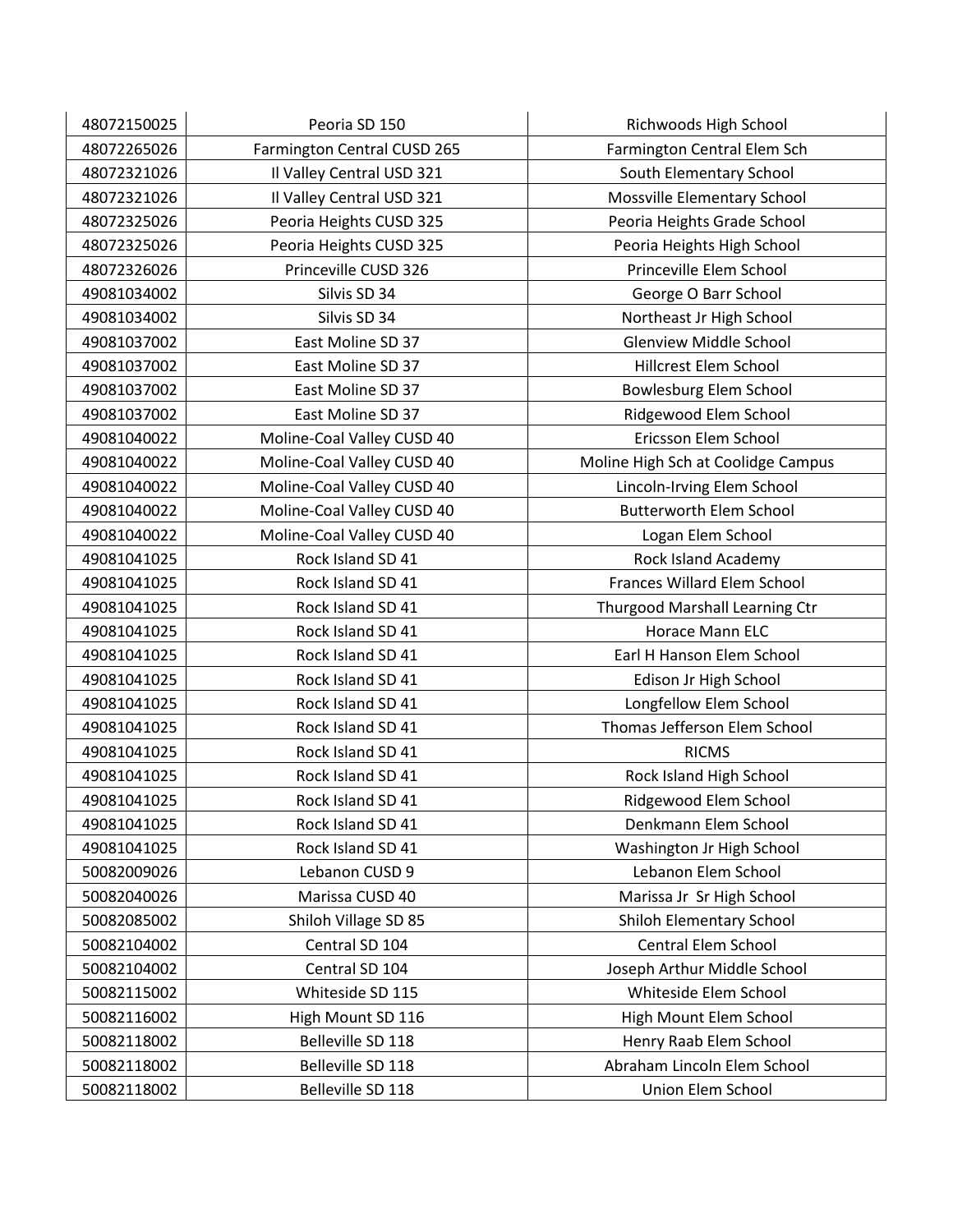| 50082118002 | Belleville SD 118                       | West Jr High School              |
|-------------|-----------------------------------------|----------------------------------|
| 50082118002 | Belleville SD 118                       | Franklin Elem School             |
| 50082118002 | Belleville SD 118                       | Jefferson Elem School            |
| 50082118002 | Belleville SD 118                       | Douglas Elem School              |
| 50082118002 | Belleville SD 118                       | Westhaven Elementary             |
| 50082118002 | Belleville SD 118                       | <b>Washington School</b>         |
| 50082118002 | Belleville SD 118                       | Central Jr High School           |
| 50082118002 | Belleville SD 118                       | Roosevelt Elem School            |
| 50082119002 | Belle Valley SD 119                     | Belle Valley Elem School-North   |
| 50082119002 | Belle Valley SD 119                     | <b>Belle Valley School South</b> |
| 50082175002 | Harmony Emge SD 175                     | Ellis Elem School                |
| 50082181002 | Signal Hill SD 181                      | Signal Hill Elem School          |
| 50082188022 | Brooklyn UD 188                         | Lovejoy Elementary School        |
| 50082188022 | Brooklyn UD 188                         | Lovejoy Middle School            |
| 50082188022 | Brooklyn UD 188                         | Lovejoy Technology Academy       |
| 50082196026 | Dupo CUSD 196                           | <b>Bluffview Elem School</b>     |
| 50082196026 | Dupo CUSD 196                           | Dupo Jr High School              |
| 50082196026 | Dupo CUSD 196                           | Dupo High School                 |
| 50082801060 | <b>Belleville Area Special Services</b> | Pathways School                  |
| 51084010026 | Auburn CUSD 10                          | Auburn Elem School               |
| 51084014026 | Riverton CUSD 14                        | <b>Riverton Middle School</b>    |
| 51084014026 | Riverton CUSD 14                        | Riverton High School             |
| 53090050002 | District 50 Schools                     | J L Hensey Elem School           |
| 53090076002 | Creve Coeur SD 76                       | Parkview Jr High School          |
| 53090076002 | Creve Coeur SD 76                       | LaSalle Elem School              |
| 53090085002 | Robein SD 85                            | Robein Elem School               |
| 53090086002 | East Peoria SD 86                       | Don D Shute Elem School          |
| 53090086002 | East Peoria SD 86                       | Central Jr High School           |
| 53090086002 | East Peoria SD 86                       | Glendale Elem School             |
| 53090102002 | N Pekin Marquette Hght SD 102           | Georgetowne Middle School        |
| 53090102002 | N Pekin Marquette Hght SD 102           | <b>Rogers Elementary School</b>  |
| 53090108002 | Pekin PSD 108                           | Pekin Preschool Family Ed Center |
| 53090108002 | Pekin PSD 108                           | C B Smith Elem School            |
| 53090108002 | Pekin PSD 108                           | Dirksen Elementary School        |
| 53090108002 | Pekin PSD 108                           | Wilson Intermediate School       |
| 53090108002 | Pekin PSD 108                           | Jefferson Elem School            |
| 53090108002 | Pekin PSD 108                           | Willow Elem School               |
| 53090108002 | Pekin PSD 108                           | Broadmoor Junior High School     |
| 53090108002 | Pekin PSD 108                           | Scott Altman Primary School      |
| 53090108002 | Pekin PSD 108                           | L E Starke Elem School           |
| 53090137002 | South Pekin SD 137                      | South Pekin Elem School          |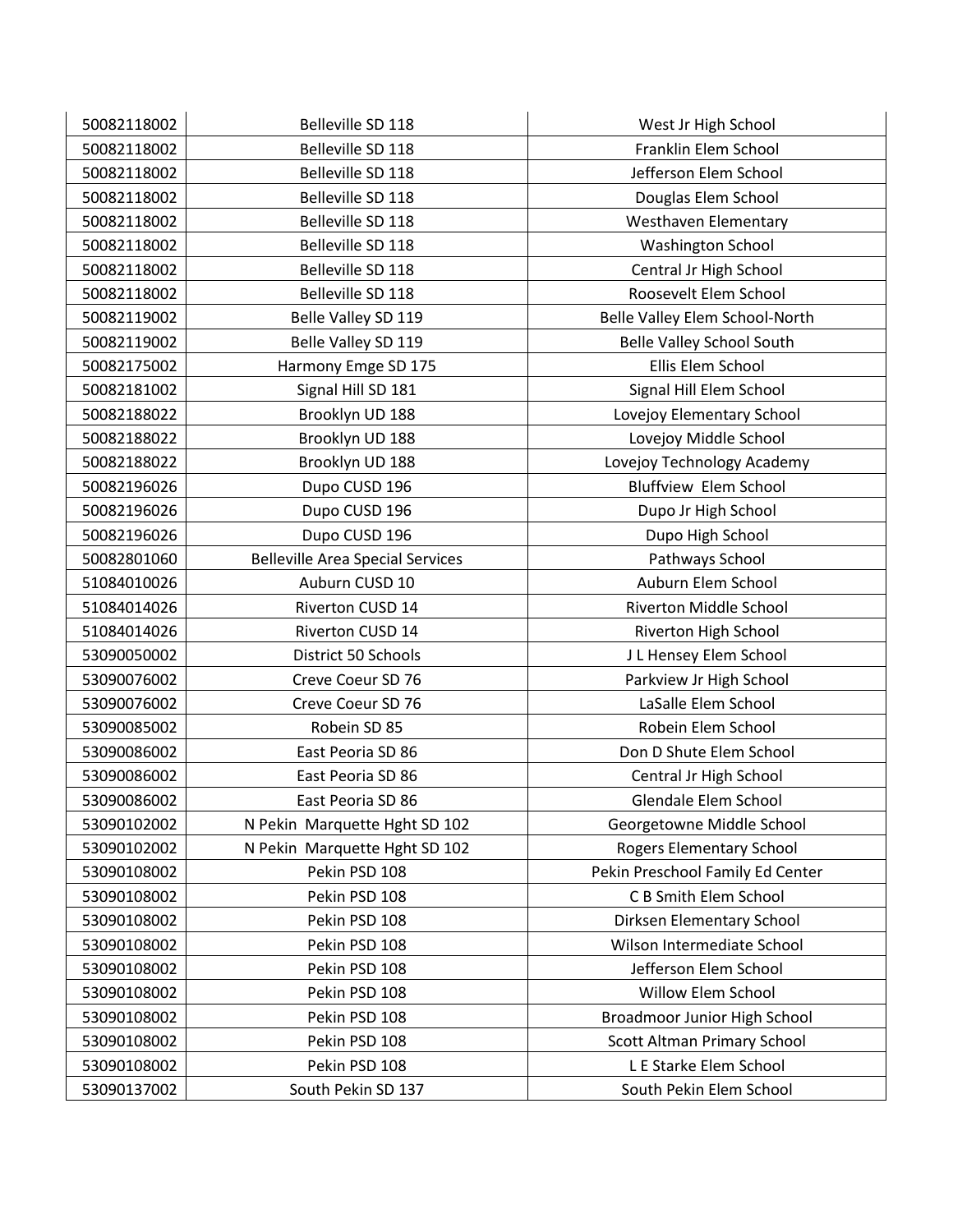| 53090309016 | East Peoria CHSD 309               | East Peoria High School           |
|-------------|------------------------------------|-----------------------------------|
| 53090309061 | Tazewell-Mason Cntys Sp Ed Assoc   | <b>Schramm Education Center</b>   |
| 53090703026 | Delavan CUSD 703                   | Delavan Elementary School         |
| 54000000000 | <b>Vermilion ROE</b>               | Middlefork School RSSP            |
| 54092002026 | Westville CUSD 2                   | Judith Giacoma Elem School        |
| 54092002026 | Westville CUSD 2                   | Westville Jr High School          |
| 54092002026 | Westville CUSD 2                   | Westville High School             |
| 54092004026 | Georgetown-Ridge Farm CUD 4        | Pine Crest Elementary School      |
| 54092004026 | Georgetown-Ridge Farm CUD 4        | Mary Miller Junior High School    |
| 54092004026 | Georgetown-Ridge Farm CUD 4        | Georgetown-Ridge Farm High School |
| 54092010026 | Potomac CUSD 10                    | Potomac Elem School               |
| 54092011026 | Hoopeston Area CUSD 11             | Maple Elem School                 |
| 54092011026 | Hoopeston Area CUSD 11             | Honeywell Elem School             |
| 54092011026 | Hoopeston Area CUSD 11             | John Greer Elem School            |
| 54092011026 | Hoopeston Area CUSD 11             | Hoopeston Area Middle School      |
| 54092011026 | Hoopeston Area CUSD 11             | Hoopeston Area High School        |
| 54092012026 | Jamaica CUSD 12                    | Jamaica Elementary School         |
| 54092012026 | Jamaica CUSD 12                    | Jamaica High School               |
| 54092061003 | Armstrong-Ellis Cons SD 61         | Armstrong-Ellis Elem School       |
| 54092118024 | Danville CCSD 118                  | Meade Park Elem School            |
| 54092118024 | Danville CCSD 118                  | East Park Elementary School       |
| 54092118024 | Danville CCSD 118                  | Cannon Elem School                |
| 54092118024 | Danville CCSD 118                  | South View Middle School          |
| 54092118024 | Danville CCSD 118                  | Southwest Elem School             |
| 54092118024 | Danville CCSD 118                  | <b>Edison Elem School</b>         |
| 54092118024 | Danville CCSD 118                  | Garfield Elem School              |
| 54092118024 | Danville CCSD 118                  | North Ridge Middle School         |
| 54092118024 | Danville CCSD 118                  | Danville High School              |
| 54092118024 | Danville CCSD 118                  | Liberty Elem School               |
| 54092118024 | Danville CCSD 118                  | Northeast Elem Magnet School      |
| 55098000061 | <b>Bi-County Special Educ Coop</b> | Thome School                      |
| 55098003026 | Prophetstown-Lyndon-Tampico CUSD3  | Tampico Elem School               |
| 55098003026 | Prophetstown-Lyndon-Tampico CUSD3  | Prophetstown Elem School          |
| 55098005026 | <b>Sterling CUSD 5</b>             | Franklin Elem School              |
| 55098005026 | <b>Sterling CUSD 5</b>             | Jefferson Elem School             |
| 55098005026 | <b>Sterling CUSD 5</b>             | <b>Challand Middle School</b>     |
| 55098005026 | <b>Sterling CUSD 5</b>             | Lincoln Elem School               |
| 55098005026 | <b>Sterling CUSD 5</b>             | Washington Elem School            |
| 55098006026 | Morrison CUSD 6                    | Northside School                  |
| 55098013002 | Rock Falls ESD 13                  | <b>Dillon Elementary School</b>   |
| 55098013002 | Rock Falls ESD 13                  | Merrill Elem School               |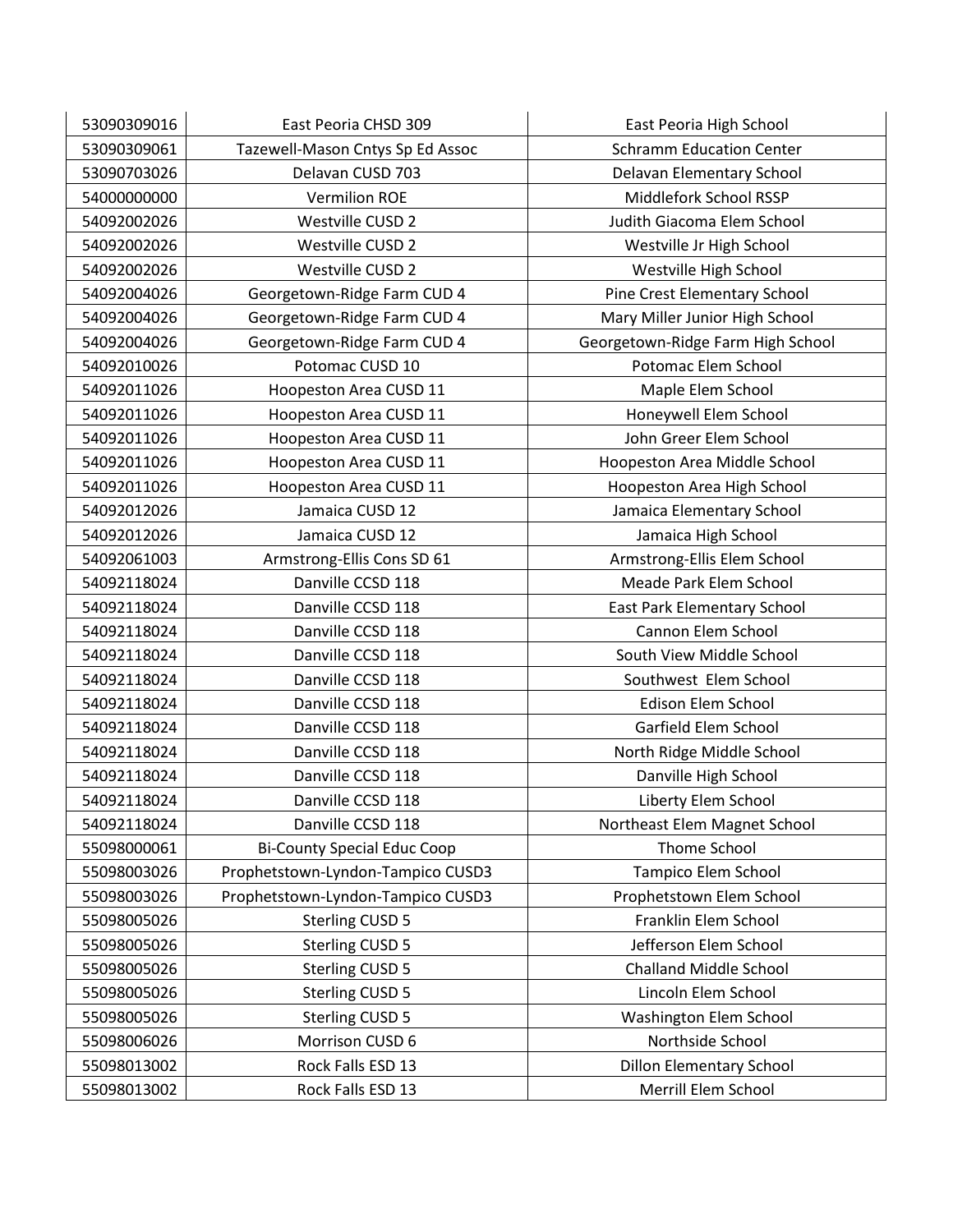| 55098020002 | East Coloma - Nelson CESD 20          | East Coloma - Nelson Elem Sch         |
|-------------|---------------------------------------|---------------------------------------|
| 55098301017 | Rock Falls Twp HSD 301                | Rock Falls Township High School       |
| 56099081002 | Union SD 81                           | <b>Union Elementary School</b>        |
| 56099088002 | Chaney-Monge SD 88                    | Chaney-Monge School                   |
| 56099088002 | Chaney-Monge SD 88                    | Monge Jr High School                  |
| 56099088061 | Lockport Area Spec Educ Coop          | Lockport Area Spec Educ Coop          |
| 56099089002 | Fairmont SD 89                        | <b>Fairmont School</b>                |
| 56099202022 | Plainfield SD 202                     | <b>Central Elem School</b>            |
| 56099202022 | Plainfield SD 202                     | Crystal Lawns Elem School             |
| 56099202022 | Plainfield SD 202                     | Plainfield Academy                    |
| 56099204017 | Joliet Twp HSD 204                    | Joliet Twp High Sch - Alternate       |
| 56099204017 | Joliet Twp HSD 204                    | Joliet Central High School            |
| 65108225051 | Concept Schools Inc                   | Horizon Science Acad-Belmont          |
| 65108225051 | Concept Schools Inc                   | Horizon Science Acad-McKinley Park    |
| 65108504551 | Easter Seal Society Metro Chgo        | Easter Seals Therap - Rockford        |
| 65108504551 | Easter Seal Society Metro Chgo        | Easter Seal Society Metro Chgo        |
| 65108560051 | Childrens Home Assoc of Illinois      | Kiefer School - Madison               |
| 01001026P00 | Chaddock                              | Chaddock                              |
| 04101005P00 | <b>Goldie B Floberg Center</b>        | Annee Group Home                      |
| 04101005P00 | <b>Goldie B Floberg Center</b>        | <b>Brittania Group Home</b>           |
| 04101005P00 | <b>Goldie B Floberg Center</b>        | <b>Emerald Group Home</b>             |
| 04101005P00 | <b>Goldie B Floberg Center</b>        | <b>Grayling Group Home</b>            |
| 04101005P00 | <b>Goldie B Floberg Center</b>        | Carefree Group Home                   |
| 04101005P00 | <b>Goldie B Floberg Center</b>        | Upper Ridge Way Group Home            |
| 04101005P00 | <b>Goldie B Floberg Center</b>        | <b>Colchester Group Home</b>          |
| 04101005P00 | <b>Goldie B Floberg Center</b>        | Common Wealth Group Home              |
| 04101017X11 | Alpine Christian School               | Alpine Christian School               |
| 041012050AA | Legacy Acad of Excellence Charter Sch | Legacy Acad of Excellence Charter Sch |
| 06016720P00 | Lutheran Child Family Svcs            | Lutherbrook Childrens Center          |
| 06016720P00 | Lutheran Child Family Svcs            | Southern Thirty                       |
| 07016088N00 | The Church of Jesus Christ            | Pathways to Learning Academy          |
| 07016589Z27 | <b>Homewood Community Academy</b>     | <b>Homewood Community Academy</b>     |
| 11012002C26 | Marshall CUSD 2C                      | South Elem School                     |
| 11012003C26 | Martinsville CUSD 3C                  | Martinsville Elem School              |
| 11012003C26 | Martinsville CUSD 3C                  | Martinsville Jr-Sr High School        |
| 11012004C26 | Casey-Westfield CUSD 4C               | Monroe Elem School                    |
| 11012004C26 | Casey-Westfield CUSD 4C               | Casey-Westfield Jr/Sr HS              |
| 11087003A26 | Cowden-Herrick CUSD 3A                | Cowden-Herrick Grade School           |
| 11087003A26 | Cowden-Herrick CUSD 3A                | Cowden-Herrick Jr/Sr High School      |
| 15016001P00 | Archdiocese of Chicago-Nw Hwy         | St Catherine of Siena-St Lucy         |
| 15016001P00 | Archdiocese of Chicago-Nw Hwy         | St Genevieve School                   |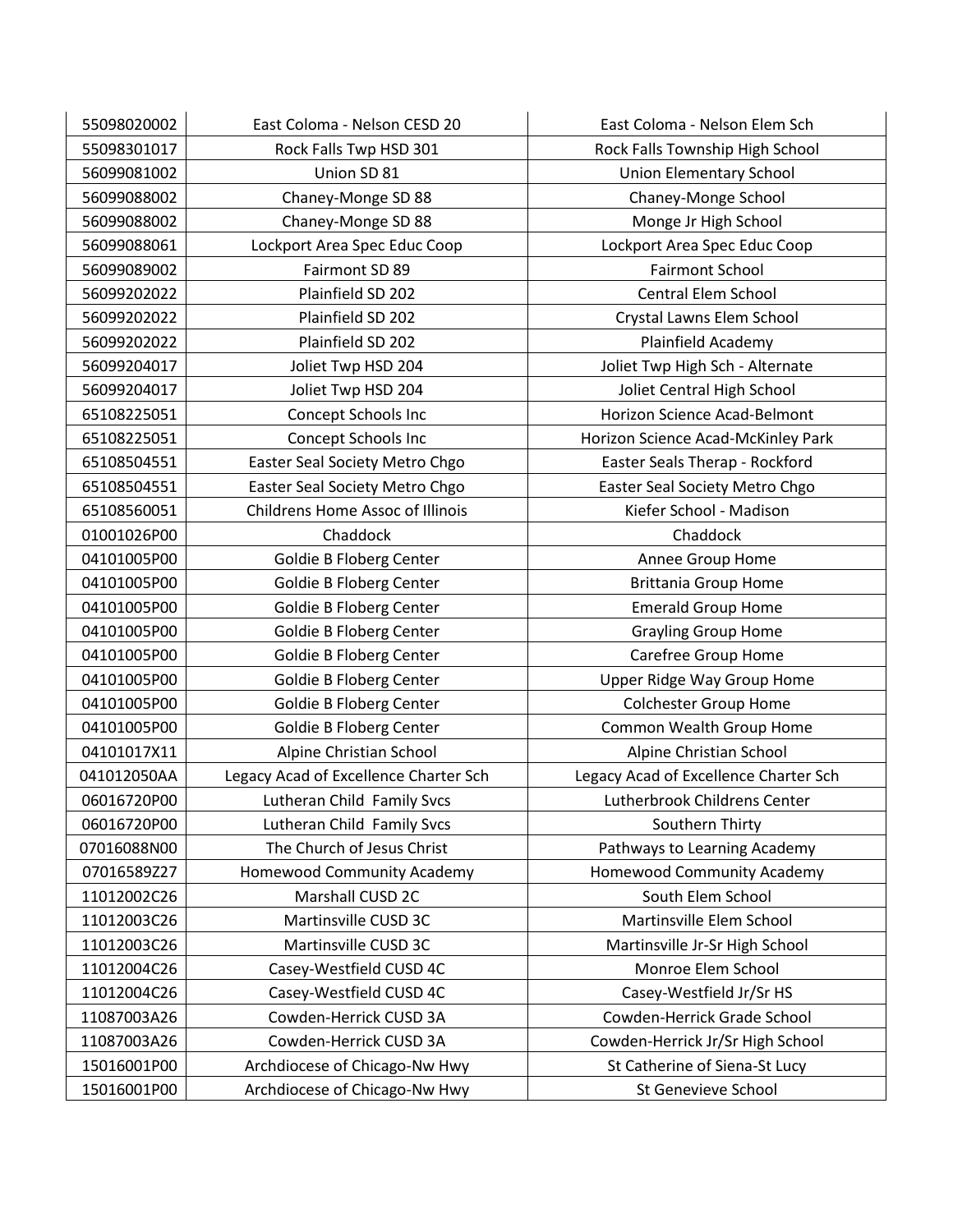| 15016001P00 | Archdiocese of Chicago-Nw Hwy       | St Columbanus School                      |
|-------------|-------------------------------------|-------------------------------------------|
| 15016001P00 | Archdiocese of Chicago-Nw Hwy       | St Michael School                         |
| 15016023P00 | Uhlich Childs Advantage Ntwrk       | <b>Uhlich Academy</b>                     |
| 15016075S19 | South Central Comm Serv Inc         | South Central Comm Serv Inc               |
| 15016075S19 | South Central Comm Serv Inc         | So Central Comm Serv-So Shore             |
| 15016175X06 | <b>Grace Christian Academy</b>      | <b>Grace Christian Academy</b>            |
| 15016178X06 | Jehovah Lutheran School             | Jehovah Lutheran School                   |
| 15016181P00 | United Evangelistic Consult Assoc   | <b>Standberry Christian Academy</b>       |
| 150162990AF | Noble Street Charter Schools        | <b>Baker College Prep</b>                 |
| 150162990AF | Noble Street Charter Schools        | Noble St Chtr-Johnson College Prep        |
| 150162990AF | <b>Noble Street Charter Schools</b> | Pullman College Prep                      |
| 150162990AF | Noble Street Charter Schools        | Noble St Chtr-DRW Trading College Prep    |
| 150162990AF | <b>Noble Street Charter Schools</b> | Noble St Chtr-Auburn-Gresham College Prep |
| 150162990AF | Noble Street Charter Schools        | Noble St Chtr-ITW Speer Acad              |
| 150162990AF | Noble Street Charter Schools        | Noble St Chtr-Hrakness                    |
| 150162990AF | <b>Noble Street Charter Schools</b> | Noble St Chtr-Rowe-Clark MS Acad          |
| 150162990AF | <b>Noble Street Charter Schools</b> | Noble St Chtr-Comer College Prep          |
| 150162990AI | <b>UNO Charter School</b>           | <b>UNO Charter School</b>                 |
| 150162990AJ | Perspectives Charter School         | Perspectives Chtr - Calumet Tech          |
| 150162990AJ | Perspectives Charter School         | Perspectives Chtr - Leadership Acad       |
| 150162990AJ | Perspectives Charter School         | Perspectives Chtr - IIT Campus            |
| 150162990AJ | Perspectives Charter School         | Perspectives Chtr - Calumet Middle        |
| 150162990AJ | Perspectives Charter School         | Perspectives Chtr - Joslin Campus         |
| 150162990AT | Namaste Charter School Inc          | Namaste Charter School Inc                |
| 150162990BF | Ford Academy Charter HS             | Ford Academy Charter HS                   |
| 150162990BO | <b>IHSCA Charter School</b>         | <b>IHSCA Charter High School</b>          |
| 150162990BS | <b>IJLA Charter High School</b>     | <b>IJLA Charter High School</b>           |
| 150162990BW | Christopher House Chrt ES           | Christopher House Chrt ES                 |
| 15016705X06 | <b>Holy Family School</b>           | <b>Holy Family School</b>                 |
| 15016778Z14 | CS Academy                          | CS Academy                                |
| 15016883S19 | Esperanza School                    | Esperanza School                          |
| 15016888X01 | Sanders Academy of Excellence       | Sanders Academy of Excellence             |
| 17053006J26 | Tri Point CUSD 6-J                  | Tri Point Elementary School               |
| 17053006J26 | Tri Point CUSD 6-J                  | Tri-Point Jr High/Elementary              |
| 17064040P00 | The Baby Fold                       | The Baby Fold                             |
| 17064040P00 | The Baby Fold                       | Hammitt School at the Baby Fold           |
| 17064040P00 | The Baby Fold                       | Hammitt Junior-Senior High Sch            |
| 24032072C04 | Gardner CCSD 72C                    | Gardner Elem School                       |
| 30039001X06 | Christ Lutheran School              | Christ Lutheran School                    |
| 31045057P00 | <b>Special Education Services</b>   | Hillside Academy East                     |
| 31045057P00 | <b>Special Education Services</b>   | Midstate Cornerstone Academy              |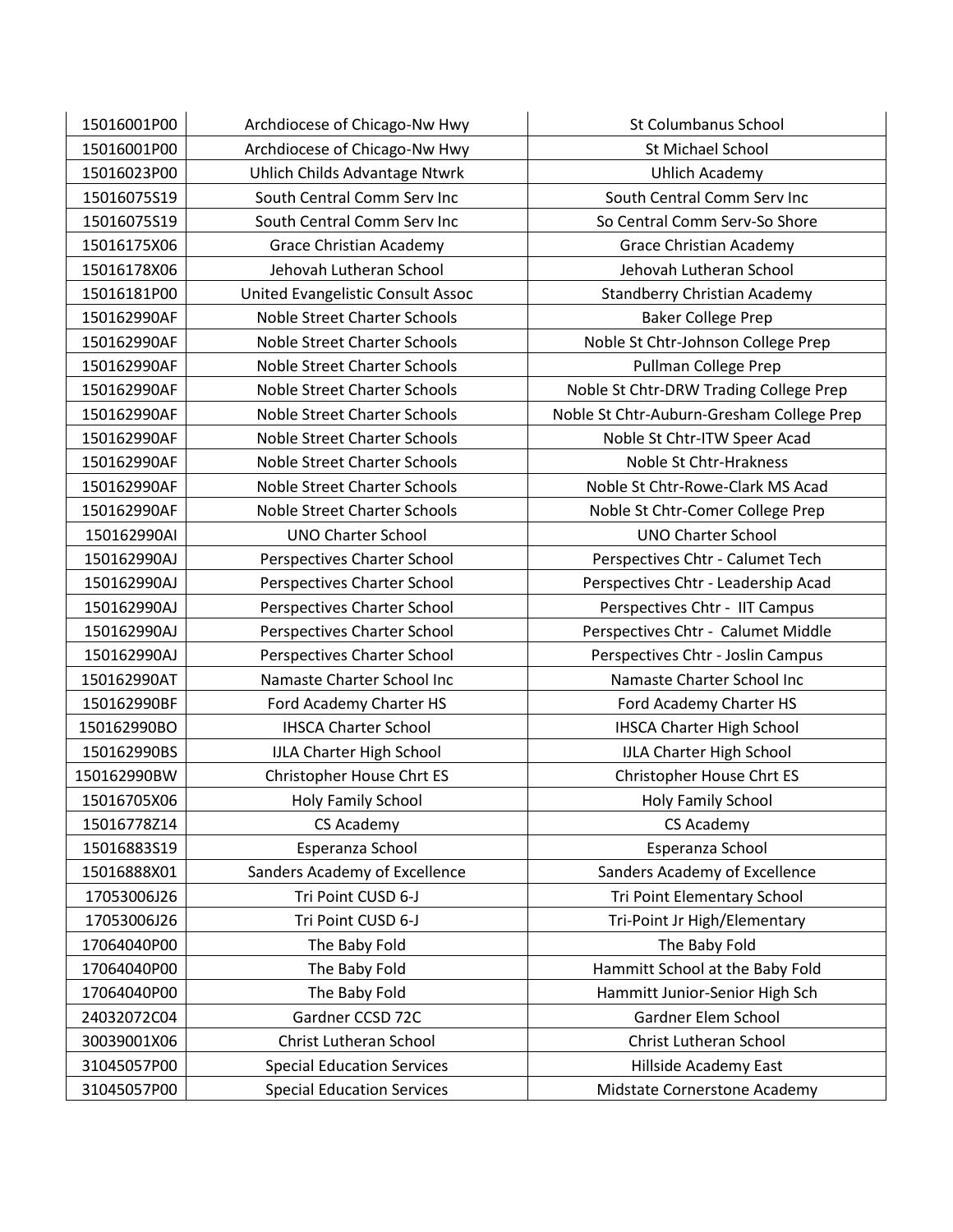| 31045057P00 | <b>Special Education Services</b> | Lake Shore Academy               |
|-------------|-----------------------------------|----------------------------------|
| 31045057P00 | <b>Special Education Services</b> | Thompson Instructional Center    |
| 31045057P00 | <b>Special Education Services</b> | <b>CORE Academy</b>              |
| 31045057P00 | <b>Special Education Services</b> | Hillside Academy                 |
| 31045057P00 | <b>Special Education Services</b> | Fox Tech                         |
| 31045057P00 | <b>Special Education Services</b> | Country Club Hills Tech Trade    |
| 38054002X06 | Zion Lutheran Grade School        | Zion Lutheran Grade School       |
| 41057029P00 | Southern IL Univ-Edwardsville     | SIU Charter Sch of East St Louis |
| 48072002X06 | Christ Lutheran School            | Christ Lutheran School           |
| 50082024X10 | Sr Thea Bowman Catholic School    | Sr Thea Bowman Catholic School   |
| 53090005X01 | Children Center of Tazewell Cnty  | Children Center of Tazewell Cnty |
| 56099201U26 | Crete Monee CUSD 201U             | Crete-Monee Early Childhood Cntr |
| 56099201U26 | Crete Monee CUSD 201U             | <b>Talala Elementary School</b>  |
| 56099201U26 | Crete Monee CUSD 201U             | <b>Monee Education Center</b>    |
| 56099201U26 | Crete Monee CUSD 201U             | <b>Balmoral Elem Sch</b>         |
| 56099201U26 | Crete Monee CUSD 201U             | <b>Crete Elementary School</b>   |
| 56099201U26 | Crete Monee CUSD 201U             | Crete-Monee Sixth Grade Cntr     |
| 56099201U26 | Crete Monee CUSD 201U             | Crete-Monee Middle School        |
| 56099201U26 | Crete Monee CUSD 201U             | Crete-Monee High School          |
| 56099201U26 | Crete Monee CUSD 201U             | Coretta Scott King Magnet Sch    |
| 56099201U26 | Crete Monee CUSD 201U             | Monee Elementary School          |
| 56099209U26 | Wilmington CUSD 209U              | <b>Bruning Elem School</b>       |
| 56099209U26 | Wilmington CUSD 209U              | L J Stevens Intermediate School  |
| 56099209U26 | Wilmington CUSD 209U              | Wilmington Middle School         |
| 56099255U26 | Reed Custer CUSD 255U             | Reed-Custer Primary School       |
| 56099255U26 | Reed Custer CUSD 255U             | Reed-Custer High School          |
| 56099255U26 | Reed Custer CUSD 255U             | Reed-Custer Intermediate School  |
| 56099255U26 | Reed Custer CUSD 255U             | Reed-Custer Middle School        |
| 56099255U61 | S Will Co Coop for Spec Ed        | <b>SOWIC Educ Center</b>         |
| 56099365U26 | Valley View CUSD 365U             | <b>Brooks Middle School</b>      |
| 56099365U26 | Valley View CUSD 365U             | Bernard J Ward Elem School       |
| 56099365U26 | Valley View CUSD 365U             | John R Tibbott Elem School       |
| 56099365U26 | Valley View CUSD 365U             | Robert C Hill Elem School        |
| 56099365U26 | Valley View CUSD 365U             | Irene King Elem School           |
| 56099365U26 | Valley View CUSD 365U             | Hubert H Humphrey Middle School  |
| 56099365U26 | Valley View CUSD 365U             | Independence Elem School         |
| 56099365U26 | Valley View CUSD 365U             | Oak View Elem School             |
| 56099365U26 | Valley View CUSD 365U             | Wood View Elem School            |
| 56099365U26 | Valley View CUSD 365U             | Jonas E Salk Elem School         |
| 56099365U26 | Valley View CUSD 365U             | Skoff Elementary                 |
| 56099365U26 | Valley View CUSD 365U             | John J Lukancic Middle Sch       |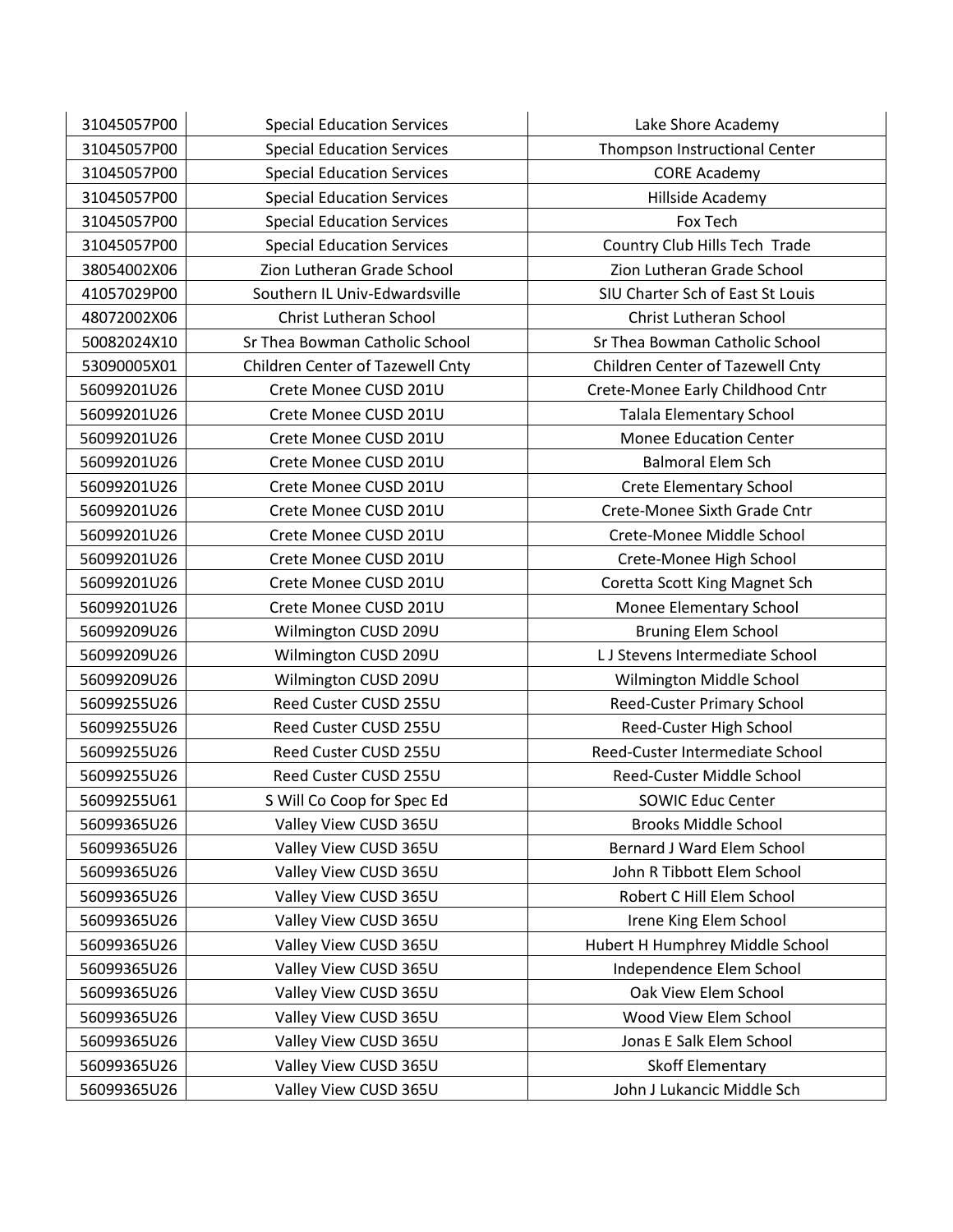| 56099365U26 | Valley View CUSD 365U | Bolingbrook High School        |
|-------------|-----------------------|--------------------------------|
| 56099365U26 | Valley View CUSD 365U | A Vito Martinez Middle School  |
| 56099365U26 | Valley View CUSD 365U | Kenneth L Hermansen Elementary |
| 56099365U26 | Valley View CUSD 365U | Romeoville High School         |
| 56099365U26 | Valley View CUSD 365U | Jane Addams Middle School      |

#### **Listing of school sites with 39%-30% Identified Students based on data submitted on the Verification Summary Report**

| <b>RCDT</b> | Sponsor                   | <b>Site</b>                          |
|-------------|---------------------------|--------------------------------------|
| 01001003026 | Central CUSD 3            | Central Junior High School           |
| 01001003026 | Central CUSD 3            | Central 3-4 Middle School            |
| 01001003026 | Central CUSD 3            | Central High School                  |
| 01001004026 | CUSD <sub>4</sub>         | <b>Greenfield Elementary School</b>  |
| 01001172022 | Quincy SD 172             | Quincy Sr High School                |
| 01001172022 | Quincy SD 172             | Monroe Elementary School             |
| 01075004026 | Griggsville-Perry CUSD 4  | Griggsville-Perry Middle School      |
| 01075010026 | Pikeland CUSD 10          | Pittsfield High School               |
| 02044001026 | Goreville CUD 1           | <b>Goreville Elementary School</b>   |
| 02044001026 | Goreville CUD 1           | Goreville High School                |
| 02061001026 | Massac UD 1               | Massac County High School            |
| 02091037004 | Anna CCSD 37              | Lincoln Elem School                  |
| 03003002026 | <b>Bond County CUSD 2</b> | Greenville Jr High School            |
| 03003002026 | <b>Bond County CUSD 2</b> | Bond Cty Comm Unit 2 High School     |
| 03025020026 | Beecher City CUSD 20      | Beecher City Jr-Sr High School       |
| 03025030026 | Dieterich CUSD 30         | Dieterich Elem School                |
| 04000000000 | Boone/Winnebago ROE       | Regional Learning Academy Star Boone |
| 04004200026 | North Boone CUSD 200      | Capron Elem School                   |
| 04004200026 | North Boone CUSD 200      | Manchester Elem School               |
| 04004200026 | North Boone CUSD 200      | North Boone Middle School            |
| 04004200026 | North Boone CUSD 200      | North Boone High School              |
| 04004200026 | North Boone CUSD 200      | Poplar Grove Elem School             |
| 04101122022 | Harlem UD 122             | Ralston Elem School                  |
| 04101140004 | Rockton SD 140            | Rockton Elem School                  |
| 04101205025 | Rockford SD 205           | <b>Thurgood Marshall School</b>      |
| 04101322026 | Durand CUSD 322           | Dolan Ctr Maryville Farm Campus      |
| 05016015004 | Palatine CCSD 15          | <b>Stuart R Paddock School</b>       |
| 05016015004 | Palatine CCSD 15          | Walter R Sundling Jr High Sch        |
| 05016015004 | Palatine CCSD 15          | Willow Bend Elem School              |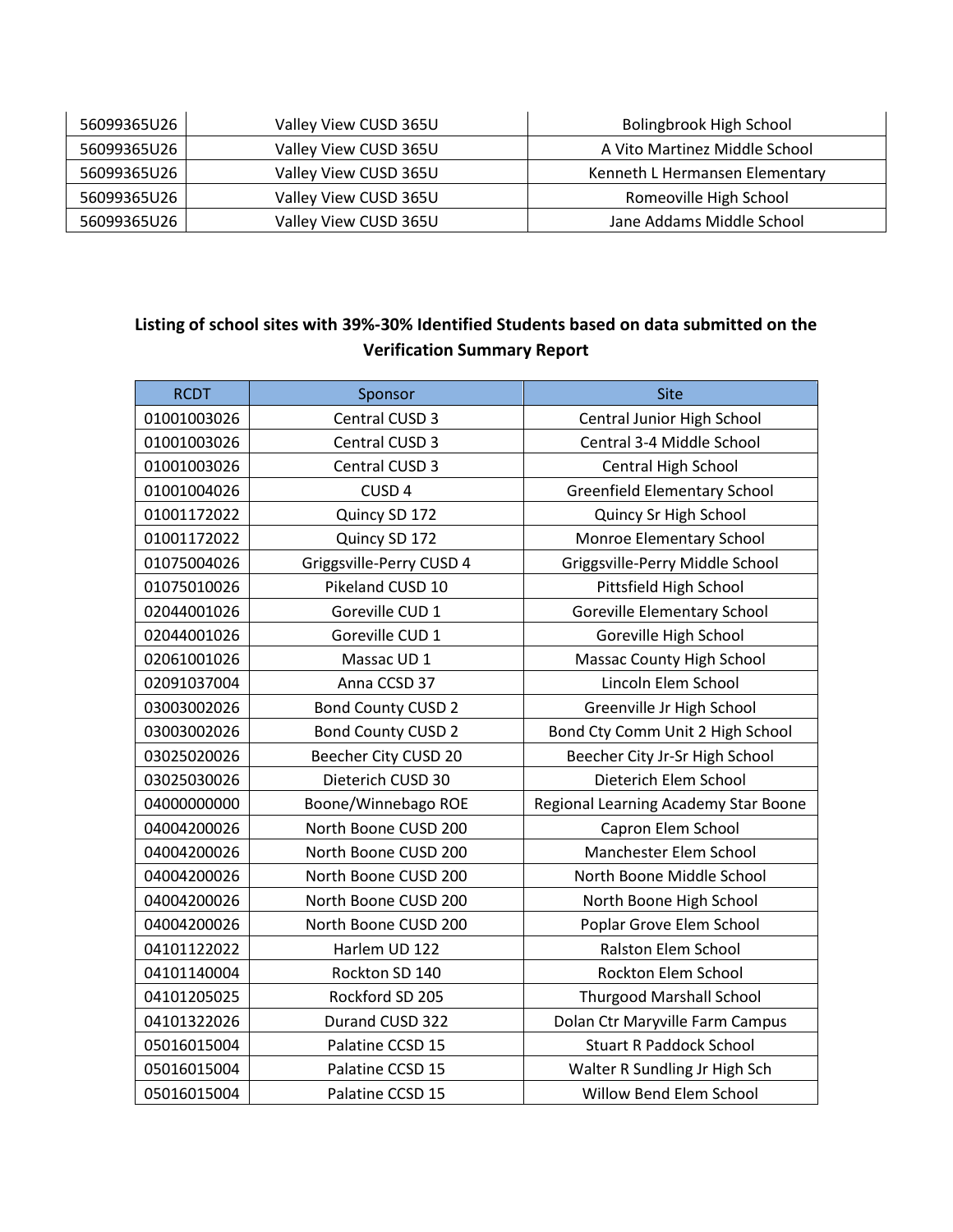| 05016023002 | Prospect Heights SD 23         | Dwight D Eisenhower Elem School      |
|-------------|--------------------------------|--------------------------------------|
| 05016023002 | Prospect Heights SD 23         | Anne Sullivan Elem School            |
| 05016023002 | Prospect Heights SD 23         | MacArthur Middle School              |
| 05016026002 | <b>River Trails SD 26</b>      | <b>River Trails Middle School</b>    |
| 05016059004 | Comm Cons SD 59                | <b>Forest View Elem School</b>       |
| 05016059004 | Comm Cons SD 59                | Ridge Family Center for Learning     |
| 05016062004 | CCSD <sub>62</sub>             | <b>Central Elem School</b>           |
| 05016062004 | CCSD <sub>62</sub>             | <b>Terrace Elem School</b>           |
| 05016062004 | CCSD <sub>62</sub>             | Forest Elem School                   |
| 05016065004 | Evanston CCSD 65               | Washington Elem School               |
| 05016065004 | Evanston CCSD 65               | Dr ML King Jr Literary Fine Arts Sch |
| 05016065004 | Evanston CCSD 65               | Lincoln Elem School                  |
| 05016065004 | Evanston CCSD 65               | <b>Walker Elem School</b>            |
| 05016065004 | Evanston CCSD 65               | Kingsley Elementary School           |
| 05016068002 | Skokie SD 68                   | <b>Highland Elementary School</b>    |
| 05016070002 | Morton Grove SD 70             | Park View Elem School                |
| 05016073002 | East Prairie SD 73             | East Prairie Elem School             |
| 05016073502 | Skokie SD 73-5                 | John Middleton Elem School           |
| 05016073502 | Skokie SD 73-5                 | Oliver McCracken Middle School       |
| 05016211017 | Township HSD 211               | Palatine High School                 |
| 05016211017 | Township HSD 211               | Hoffman Estates High School          |
| 06016080002 | Norridge SD 80                 | J Giles Elem School                  |
| 06016080002 | Norridge SD 80                 | J Leigh Elem School                  |
| 06016091002 | Forest Park SD 91              | Forest Park Middle School            |
| 06016092502 | Westchester SD 92-5            | <b>Westchester Primary School</b>    |
| 06016102002 | La Grange SD 102               | Congress Park Elem School            |
| 06016105002 | La Grange SD 105 South         | Wm F Gurrie Middle School            |
| 06016401026 | Elmwood Park CUSD 401          | Elmwood Park High School             |
| 06016803060 | Proviso Area Exceptional Child | Proviso Area Exceptional Child       |
| 07016111002 | Burbank SD 111                 | Luther Burbank Elem School           |
| 07016111002 | Burbank SD 111                 | <b>Edward J Tobin Elem School</b>    |
| 07016118004 | Palos CCSD 118                 | Palos South Middle School            |
| 07016118004 | Palos CCSD 118                 | Palos East Elementary School         |
| 07016123002 | Oak Lawn-Hometown SD 123       | Oak Lawn-Hometown Middle Sch         |
| 07016123002 | Oak Lawn-Hometown SD 123       | Kolmar Avenue Elem School            |
| 07016123002 | Oak Lawn-Hometown SD 123       | Sward Elem School                    |
| 07016124002 | Evergreen Park ESD 124         | Northwest School                     |
| 07016124002 | Evergreen Park ESD 124         | Central Jr High School               |
| 07016130002 | Cook County SD 130             | Whittier Elementary School           |
| 07016142002 | Forest Ridge SD 142            | Ridge Early Childhood Center         |
| 07016142002 | Forest Ridge SD 142            | Kerkstra Elem School                 |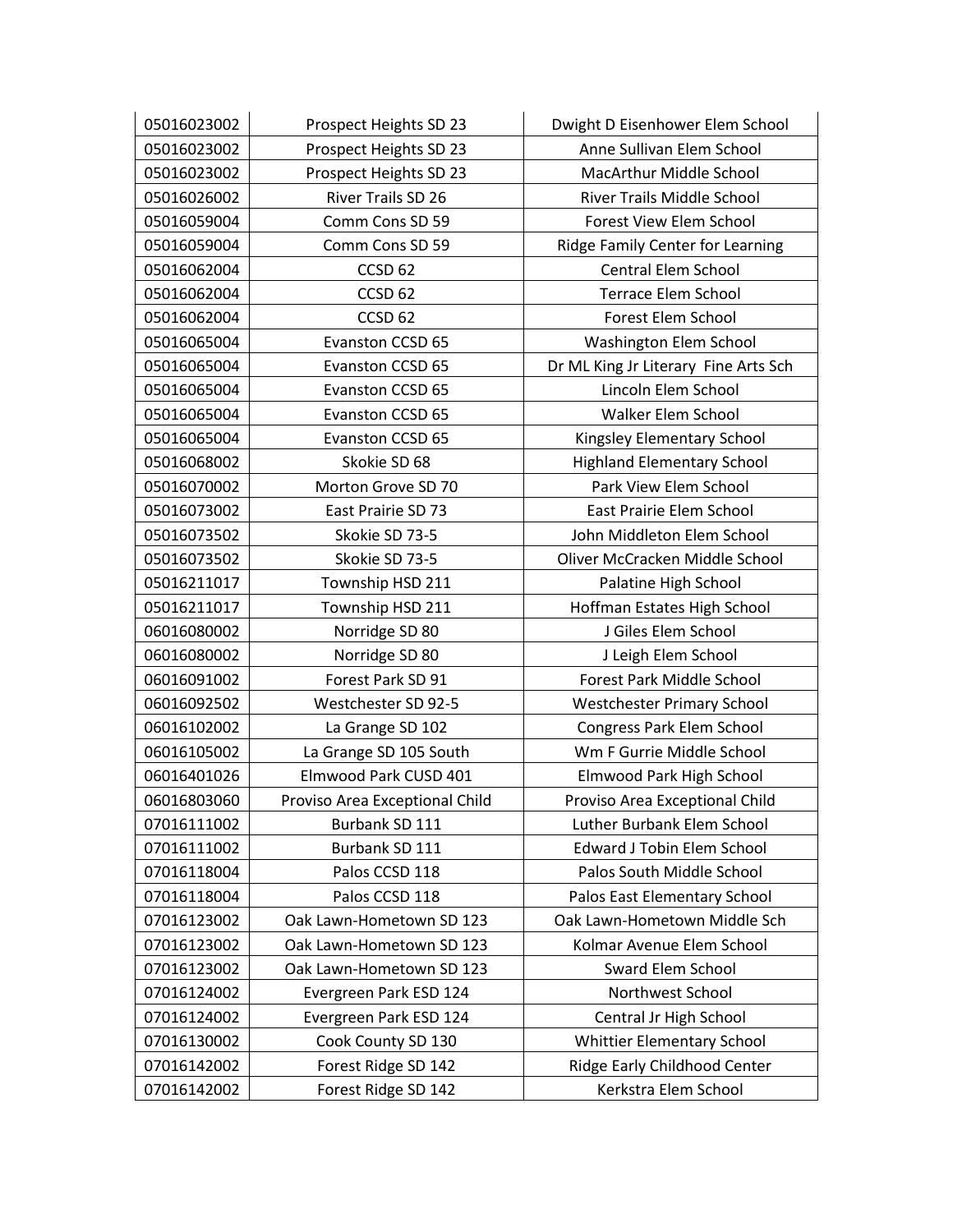| 07016142002 | Forest Ridge SD 142             | Jack Hille Middle School               |
|-------------|---------------------------------|----------------------------------------|
| 07016143502 | Posen-Robbins ESD 143-5         | Kellar School                          |
| 07016145002 | Arbor Park SD 145               | Arbor Park Middle School               |
| 07016152002 | Harvey SD 152                   | Sandburg Elem School                   |
| 07016153002 | Homewood SD 153                 | Willow School                          |
| 07016161002 | Flossmoor SD 161                | Heather Hill Elem School               |
| 07016163002 | Park Forest SD 163              | <b>Algonquin Primary Cntr</b>          |
| 07016169002 | Ford Heights SD 169             | Medgar Evers Primary Academic Center   |
| 07016194002 | Steger SD 194                   | <b>Eastview Elem School</b>            |
| 07016215017 | Thornton Fractional Twp HSD 215 | Thornton Fractnl So High School        |
| 07016218016 | <b>CHSD 218</b>                 | Delta Learning Center                  |
| 07016218016 | <b>CHSD 218</b>                 | H L Richards High Sch(Campus)          |
| 07016218016 | <b>CHSD 218</b>                 | A B Shepard High Sch (Campus)          |
| 07016220017 | Reavis Twp HSD 220              | Reavis High School                     |
| 07016802060 | Speed SEJA #802                 | Academy for Lifelong Learning (ALL)    |
| 07016901090 | <b>Southland College Prep</b>   | <b>Southland College Prep</b>          |
| 08008399026 | Chadwick-Milledgeville CUSD 399 | Chadwick Elem School                   |
| 08008399026 | Chadwick-Milledgeville CUSD 399 | Chadwick Junior High School            |
| 08043119022 | East Dubuque USD 119            | East Dubuque Elem School               |
| 08043120022 | Galena USD 120                  | <b>Galena Primary School</b>           |
| 08043120022 | Galena USD 120                  | Galena Middle School                   |
| 08043205026 | Warren CUSD 205                 | <b>Warren Elementary School</b>        |
| 08043206026 | Stockton CUSD 206               | <b>Stockton Elem School</b>            |
| 08043206026 | Stockton CUSD 206               | Stockton Sr High School                |
| 08043206026 | Stockton CUSD 206               | Stockton Middle School                 |
| 08043210026 | River Ridge CUSD 210            | River Ridge High School                |
| 08043210026 | River Ridge CUSD 210            | River Ridge Middle School              |
| 08043211026 | Scales Mound CUSD 211           | Scales Mound Jr High School            |
| 08089200026 | Pearl City CUSD 200             | Pearl City Elementary School           |
| 08089201026 | Dakota CUSD 201                 | Dakota Elementary School               |
| 08089202026 | Lena Winslow CUSD 202           | Lena Elem School                       |
| 08089202026 | Lena Winslow CUSD 202           | Lena-Winslow High School               |
| 08089203026 | Orangeville CUSD 203            | Orangeville Jr High School             |
| 08089203026 | Orangeville CUSD 203            | Orangeville Elem School                |
| 09010001026 | Fisher CUSD 1                   | Fisher Grade School                    |
| 09010004026 | Champaign CUSD 4                | Carrie Busey Elem School               |
| 09010004026 | Champaign CUSD 4                | Bottenfield Elem School                |
| 09010004026 | Champaign CUSD 4                | <b>Washington Elem School</b>          |
| 09010004026 | Champaign CUSD 4                | South Side Elementary School           |
| 09010008026 | Heritage CUSD 8                 | Heritage Jr High and Elementary School |
| 09010188004 | Gifford CCSD 188                | <b>Gifford Grade School</b>            |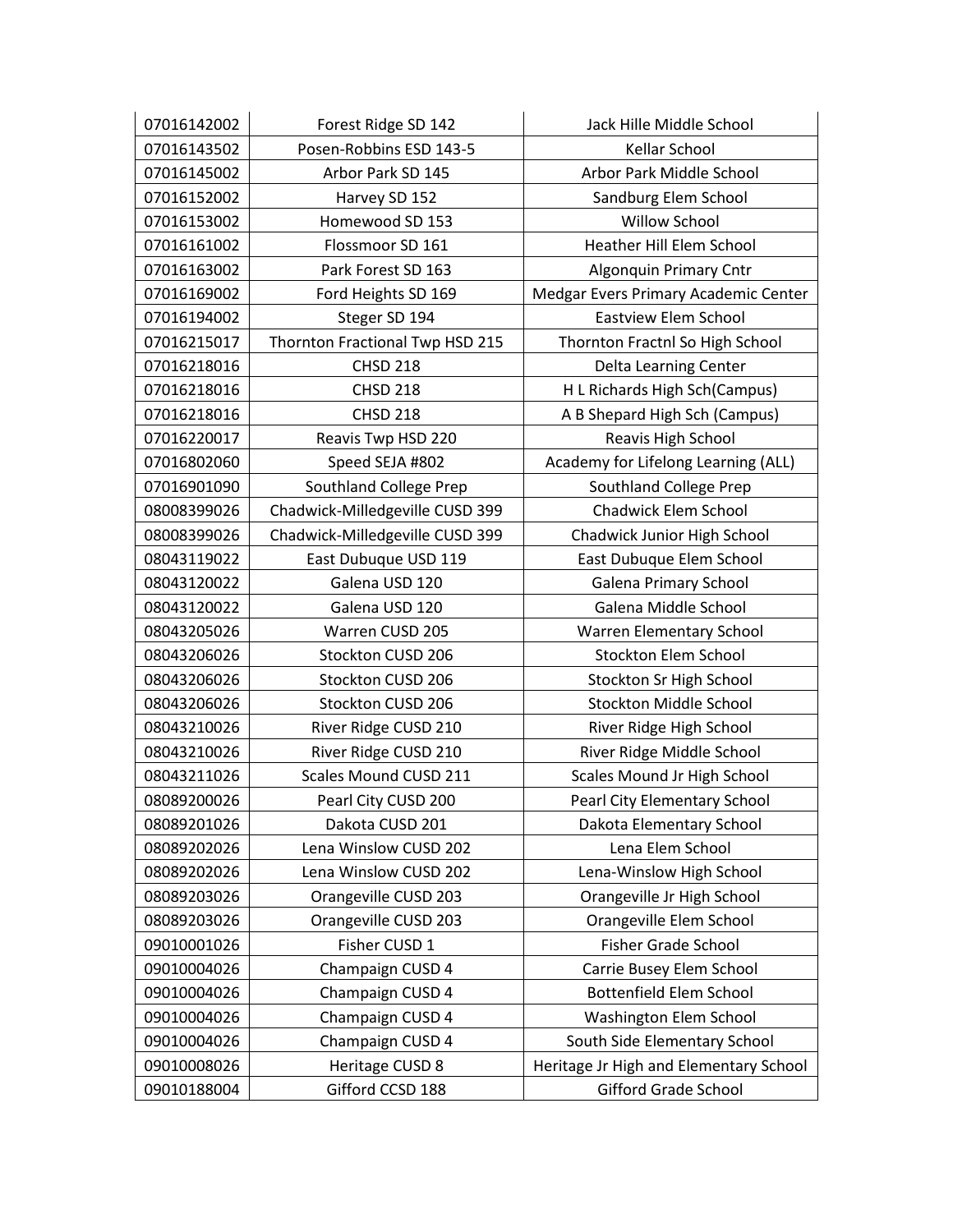| 09027005026 | Gibson City-Melvin-Sibley CUSD 5 | <b>GCMS Elementary School</b>    |
|-------------|----------------------------------|----------------------------------|
| 09027005026 | Gibson City-Melvin-Sibley CUSD 5 | <b>GCMS Middle School</b>        |
| 10011003026 | Taylorville CUSD 3               | Taylorville Sr High School       |
| 10011004026 | Edinburg CUSD 4                  | Edinburg Jr High School          |
| 10011004026 | Edinburg CUSD 4                  | Edinburg Elem School             |
| 10011008026 | Pana CUSD 8                      | Washington Elem School           |
| 10068002026 | Panhandle CUSD 2                 | Lincolnwood High School          |
| 10068012026 | Litchfield CUSD 12               | Litchfield Senior High School    |
| 10068022026 | Nokomis CUSD 22                  | Nokomis Jr/Sr High Sch           |
| 11015001026 | Charleston CUSD 1                | Carl Sandburg Elem School        |
| 11015001026 | Charleston CUSD 1                | Charleston Middle School         |
| 11015005026 | Oakland CUSD 5                   | Oakland High School              |
| 11021301026 | Tuscola CUSD 301                 | North Ward Elementary School     |
| 11021301026 | Tuscola CUSD 301                 | East Prairie Middle School       |
| 11021302026 | Villa Grove CUSD 302             | Villa Grove Jr High School       |
| 11021302026 | Villa Grove CUSD 302             | Villa Grove High School          |
| 11023003026 | Kansas CUSD 3                    | Kansas High School               |
| 11023004026 | Paris CUSD 4                     | Crestwood Elem School            |
| 11023004026 | Paris CUSD 4                     | Crestwood Jr High School         |
| 11023006026 | <b>Edgar County CUD 6</b>        | Chrisman High School             |
| 11070300026 | Sullivan CUSD 300                | Sullivan Middle School           |
| 11070302026 | Okaw Valley CUSD 302             | Okaw Valley Middle School        |
| 11087001026 | Windsor CUSD 1                   | Windsor Jr Sr High School        |
| 11087004026 | Shelbyville CUSD 4               | Shelbyville High School          |
| 11087021026 | Central A M CUD 21               | Gregory Intermediate             |
| 12013010026 | Clay City CUSD 10                | Clay City High School            |
| 12017002026 | Robinson CUSD 2                  | Lincoln Elementary School        |
| 12051010026 | Red Hill CUSD 10                 | Red Hill Jr/Sr High School       |
| 12051020026 | Lawrence County CUD 20           | Lawrenceville High School        |
| 12080001026 | East Richland CUSD 1             | <b>East Richland High School</b> |
| 13014001026 | Carlyle CUSD 1                   | Carlyle Junior High School       |
| 13014003026 | Wesclin CUSD 3                   | <b>Trenton Elem School</b>       |
| 13014012004 | Breese ESD 12                    | Breese Elem School               |
| 13014012004 | Breese ESD 12                    | Beckemeyer Elem School           |
| 13058010004 | Selmaville CCSD 10               | Selmaville Elem School           |
| 13058600016 | Salem CHSD 600                   | Salem Community High School      |
| 13095001004 | Oakdale CCSD 1                   | Oakdale Grade School             |
| 16019424026 | Genoa Kingston CUSD 424          | Genoa-Kingston Middle School     |
| 16019424026 | Genoa Kingston CUSD 424          | Kingston Elementary School       |
| 16019424026 | Genoa Kingston CUSD 424          | <b>Genoa Elementary School</b>   |
| 16019426026 | Hiawatha CUSD 426                | Hiawatha High School             |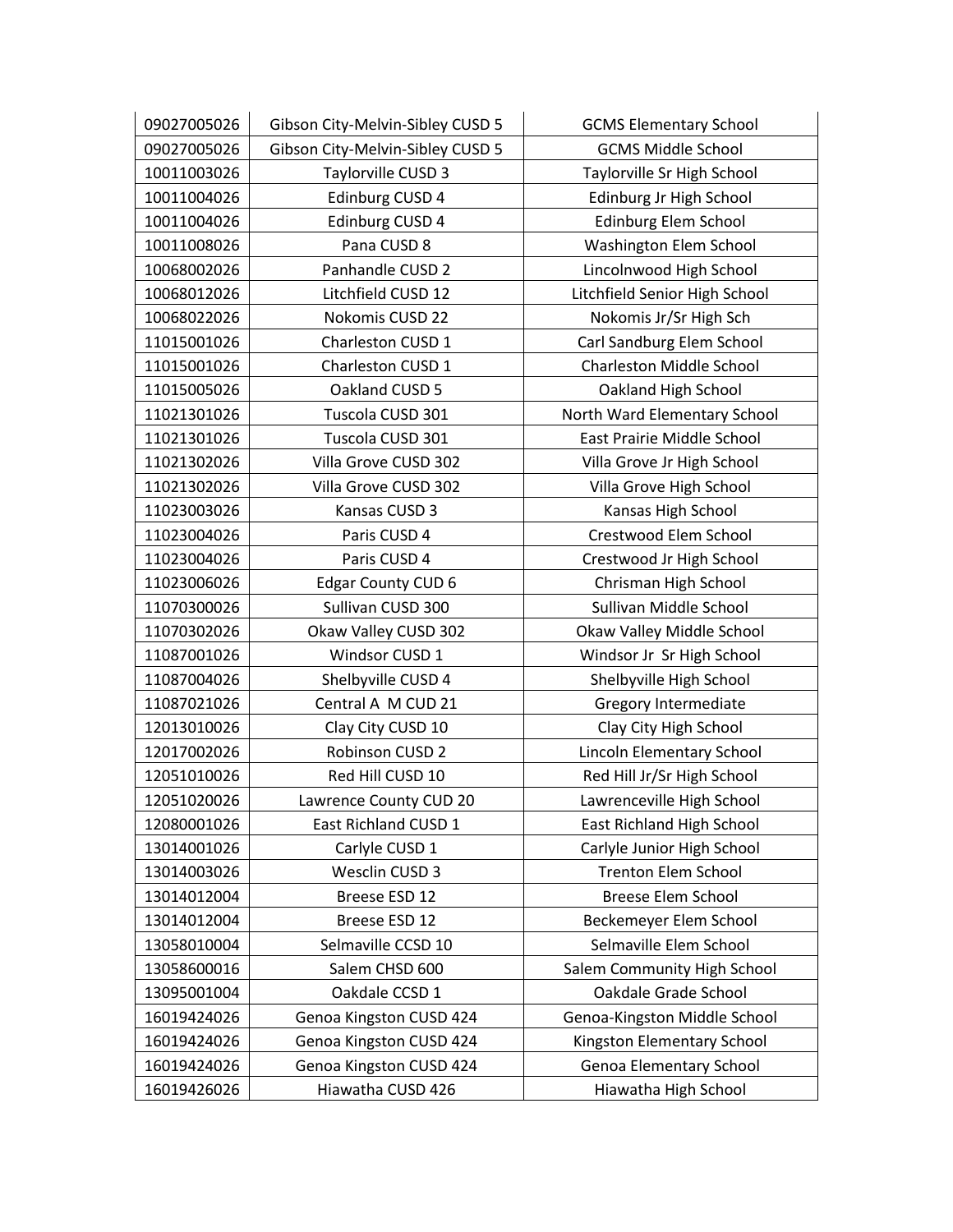| 16019429026 | Hinckley Big Rock CUSD 429    | Hinckley-Big Rock Elem Sch       |
|-------------|-------------------------------|----------------------------------|
| 16019430026 | Sandwich CUSD 430             | <b>Herman E Dummer</b>           |
| 16019430026 | Sandwich CUSD 430             | Prairie View Elem School         |
| 16019430026 | Sandwich CUSD 430             | Sandwich Middle School           |
| 16019430026 | Sandwich CUSD 430             | Sandwich Community High School   |
| 16019432026 | Somonauk CUSD 432             | James R Wood Elem School         |
| 17020015026 | Clinton CUSD 15               | Clinton High School              |
| 17020018026 | Blue Ridge CUSD 18            | <b>Blue Ridge High School</b>    |
| 17053005026 | Woodland CUSD 5               | Woodland High School             |
| 17053008026 | <b>Prairie Central CUSD 8</b> | Meadowbrook Elem School          |
| 17053008026 | Prairie Central CUSD 8        | Prairie Central Upper Elementary |
| 17053008026 | Prairie Central CUSD 8        | Prairie Central Jr High School   |
| 17053008026 | <b>Prairie Central CUSD 8</b> | <b>Westview Elem School</b>      |
| 17053074027 | Flanagan-Cornell Dist 74      | Flanagan Elem School             |
| 17053232002 | Dwight Common SD 232          | Dwight Common School             |
| 17053429004 | Pontiac CCSD 429              | <b>Washington Elem School</b>    |
| 17053438004 | Saunemin CCSD 438             | Saunemin Elem School             |
| 17064005026 | <b>McLean County USD 5</b>    | Glenn Elem School                |
| 17064016026 | Olympia CUSD 16               | Olympia West Elem Sch            |
| 17064016026 | Olympia CUSD 16               | Olympia North Elem Sch           |
| 17064016026 | Olympia CUSD 16               | Olympia Middle School            |
| 17064019026 | Ridgeview CUSD 19             | Ridgeview Jr High School         |
| 17064087025 | <b>Bloomington SD 87</b>      | <b>Oakland Elementary School</b> |
| 19022004002 | Addison SD 4                  | Wesley Elem School               |
| 19022004002 | Addison SD 4                  | <b>Stone Elem School</b>         |
| 19022007002 | Wood Dale SD 7                | <b>Westview Elem School</b>      |
| 19022011002 | Medinah SD 11                 | Medinah Primary School           |
| 19022011002 | Medinah SD 11                 | Medinah Intermediate School      |
| 19022020002 | Keeneyville SD 20             | Waterbury Elem School            |
| 19022041002 | Glen Ellyn SD 41              | Forest Glen Elem School          |
| 19022044002 | Lombard SD 44                 | <b>Butterfield Elem School</b>   |
| 19022045002 | SD 45 DuPage County           | Jackson Middle School            |
| 19022045002 | SD 45 DuPage County           | Jefferson Middle School          |
| 19022048002 | Salt Creek SD 48              | John E Albright Middle School    |
| 19022060002 | Maercker SD 60                | Maercker Elem School             |
| 19022068002 | Woodridge SD 68               | Willow Creek Elem School         |
| 19022087017 | <b>Glenbard Twp HSD 87</b>    | <b>Glenbard East High School</b> |
| 19022093004 | CCSD 93                       | Jay Stream Middle School         |
| 19022093004 | CCSD <sub>93</sub>            | <b>Stratford Middle School</b>   |
| 19022200026 | <b>CUSD 200</b>               | Madison Elem School              |
| 19022200026 | <b>CUSD 200</b>               | Hawthorne Elem School            |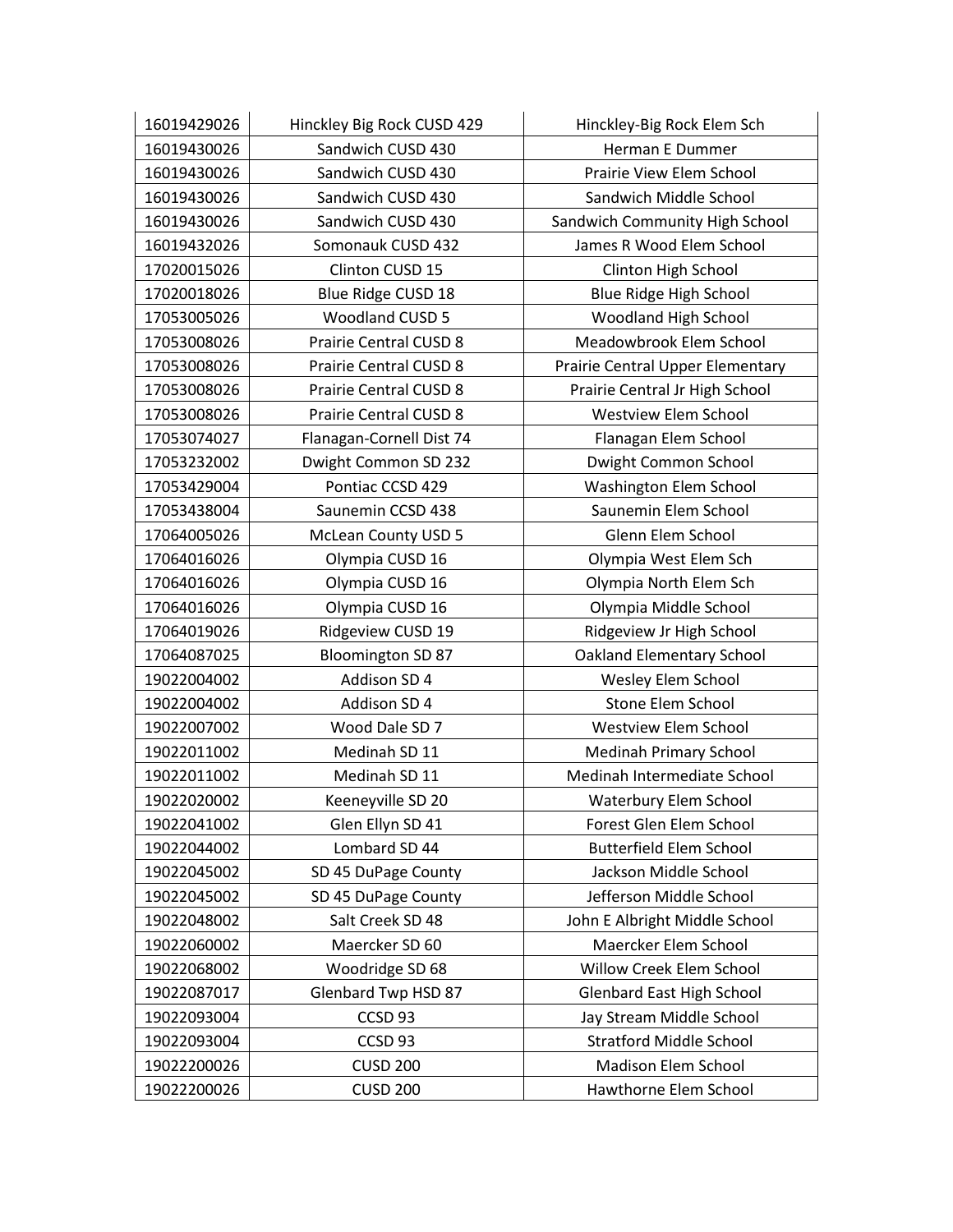| 19022200026 | <b>CUSD 200</b>                 | Pleasant Hill Elem School          |
|-------------|---------------------------------|------------------------------------|
| 19022201026 | <b>CUSD 201</b>                 | Westmont Jr High School            |
| 19022201026 | <b>CUSD 201</b>                 | JT Manning Elem School             |
| 19022202026 | Lisle CUSD 202                  | <b>Tate Woods Elem School</b>      |
| 19022202026 | Lisle CUSD 202                  | Schiesher Elem School              |
| 19022203026 | Naperville CUSD 203             | Lincoln Jr High School             |
| 19022203026 | Naperville CUSD 203             | Elmwood Elem School                |
| 19022204026 | Indian Prairie CUSD 204         | Peter M Gombert Elementary Sch     |
| 19022204026 | Indian Prairie CUSD 204         | Fischer Middle School              |
| 19022205026 | Elmhurst SD 205                 | Churchville Middle School          |
| 20035001026 | Hardin County CUSD 1            | Hardin County High School          |
| 20076001026 | Pope Co CUD 1                   | Pope Co High School                |
| 20083001026 | Galatia CUSD 1                  | Galatia Jr High                    |
| 20093348026 | Wabash CUSD 348                 | Mount Carmel High School           |
| 20096006004 | New Hope CCSD 6                 | New Hope Elem School               |
| 20096200026 | North Wayne CUSD 200            | Mount Erie Elem School             |
| 20096200026 | North Wayne CUSD 200            | Cisne High School                  |
| 20096225016 | Fairfield Comm H S Dist 225     | Fairfield Comm High School         |
| 20097005026 | Carmi-White County CUSD 5       | Carmi-White County High School     |
| 21100002026 | Marion CUSD 2                   | Marion High School                 |
| 21100005026 | Carterville CUSD 5              | Carterville High School            |
| 21100005026 | Carterville CUSD 5              | <b>Tri-C Elementary School</b>     |
| 21100005026 | Carterville CUSD 5              | Carterville Intermediate Sch       |
| 21100005026 | Carterville CUSD 5              | Carterville Jr High Sch            |
| 22000000000 | Fulton/Schuyler ROE             | <b>Fulton Regional Safe School</b> |
| 22029001026 | Astoria CUSD 1                  | Astoria High School                |
| 22029002026 | VITCUSD <sub>2</sub>            | VIT Jr High School                 |
| 22029002026 | VITCUSD <sub>2</sub>            | VIT Sr High School                 |
| 22029004026 | Spoon River Valley CUSD 4       | Spoon River Valley Jr High Sch     |
| 22029004026 | Spoon River Valley CUSD 4       | Spoon River Valley Sr High Sch     |
| 22029066025 | Canton Union SD 66              | Canton High School                 |
| 22029097026 | Lewistown CUSD 97               | Lewistown High School              |
| 22085005026 | Schuyler-Industry CUSD 5        | Schuyler Industry Middle Sch       |
| 24032001026 | Coal City CUSD 1                | Coal City Elem School              |
| 24032001026 | Coal City CUSD 1                | Coal City Intermediate School      |
| 24032073017 | Gardner S Wilmington Twp HSD 73 | Gardner-South Wilmington Twp H S   |
| 24032201004 | Minooka CCSD 201                | Minooka Elem School                |
| 24047308026 | Oswego CUSD 308                 | Long Beach Elem School             |
| 24047308026 | Oswego CUSD 308                 | Plank Junior High                  |
| 25041001026 | Waltonville CUSD 1              | Waltonville Grade School           |
| 25041001026 | Waltonville CUSD 1              | Waltonville High School            |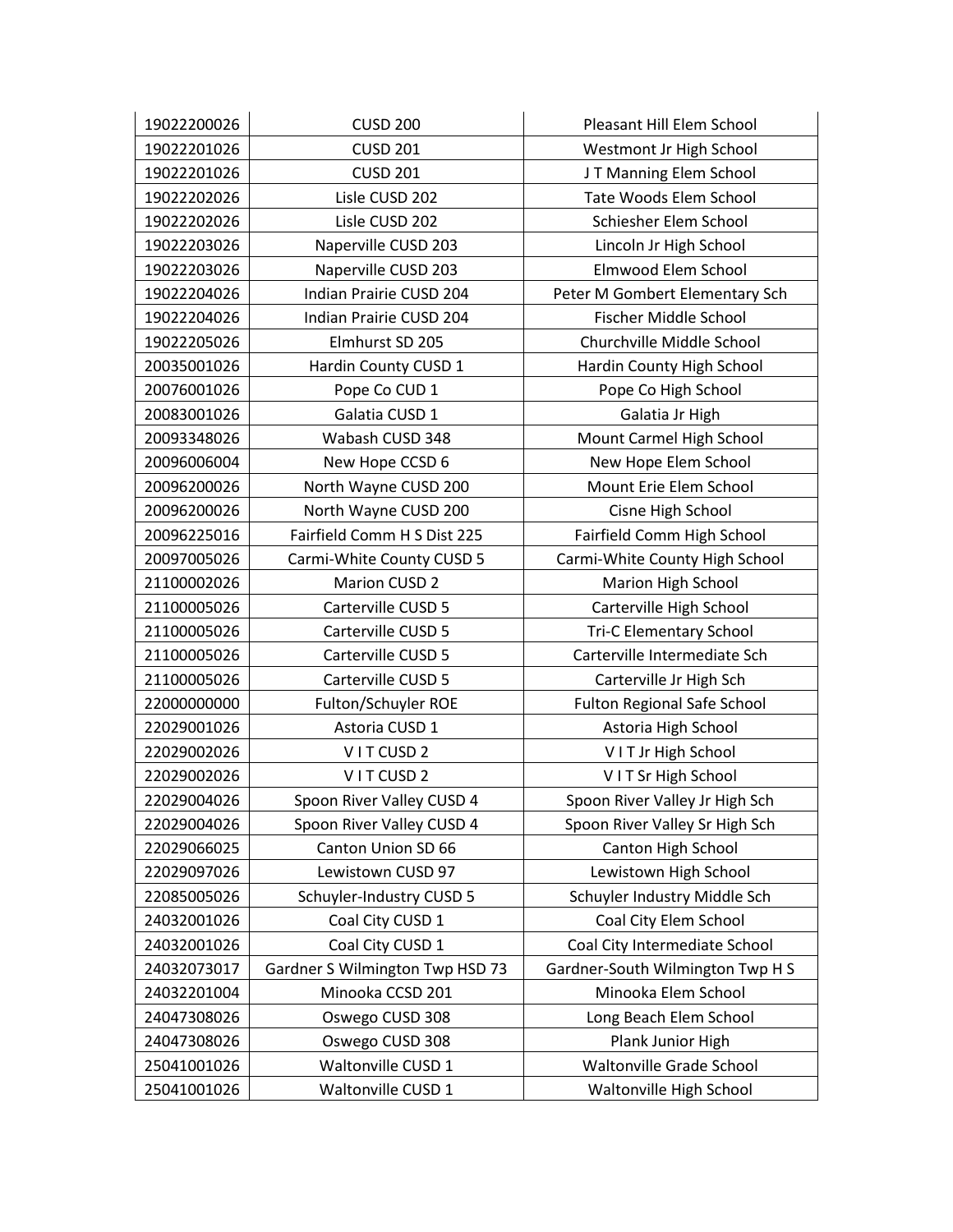| 25041002004 | Rome CCSD 2                       | Rome Comm Cons Elem School       |
|-------------|-----------------------------------|----------------------------------|
| 25041004004 | Woodlawn CCSD 4                   | Woodlawn School                  |
| 25041012004 | McClellan CCSD 12                 | McClellan Elementary School      |
| 25041099004 | Farrington CCSD 99                | Farrington Elem School           |
| 26034316026 | Warsaw CUSD 316                   | Warsaw Elem School               |
| 26034316026 | Warsaw CUSD 316                   | Warsaw Sr High School            |
| 26034325026 | Nauvoo-Colusa CUSD 325            | Nauvoo-Colusa Jr High School     |
| 26034328024 | Hamilton CCSD 328                 | Hamilton Elementary School       |
| 26062103026 | West Prairie CUSD 103             | West Prairie North Elementary    |
| 26062185026 | Macomb CUSD 185                   | <b>Edison Elementary School</b>  |
| 26062185026 | Macomb CUSD 185                   | Macomb Junior High School        |
| 26062185026 | Macomb CUSD 185                   | Macomb Senior High School        |
| 27066404026 | Mercer County School District 404 | Mercer County High School        |
| 27094304026 | United CUSD 304                   | United Elem Sch - North          |
| 27094304026 | United CUSD 304                   | United High School               |
| 28006017004 | Ohio CCSD 17                      | Ohio Com Cons Grade School       |
| 28006094004 | Ladd CCSD 94                      | Ladd Comm Cons Sch               |
| 28006115002 | Princeton ESD 115                 | Logan Jr High School             |
| 28006340026 | <b>Bureau Valley CUSD 340</b>     | <b>Bureau Valley High School</b> |
| 28037227026 | Cambridge CUSD 227                | Cambridge Comm Grade School      |
| 28037228026 | Geneseo CUSD 228                  | Northside Elem School            |
| 28037229026 | Kewanee CUSD 229                  | Irving Elem School               |
| 28037230026 | Wethersfield CUSD 230             | Wethersfield Jr/Sr High School   |
| 28088001026 | Bradford CUSD 1                   | <b>Bradford Grade School</b>     |
| 28088100026 | <b>Stark County CUSD 100</b>      | <b>Stark County High School</b>  |
| 30039130004 | Giant City CCSD 130               | Giant City Elem School           |
| 30039165016 | Carbondale CHSD 165               | Carbondale Comm H S              |
| 30039176026 | Trico CUSD 176                    | Trico Jr High School             |
| 30039196026 | Elverado CUSD 196                 | Elverado Junior High School      |
| 30039196026 | Elverado CUSD 196                 | Elverado High School             |
| 30073050002 | Pinckneyville SD 50               | Pinckneyville Middle School      |
| 30073101016 | Pinckneyville CHSD 101            | Pinckneyville Comm High School   |
| 31045046022 | SD U-46                           | Liberty Elem School              |
| 31045046022 | SD U-46                           | Glenbrook Elem School            |
| 31045046022 | SD U-46                           | Hanover Countryside Elem School  |
| 31045046022 | SD U-46                           | <b>Streamwood High School</b>    |
| 31045046022 | SD U-46                           | Hilltop Elementary School        |
| 31045046022 | SD U-46                           | Horizon Elem School              |
| 31045101022 | Batavia USD 101                   | H C Storm Elem School            |
| 31045129022 | Aurora West USD 129               | Freeman Elem School              |
| 31045129022 | Aurora West USD 129               | Schneider Elem School            |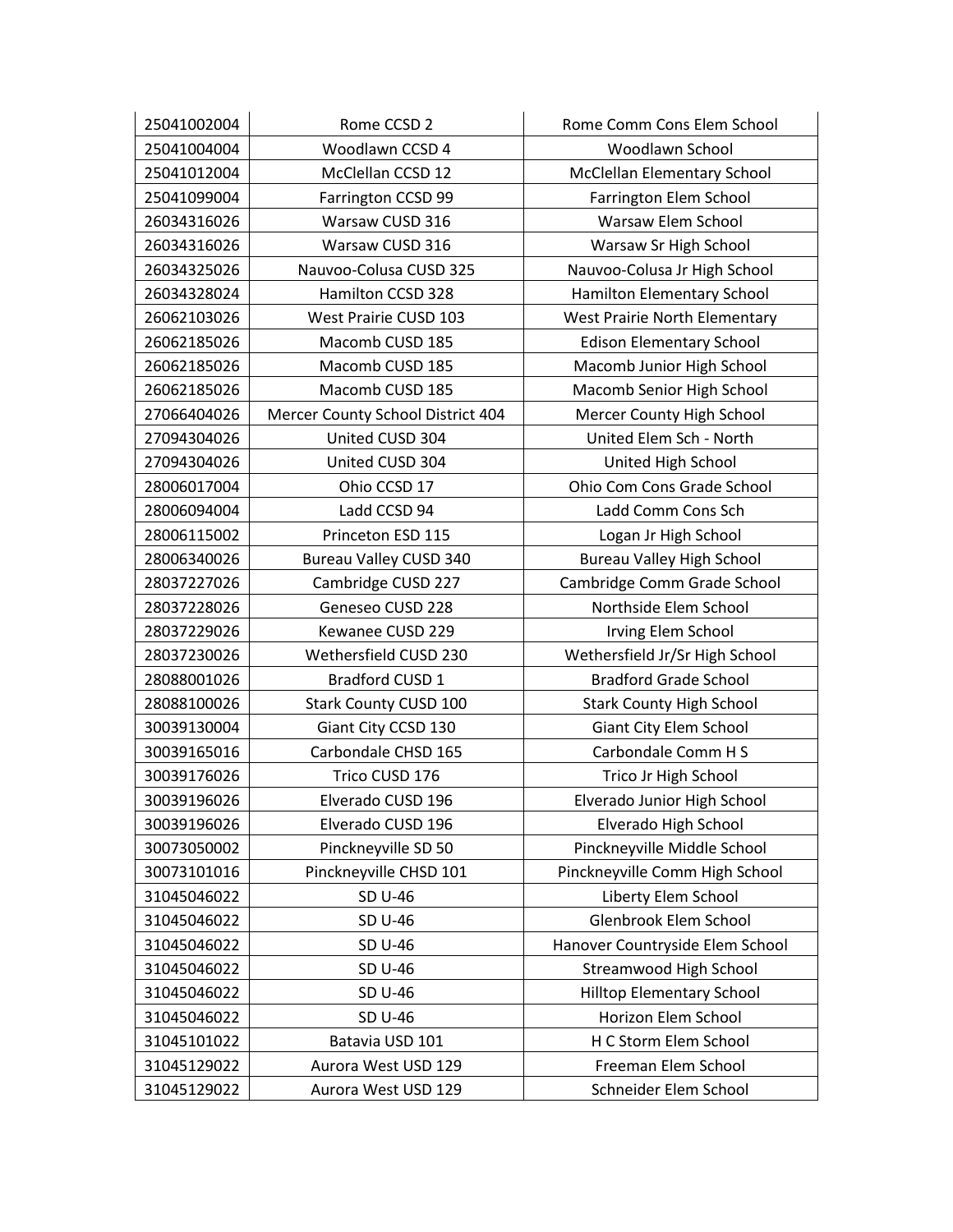| 31045129022 | Aurora West USD 129                 | Jewel Middle School               |
|-------------|-------------------------------------|-----------------------------------|
| 31045129022 | Aurora West USD 129                 | Goodwin Elem School               |
| 31045129022 | Aurora West USD 129                 | Hope D Wall TMH Child Dev Ctr     |
| 31045300026 | <b>CUSD 300</b>                     | Lake in the Hills Elem School     |
| 31045300026 | <b>CUSD 300</b>                     | Dundee Highlands Elem School      |
| 31045300026 | <b>CUSD 300</b>                     | <b>Eastview Elem School</b>       |
| 31045301026 | Central CUSD 301                    | Central High School               |
| 31045303026 | St Charles CUSD 303                 | Anderson Elem School              |
| 31045303026 | St Charles CUSD 303                 | Davis Primary School              |
| 31045303026 | St Charles CUSD 303                 | Richmond Intermediate Sch         |
| 32038003026 | Donovan CUSD 3                      | Donovan Sr High School            |
| 32038004026 | Central CUSD 4                      | Central High School               |
| 32038249026 | Crescent Iroquois CUSD 249          | <b>Crescent City Grade School</b> |
| 32046002026 | Herscher CUSD 2                     | <b>Bonfield Grade School</b>      |
| 32046002026 | Herscher CUSD 2                     | Herscher Intermediate Sch         |
| 32046006026 | Grant Park CUSD 6                   | <b>Grant Park Elem School</b>     |
| 32046053002 | Bourbonnais SD 53                   | Liberty Intermediate School       |
| 32046053002 | Bourbonnais SD 53                   | Noel Levasseur Elem School        |
| 32046053002 | <b>Bourbonnais SD 53</b>            | Bourbonnais Upper Grade Center    |
| 32046256004 | St Anne CCSD 256                    | St Anne Elem School               |
| 32046307016 | <b>Bradley Bourbonnais CHSD 307</b> | Bradley-Bourbonnais C High School |
| 33048202026 | Knoxville CUSD 202                  | Knoxville Jr High School          |
| 33048208026 | ROW VACUSD 208                      | ROW VAJr High School              |
| 34049001002 | Winthrop Harbor SD 1                | Westfield School                  |
| 34049036002 | Grass Lake SD 36                    | <b>Grass Lake Elem School</b>     |
| 34049050004 | Woodland CCSD 50                    | <b>Woodland Elementary</b>        |
| 34049050004 | Woodland CCSD 50                    | Woodland Intermediate Sch         |
| 34049050004 | Woodland CCSD 50                    | <b>Woodland Primary School</b>    |
| 34049073004 | Hawthorn CCSD 73                    | Hawthorn Sch of Dual Language     |
| 34049073004 | Hawthorn CCSD 73                    | Hawthorn Elem School North        |
| 34049118026 | Wauconda CUSD 118                   | <b>Cotton Creek School</b>        |
| 34049118026 | Wauconda CUSD 118                   | Wauconda Middle School            |
| 34049126017 | Zion-Benton Twp HSD 126             | New Tech High - Zion-Benton East  |
| 34049220026 | <b>Barrington CUSD 220</b>          | <b>Early Learning Center</b>      |
| 35050002026 | Serena CUSD 2                       | Serena High School                |
| 35050002026 | Serena CUSD 2                       | Harding Grade School              |
| 35050079004 | Tonica CCSD 79                      | <b>Tonica Grade School</b>        |
| 35050120017 | La Salle-Peru Twp HSD 120           | La Salle-Peru Twp High School     |
| 35050124002 | Peru ESD 124                        | Parkside Middle School            |
| 35050125002 | Oglesby ESD 125                     | Lincoln Elem School               |
| 35050141002 | Ottawa ESD 141                      | McKinley Elem School              |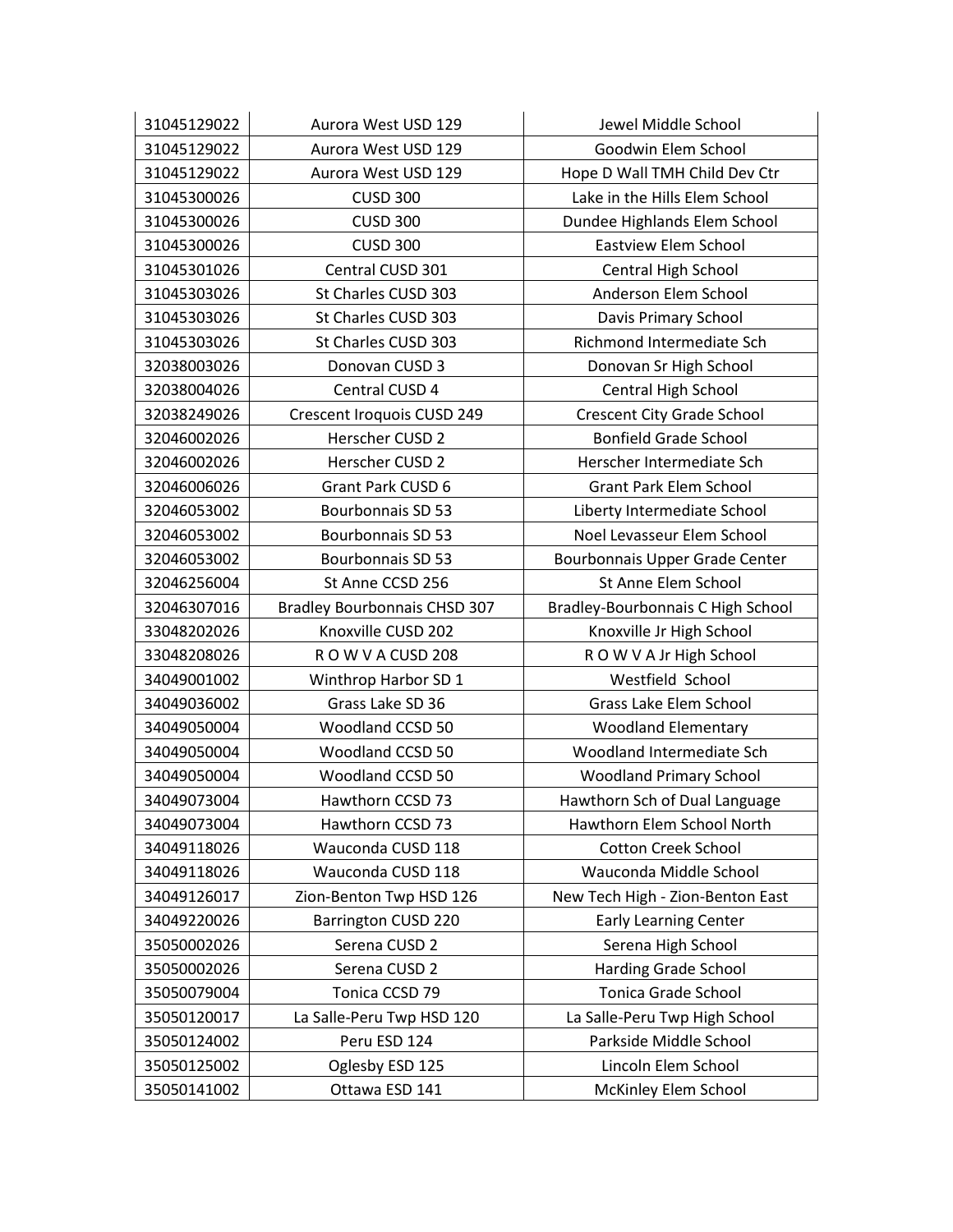| 35050170004 | Seneca CCSD 170              | Seneca Grade School North Campus   |
|-------------|------------------------------|------------------------------------|
| 35050195004 | Wallace CCSD 195             | <b>Wallace Elem School</b>         |
| 35050230004 | Rutland CCSD 230             | <b>Rutland Elem School</b>         |
| 38054023026 | Mt Pulaski CUSD 23           | Mount Pulaski Elem School          |
| 38054023026 | Mt Pulaski CUSD 23           | Mount Pulaski High School          |
| 38054027002 | Lincoln ESD 27               | <b>Central Elem School</b>         |
| 38054061004 | Chester-East Lincoln CCSD 61 | Chester-East Lincoln Elem School   |
| 38060191026 | Midwest Central CUSD 191     | Midwest Central High School        |
| 38065200026 | Greenview CUSD 200           | Greenview Jr/Sr High School        |
| 38065200026 | Greenview CUSD 200           | <b>Greenview Elementary School</b> |
| 38065202026 | Porta CUSD 202               | Porta Jr High School               |
| 38065202026 | Porta CUSD 202               | Porta High School                  |
| 38065213026 | Athens CUSD 213              | <b>Cantrall Elem School</b>        |
| 39055001026 | Argenta-Oreana CUSD 1        | Argenta-Oreana Middle School       |
| 39055009026 | Sangamon Valley CUSD 9       | Sangamon Valley West Elem School   |
| 39055011026 | Warrensburg-Latham CUSD 11   | Warrensburg-Latham Elem Sch        |
| 39055011026 | Warrensburg-Latham CUSD 11   | Warrensburg-Latham Middle Sch      |
| 39055015026 | Meridian CUSD 15             | Meridian Intermediate School       |
| 39055015026 | Meridian CUSD 15             | Meridian Middle School             |
| 39055061025 | Decatur SD 61                | Johns Hill Magnet School           |
| 39074005026 | <b>Bement CUSD 5</b>         | <b>Bement Middle School</b>        |
| 39074005026 | <b>Bement CUSD 5</b>         | <b>Bement High School</b>          |
| 39074057026 | Deland-Weldon CUSD 57        | Deland-Weldon Elem School          |
| 39074100026 | Cerro Gordo CUSD 100         | Cerro Gordo Middle School          |
| 40007040026 | Calhoun CUSD 40              | Calhoun Elementary/ Jr High Sch    |
| 40031001026 | Carrollton CUSD 1            | Carrollton High School             |
| 40031003026 | North Greene CUSD 3          | North Greene Jr/Sr High Sch        |
| 40031010026 | Greenfield CUSD 10           | Greenfield High School             |
| 40042100026 | Jersey CUSD 100              | Jerseyville East Elem School       |
| 40042100026 | Jersey CUSD 100              | Illini Middle School               |
| 40042100026 | Jersey CUSD 100              | Jerseyville West Elem School       |
| 40056001026 | Carlinville CUSD 1           | Carlinville Intermediate School    |
| 40056005026 | Mount Olive CUSD 5           | Mt Olive Elementary School         |
| 40056005026 | Mount Olive CUSD 5           | Mt Olive High School               |
| 40056006026 | Staunton CUSD 6              | <b>Staunton High School</b>        |
| 40056008026 | <b>Bunker Hill CUSD 8</b>    | <b>Bunker Hill High School</b>     |
| 40056009026 | Southwestern CUSD 9          | Medora Elem School                 |
| 40056034026 | North Mac CUSD 34            | North Mac High School              |
| 41057002026 | Triad CUSD 2                 | C A Henning School                 |
| 41057005026 | <b>Highland CUSD 5</b>       | <b>Highland Elementary School</b>  |
| 41057005026 | <b>Highland CUSD 5</b>       | <b>Highland Primary School</b>     |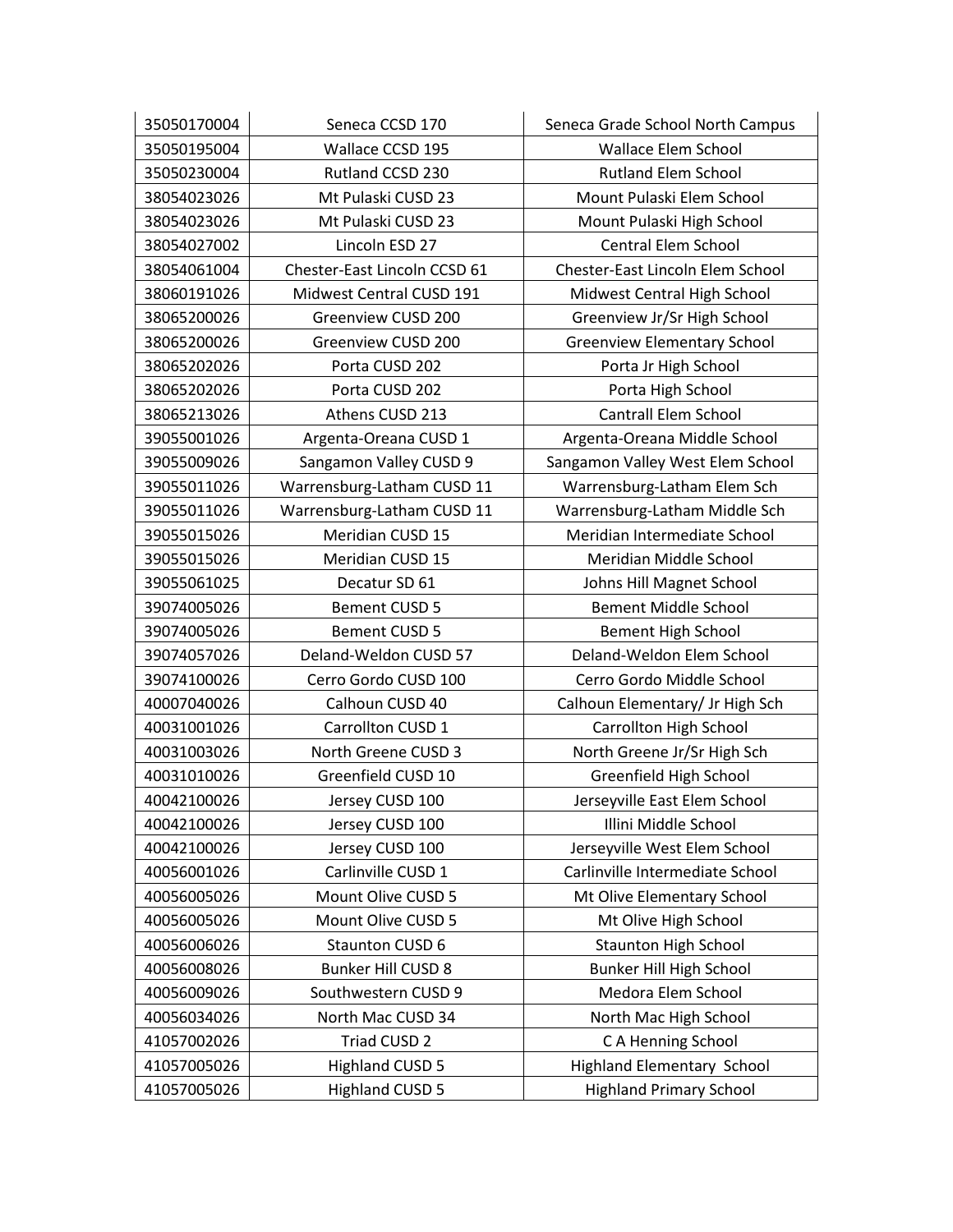| 41057005026 | <b>Highland CUSD 5</b>         | <b>Highland Middle School</b>          |
|-------------|--------------------------------|----------------------------------------|
| 41057007026 | Edwardsville CUSD 7            | Hamel Elementary School                |
| 41057007026 | Edwardsville CUSD 7            | LeClaire Elem School                   |
| 41057008026 | <b>Bethalto CUSD 8</b>         | Civic Memorial High School             |
| 41057010026 | Collinsville CUSD 10           | Collinsville High School               |
| 43059007026 | Midland CUSD 7                 | Midland Elementary School              |
| 43059007026 | Midland CUSD 7                 | Midland High School                    |
| 43102006026 | Fieldcrest CUSD 6              | Fieldcrest High School                 |
| 43102021026 | Lowpoint-Washburn CUSD 21      | Lowpoint-Washburn Elem School          |
| 44063012026 | Johnsburg CUSD 12              | Ringwood School Primary Ctr            |
| 44063015004 | McHenry CCSD 15                | Chauncey H Duker School                |
| 44063015004 | McHenry CCSD 15                | Hilltop Elem School                    |
| 44063015004 | McHenry CCSD 15                | Riverwood Elementary School            |
| 44063015004 | McHenry CCSD 15                | Parkland School                        |
| 44063015004 | McHenry CCSD 15                | McHenry Middle School                  |
| 44063019024 | Alden Hebron SD 19             | Alden-Hebron Middle School             |
| 44063019024 | Alden Hebron SD 19             | Alden-Hebron High School               |
| 44063047004 | Crystal Lake CCSD 47           | North Elem School                      |
| 44063047004 | Crystal Lake CCSD 47           | <b>Glacier Ridge Elementary School</b> |
| 44063047004 | Crystal Lake CCSD 47           | West Elem School                       |
| 44063200026 | Woodstock CUSD 200             | Verda Dierzen Early Learning Ctr       |
| 44063200026 | Woodstock CUSD 200             | <b>Olson Elementary School</b>         |
| 44063200026 | Woodstock CUSD 200             | Creekside Middle School                |
| 44063200026 | Woodstock CUSD 200             | Mary Endres Elementary School          |
| 44063200026 | Woodstock CUSD 200             | Northwood Middle School                |
| 44063200026 | Woodstock CUSD 200             | Greenwood Elem School                  |
| 45067005026 | Waterloo CUSD 5                | W J Zahnow Elem School                 |
| 45079001022 | Coulterville USD 1             | Coulterville Junior High School        |
| 45079132026 | Red Bud CUSD 132               | Red Bud Elem School                    |
| 45079138026 | Steeleville CUSD 138           | Steeleville Elem School                |
| 46009262026 | A-C Central CUSD 262           | A-C Central Elementary School          |
| 46009262026 | A-C Central CUSD 262           | A-C Central High School                |
| 46069001026 | Franklin CUSD 1                | Franklin Jr/Sr High School             |
| 46069001026 | Franklin CUSD 1                | Alexander Elem School                  |
| 46069006026 | Waverly CUSD 6                 | <b>Waverly Elementary School</b>       |
| 46069011026 | Meredosia-Chambersburg CUSD 11 | Meredosia-Chambersburg High Sch        |
| 46069117022 | Jacksonville SD 117            | Jacksonville High School               |
| 46086001026 | Winchester CUSD 1              | Winchester High School                 |
| 46086002026 | Scott-Morgan CUSD 2            | <b>Bluffs Elementary School</b>        |
| 47052170022 | Dixon USD 170                  | Reagan Middle School                   |
| 47052170022 | Dixon USD 170                  | Dixon High School                      |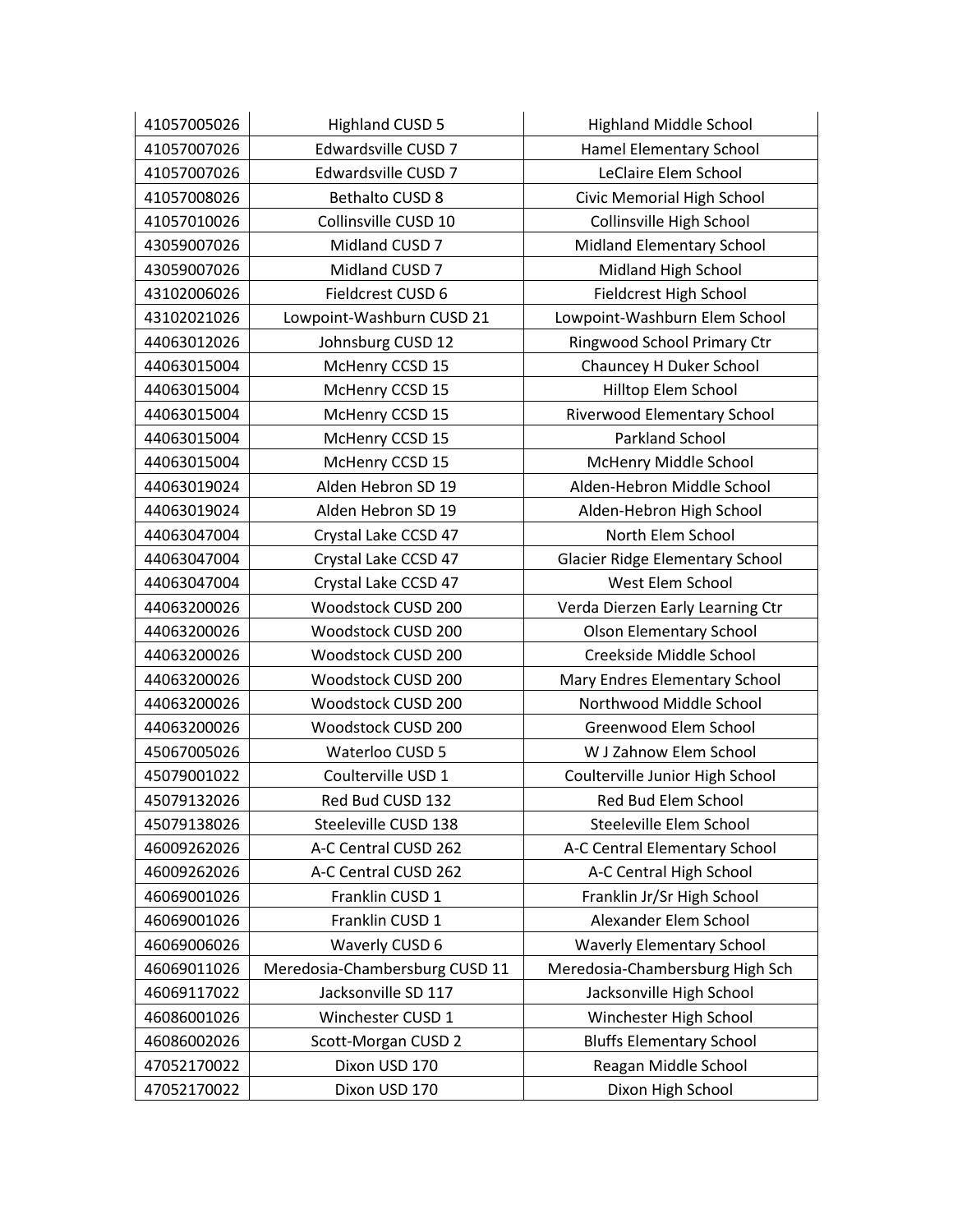| 47052220002 | Steward ESD 220                 | <b>Steward Elementary School</b>     |
|-------------|---------------------------------|--------------------------------------|
| 47052271026 | Paw Paw CUSD 271                | Paw Paw Elem School                  |
| 47052272026 | Amboy CUSD 272                  | Amboy Jr High School                 |
| 47052272026 | Amboy CUSD 272                  | Amboy High School                    |
| 47052275026 | Ashton-Franklin Center CUSD 275 | Ashton-Franklin Cntr Middle Sch      |
| 47071220026 | Oregon CUSD 220                 | Oregon Elem Sch                      |
| 47071220026 | Oregon CUSD 220                 | David L Rahn Jr High School          |
| 47071221026 | Forrestville Valley CUSD 221    | Forreston Grade School               |
| 47071222026 | Polo CUSD 222                   | Polo Comm High School                |
| 47071222026 | Polo CUSD 222                   | Aplington Middle School              |
| 47071223026 | Meridian CUSD 223               | <b>Highland Elem School</b>          |
| 47071223026 | Meridian CUSD 223               | Monroe Center Grade School           |
| 47071269004 | Eswood CCSD 269                 | <b>Eswood C C Grade School</b>       |
| 48072063002 | Norwood ESD 63                  | Norwood Elem School                  |
| 48072068002 | Oak Grove SD 68                 | Oak Grove West School                |
| 48072265026 | Farmington Central CUSD 265     | Farmington Central Jr High Sch       |
| 48072310016 | Limestone CHSD 310              | Limestone Community High School      |
| 48072321026 | Il Valley Central USD 321       | <b>Chillicothe Elementary Center</b> |
| 49081040022 | Moline-Coal Valley CUSD 40      | George Washington Elem School        |
| 49081040022 | Moline-Coal Valley CUSD 40      | John Deere Middle School             |
| 49081040022 | Moline-Coal Valley CUSD 40      | Woodrow Wilson Middle School         |
| 49081040022 | Moline-Coal Valley CUSD 40      | Benjamin Franklin Elem School        |
| 49081041025 | Rock Island SD 41               | Eugene Field Elem School             |
| 50082009026 | Lebanon CUSD 9                  | Lebanon High School                  |
| 50082060026 | New Athens CUSD 60              | New Athens Jr High                   |
| 50082060026 | New Athens CUSD 60              | New Athens Elem                      |
| 50082105002 | Pontiac-W Holliday SD 105       | William Holliday Elem School         |
| 50082110004 | Grant CCSD 110                  | <b>Grant Middle School</b>           |
| 50082110004 | Grant CCSD 110                  | Illini Elem School                   |
| 50082115002 | Whiteside SD 115                | Whiteside Middle School              |
| 50082175002 | Harmony Emge SD 175             | Emge Junior High School              |
| 51084001026 | Tri City CUSD 1                 | Tri-City Elem School                 |
| 51084001026 | Tri City CUSD 1                 | Tri-City Jr High School              |
| 51084010026 | Auburn CUSD 10                  | Auburn Jr High at Divernon           |
| 51084011026 | Pawnee CUSD 11                  | Pawnee Grade School                  |
| 51084014026 | Riverton CUSD 14                | Riverton Elem School                 |
| 51084016026 | New Berlin CUSD 16              | New Berlin Elementary School         |
| 51084016026 | New Berlin CUSD 16              | New Berlin Jr High School            |
| 53090052002 | <b>Washington SD 52</b>         | Lincoln Grade School                 |
| 53090086002 | East Peoria SD 86               | Armstrong-Oakview Elem School        |
| 53090086002 | East Peoria SD 86               | P L Bolin Elem School                |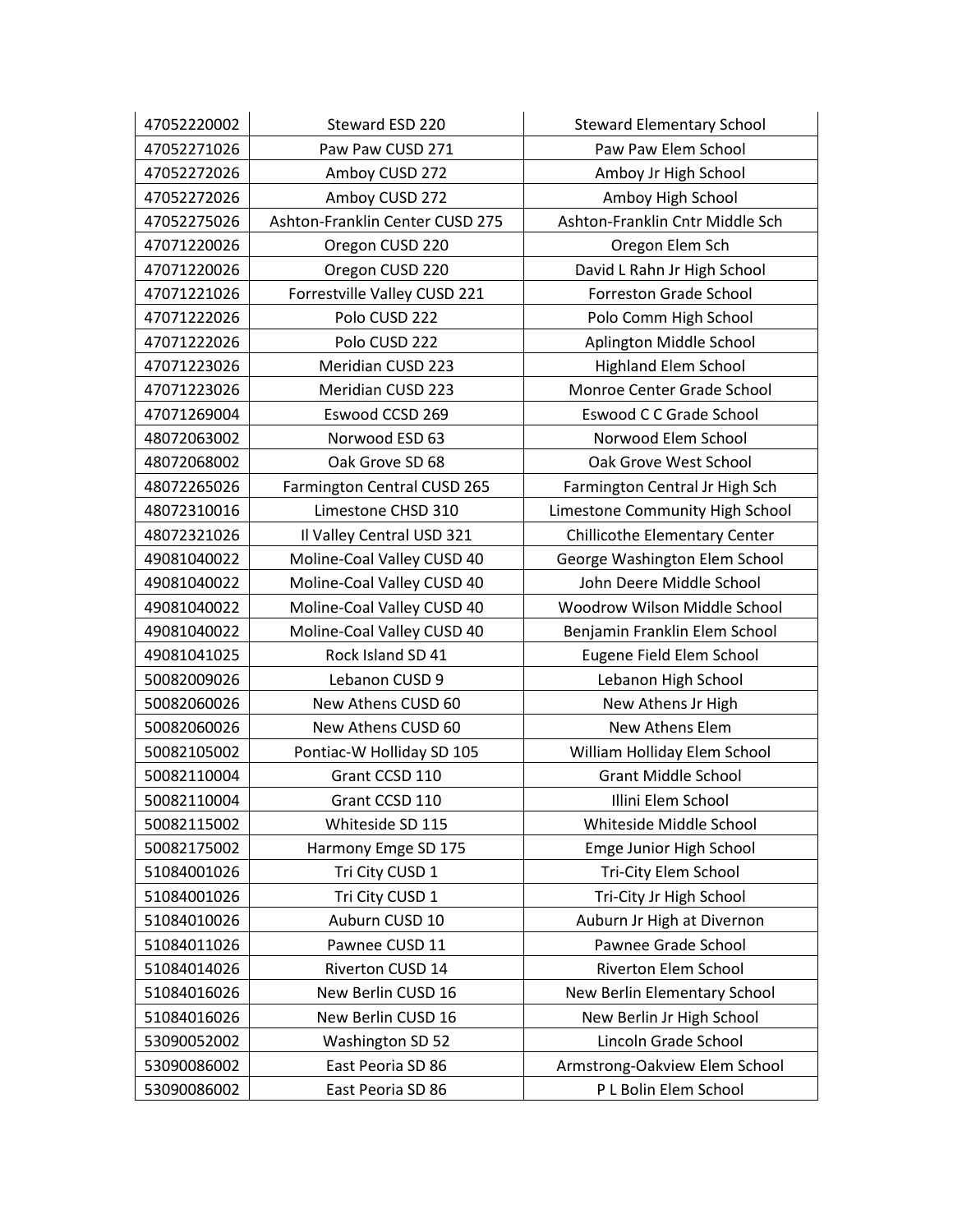| 53090108002 | Pekin PSD 108                        | Edison Junior High School           |
|-------------|--------------------------------------|-------------------------------------|
| 53090108002 | Pekin PSD 108                        | Washington Intermediate School      |
| 53090303016 | Pekin CSD 303                        | Pekin Community High School         |
| 53090701026 | Deer Creek-Mackinaw CUSD 701         | Dee-Mack Primary/Jr High            |
| 53090703026 | Delavan CUSD 703                     | Delavan High School                 |
| 53090709026 | Morton CUSD 709                      | Jefferson Elem School               |
| 54092001026 | <b>Bismarck Henning CUSD</b>         | <b>Bismarck-Henning Elem School</b> |
| 54092001026 | <b>Bismarck Henning CUSD</b>         | Bismarck-Henning Jr High School     |
| 54092012026 | Jamaica CUSD 12                      | Jamaica Jr High School              |
| 55098003026 | Prophetstown-Lyndon-Tampico<br>CUSD3 | PLT Middle School                   |
| 55098003026 | Prophetstown-Lyndon-Tampico<br>CUSD3 | Prophetstown High School            |
| 55098005026 | <b>Sterling CUSD 5</b>               | <b>Sterling High School</b>         |
| 56099090002 | Taft SD 90                           | <b>Taft Grade School</b>            |
| 56099122002 | New Lenox SD 122                     | Cherry Hill Elementary School       |
| 56099202022 | Plainfield SD 202                    | Drauden Point Middle School         |
| 56099202022 | Plainfield SD 202                    | Lakewood Falls Elem School          |
| 56099202022 | Plainfield SD 202                    | Creekside Elementary School         |
| 56099202022 | Plainfield SD 202                    | Thomas Jefferson Elem Sch           |
| 56099204017 | Joliet Twp HSD 204                   | Joliet West High School             |
| 56099843060 | Lincoln-Way Area Spec Ed JA Dist     | Martin P McKay Education Center     |
| 65108504551 | Easter Seal Society Metro Chgo       | Easter Seals Therapeutic-South      |
| 07016274X01 | Altntve Academic Acheivemnt Acad     | Altntve Academic Acheivemnt Acad    |
| 09010002X10 | St Malachy                           | St Malachy                          |
| 11012002C26 | Marshall CUSD 2C                     | Marshall Jr High School             |
| 11012002C26 | Marshall CUSD 2C                     | <b>Marshall High School</b>         |
| 11087005A26 | Stewardson-Strasburg CUD 5A          | Stewardson-Strasburg Elem School    |
| 15016001P00 | Archdiocese of Chicago-Nw Hwy        | Immaculate Conception               |
| 15016001P00 | Archdiocese of Chicago-Nw Hwy        | St Agnes of Bohemia                 |
| 15016001P00 | Archdiocese of Chicago-Nw Hwy        | St John De La Salle School          |
| 15016001P00 | Archdiocese of Chicago-Nw Hwy        | St Francis De Sales High School     |
| 15016001P00 | Archdiocese of Chicago-Nw Hwy        | Notre Dame High School for Girls    |
| 15016001P00 | Archdiocese of Chicago-Nw Hwy        | Queen of the Universe               |
| 15016001P00 | Archdiocese of Chicago-Nw Hwy        | Seton Academy                       |
| 15016001P00 | Archdiocese of Chicago-Nw Hwy        | Christ Our Savior Catholic School   |
| 15016001P00 | Archdiocese of Chicago-Nw Hwy        | St Turibius School                  |
| 15016001P00 | Archdiocese of Chicago-Nw Hwy        | St Gall                             |
| 15016001P00 | Archdiocese of Chicago-Nw Hwy        | Our Lady of Charity                 |
| 15016001P00 | Archdiocese of Chicago-Nw Hwy        | Sacred Heart School                 |
| 15016001P00 | Archdiocese of Chicago-Nw Hwy        | St Ladislaus                        |
| 15016001P00 | Archdiocese of Chicago-Nw Hwy        | St Benedict                         |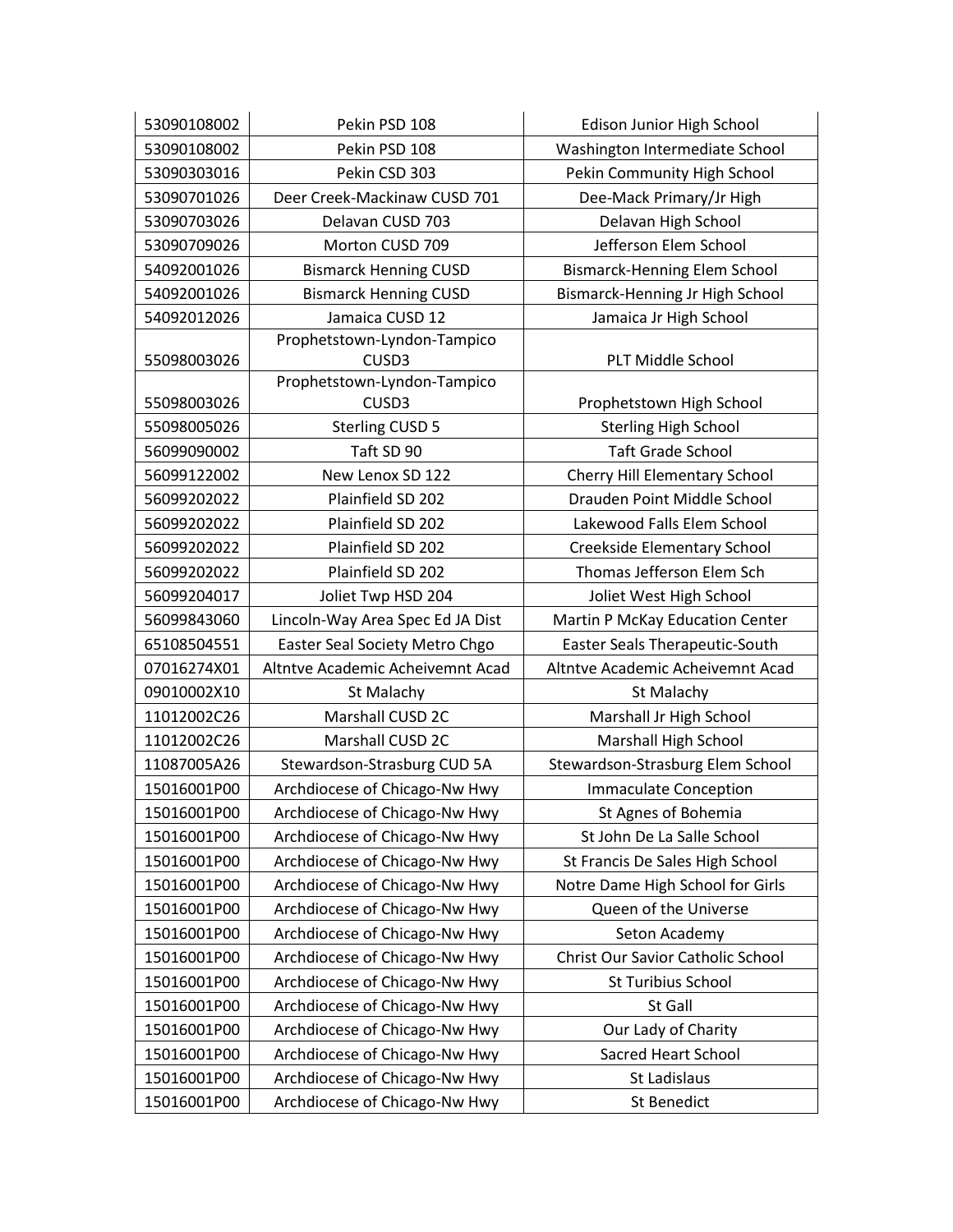| 15016001P00 | Archdiocese of Chicago-Nw Hwy       | Hales Franciscan High School        |
|-------------|-------------------------------------|-------------------------------------|
| 15016038Y10 | Holy Trinity High School            | Holy Trinity High School            |
| 15016189X06 | St Paul Lutheran School             | St Paul Lutheran School             |
| 15016190X06 | St Paul Lutheran School             | St Paul Lutheran School             |
| 150162990AF | Noble Street Charter Schools        | Noble St Chtr-Chicago Bulls Prep    |
| 150162990AF | Noble Street Charter Schools        | Noble St Chtr-Golder College Prep   |
| 150162990AF | <b>Noble Street Charter Schools</b> | Noble St Chtr-Pritzker College Prep |
| 150162990AF | Noble Street Charter Schools        | <b>Noble Street Charter Schools</b> |
| 15016350X03 | Humboldt Comm Christian School      | Humboldt Comm Christian School      |
| 15016813S19 | Anixter School                      | <b>Stuart G Ferst School</b>        |
| 15016900X03 | Chicago West Side Christian Sch     | Chicago West Side Christian Sch     |
| 17053006J26 | Tri Point CUSD 6-J                  | Tri-Point High School               |
| 24032002C02 | Mazon-Verona-Kinsman ESD 2C         | Mazon-Verona-Kinsman Elem School    |
| 24032002C02 | Mazon-Verona-Kinsman ESD 2C         | Mazon-Verona-Kinsman Middle Sch     |
| 24032060C04 | Saratoga CCSD 60C                   | Saratoga Elem School                |
| 49081010X10 | Our Lady of Grace Academy           | Our Lady of Grace Academy           |
| 56099030C04 | Troy CCSD 30C                       | Troy Heritage Trail School          |
| 56099030C04 | Troy CCSD 30C                       | <b>Troy Craughwell School</b>       |
| 56099030C04 | Troy CCSD 30C                       | Troy Hofer Elem Sch                 |
| 56099030C04 | Troy CCSD 30C                       | Troy Crossroads Elem School         |
| 56099030C04 | Troy CCSD 30C                       | Orenic Intermediate School          |
| 56099033C04 | Homer CCSD 33C                      | Luther J Schilling School           |
| 56099088A02 | Richland GSD 88A                    | <b>Richland Elem School</b>         |
| 56099200U26 | Beecher CUSD 200U                   | Beecher Junior High School          |
| 56099209U26 | Wilmington CUSD 209U                | Wilmington High School              |
| 56099255U61 | S Will Co Coop for Spec Ed          | S Will Co Coop                      |
| 56099255U61 | S Will Co Coop for Spec Ed          | Joseph E Fisher School              |
| 56099365U26 | Valley View CUSD 365U               | Jamie McGee Elementary School       |

### **Listing of school districts/Local Educational Agencies (LEA's) with a districtwide Identified Student Percentage of 40% or greater based on data submitted on the Verification Summary Report**

| <b>RCDT</b> | Sponsor                |
|-------------|------------------------|
| 01000000000 | Adams/Pike ROE         |
| 01001172022 | Quincy SD 172          |
| 01075010026 | Pikeland CUSD 10       |
| 01075012026 | Western CUSD 12        |
| 02044032003 | New Simpson Hill SD 32 |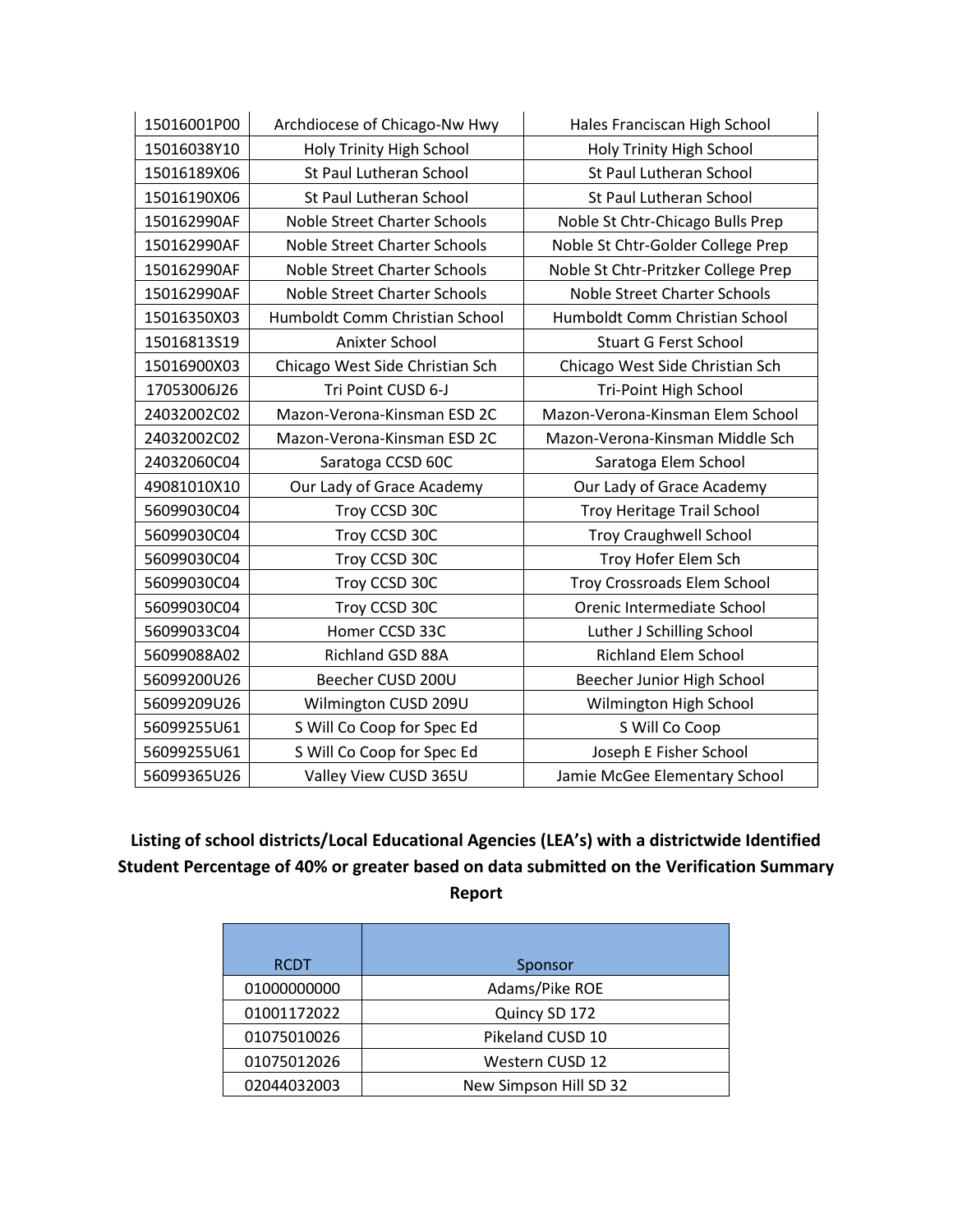| 02044043003 | <b>Buncombe Cons SD 43</b>    |
|-------------|-------------------------------|
| 02044055002 | Vienna SD 55                  |
| 02044064002 | Cypress SD 64                 |
| 02044133017 | Vienna HSD 133                |
| 02061001026 | Massac UD 1                   |
| 02091017022 | Cobden SUD 17                 |
| 02091037004 | Anna CCSD 37                  |
| 02091043004 | County of Union Sch Dist No43 |
| 02091066022 | Dongola USD 66                |
| 03000000000 | Bond/Effingham/Fayette ROE    |
| 03003001026 | Mulberry Grove CUSD 1         |
| 03003002026 | <b>Bond County CUSD 2</b>     |
| 03025010026 | Altamont CUSD 10              |
| 03025020026 | Beecher City CUSD 20          |
| 03025040026 | Effingham CUSD 40             |
| 03026202026 | St Elmo CUSD 202              |
| 03026203026 | Vandalia CUSD 203             |
| 3026204026  | Ramsey CUSD 204               |
| 04000000000 | Boone/Winnebago ROE           |
| 04004100026 | Belvidere CUSD 100            |
| 04101122022 | Harlem UD 122                 |
| 04101205025 | Rockford SD 205               |
| 04101320026 | County of Winnebago SD 320    |
| 05016015004 | Palatine CCSD 15              |
| 05016021004 | Wheeling CCSD 21              |
| 05016059004 | Comm Cons SD 59               |
| 05016062004 | CCSD <sub>62</sub>            |
| 05016063002 | East Maine SD 63              |
| 05016068002 | Skokie SD 68                  |
| 05016069002 | Skokie SD 69                  |
| 05016805060 | NW Suburban Spec Educ Org     |
| 06000000000 | Region 06 West Cook ISC 2     |
| 06016078002 | Rosemont ESD 78               |
| 06016083002 | Mannheim SD 83                |
| 06016084502 | Rhodes SD 84-5                |
| 06016085502 | River Grove SD 85-5           |
| 06016087002 | Berkeley SD 87                |
| 06016093002 | Hillside SD 93                |
| 06016094002 | Komarek SD 94                 |
| 06016098002 | Berwyn North SD 98            |
| 06016099002 | Cicero SD 99                  |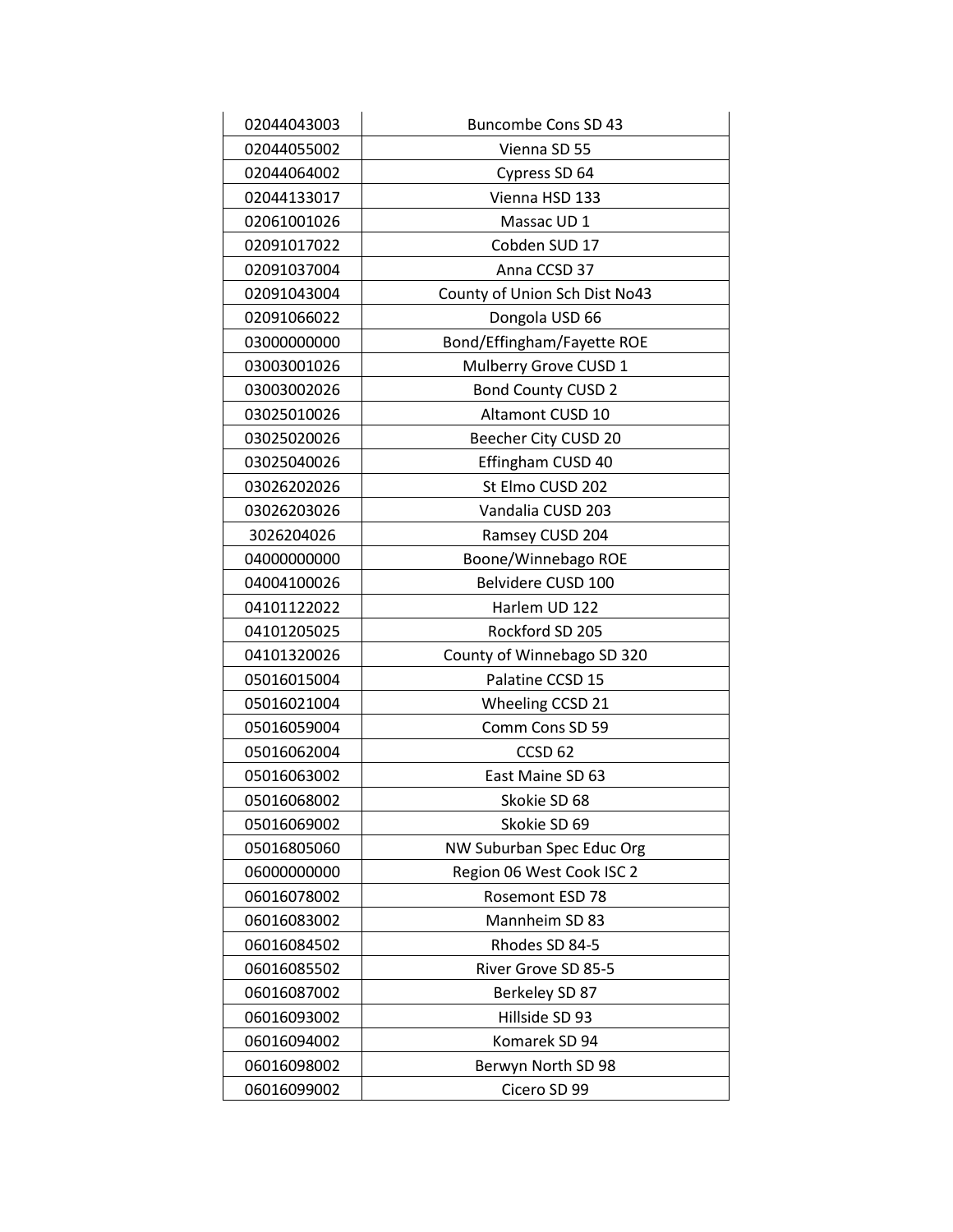| 06016100002 | Berwyn South SD 100             |
|-------------|---------------------------------|
| 06016103002 | Lyons SD 103                    |
| 06016201017 | J S Morton HSD 201              |
| 06016209017 | Proviso Twp HSD 209             |
| 06016803060 | Proviso Area Exceptional Child  |
| 07016104002 | Summit SD 104                   |
| 07016108002 | Willow Springs SD 108           |
| 07016109002 | Indian Springs SD 109           |
| 07016110002 | Central Stickney SD 110         |
| 07016111002 | Burbank SD 111                  |
| 07016117002 | North Palos SD 117              |
| 07016122002 | Ridgeland SD 122                |
| 07016123002 | Oak Lawn-Hometown SD 123        |
| 07016126002 | Alsip-Hazlgrn-Oaklwn SD 126     |
| 07016127502 | Chicago Ridge SD 127-5          |
| 07016130002 | Cook County SD 130              |
| 07016132002 | Calumet Public SD 132           |
| 07016142061 | Southwest Cook Coop Spec Ed     |
| 07016143002 | Midlothian SD 143               |
| 07016143502 | Posen-Robbins ESD 143-5         |
| 07016145002 | Arbor Park SD 145               |
| 07016148002 | Dolton SD 148                   |
| 07016150002 | South Holland SD 150            |
| 07016154502 | Burnham SD 154-5                |
| 07016155002 | Calumet City SD 155             |
| 07016156002 | Lincoln ESD 156                 |
| 07016158002 | Lansing SD 158                  |
| 07016159002 | <b>ESD 159</b>                  |
| 07016160002 | Country Club Hills SD 160       |
| 07016161002 | Flossmoor SD 161                |
| 07016162002 | Matteson ESD 162                |
| 07016163002 | Park Forest SD 163              |
| 07016169002 | Ford Heights SD 169             |
| 07016170002 | Chicago Heights SD 170          |
| 07016171002 | Sunnybrook SD 171               |
| 07016194002 | Steger SD 194                   |
| 07016205017 | Thornton Twp HSD 205            |
| 07016215017 | Thornton Fractional Twp HSD 215 |
| 07016217016 | Argo CHSD 217                   |
| 07016227017 | Rich Twp HSD 227                |
| 07016802060 | Speed SEJA #802                 |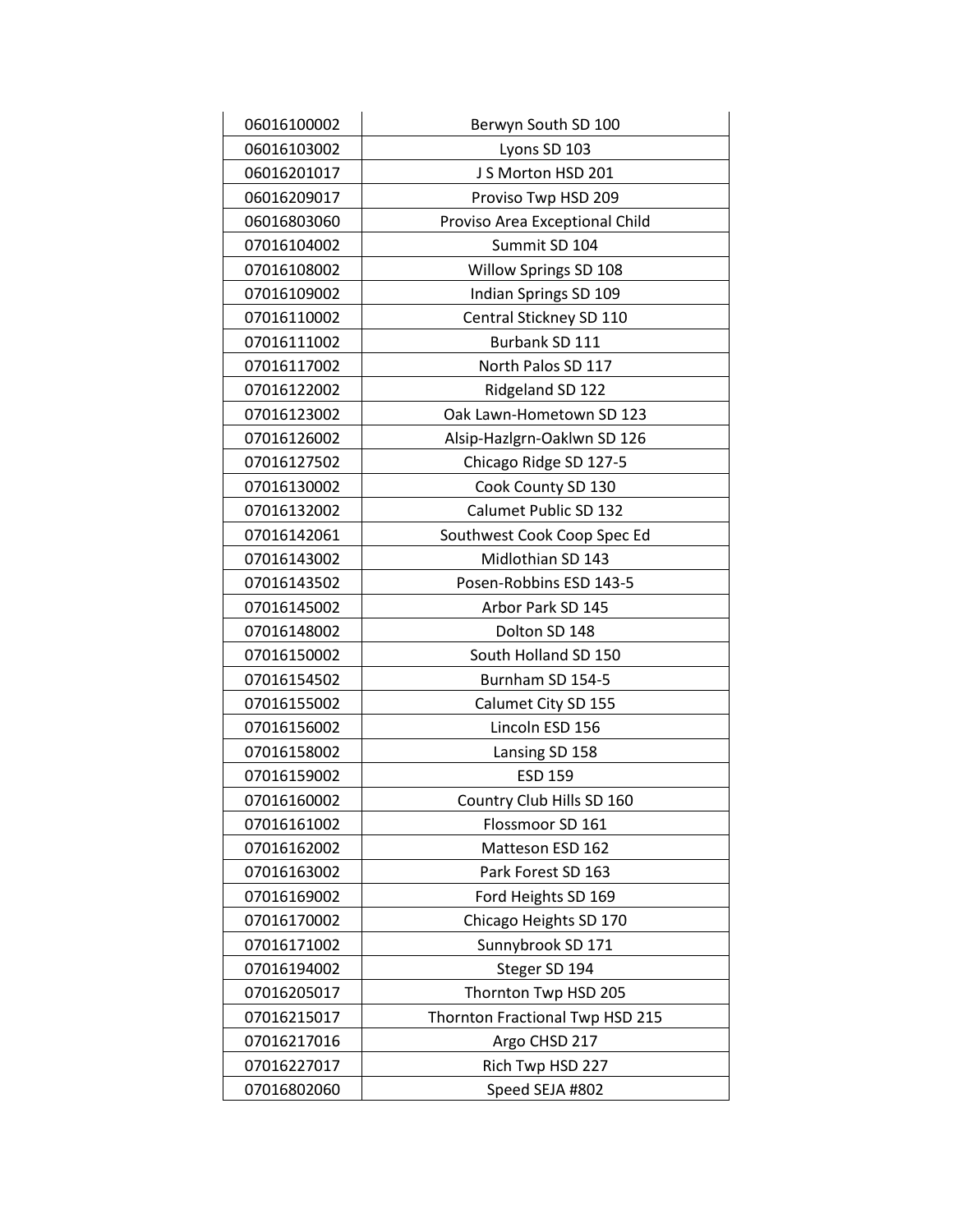| 08000000000 | Carroll/Jo Daviess/Stephenson ROE |
|-------------|-----------------------------------|
| 08008314026 | West Carroll CUSD 314             |
| 08089145022 | Freeport SD 145                   |
| 08089145061 | Northwest Sp Ed Cooperative       |
| 09000000000 | Champaign/Ford ROE                |
| 09010004026 | Champaign CUSD 4                  |
| 09010116022 | Urbana SD 116                     |
| 09010130004 | Thomasboro CCSD 130               |
| 09010193017 | Rantoul Township HSD 193          |
| 10000000000 | Christian/Montgomery ROE          |
| 10011003026 | Taylorville CUSD 3                |
| 10011008026 | Pana CUSD 8                       |
| 10068002026 | Panhandle CUSD 2                  |
| 10068003026 | Hillsboro CUSD 3                  |
| 10068012026 | Litchfield CUSD 12                |
| 11000000000 | Clk/Cls/Cmbn/Dglas/Edgr/Mltr/Shlb |
| 11015002026 | Mattoon CUSD 2                    |
| 11015005026 | Oakland CUSD 5                    |
| 11015801060 | Eastern IL Area of Spec Educ      |
| 11021302026 | Villa Grove CUSD 302              |
| 11023095025 | Paris-Union SD 95                 |
| 11023800080 | Paris Cooperative High School     |
| 11087004026 | Shelbyville CUSD 4                |
| 12013010026 | Clay City CUSD 10                 |
| 12013025026 | North Clay CUSD 25                |
| 12013035026 | Flora CUSD 35                     |
| 12017001026 | Hutsonville CUSD 1                |
| 12017002026 | Robinson CUSD 2                   |
| 12017003026 | Palestine CUSD 3                  |
| 12051010026 | Red Hill CUSD 10                  |
| 12051020026 | Lawrence County CUD 20            |
| 12080001026 | East Richland CUSD 1              |
| 13058001003 | Raccoon Cons SD 1                 |
| 13058007004 | Iuka CCSD 7                       |
| 13058100026 | Patoka CUSD 100                   |
| 13058111002 | Salem SD 111                      |
| 13058133002 | Central City SD 133               |
| 13058200017 | Centralia HSD 200                 |
| 13095015004 | Ashley CCSD 15                    |
| 13095049004 | Nashville CCSD 49                 |
| 13095099016 | Nashville CHSD 99                 |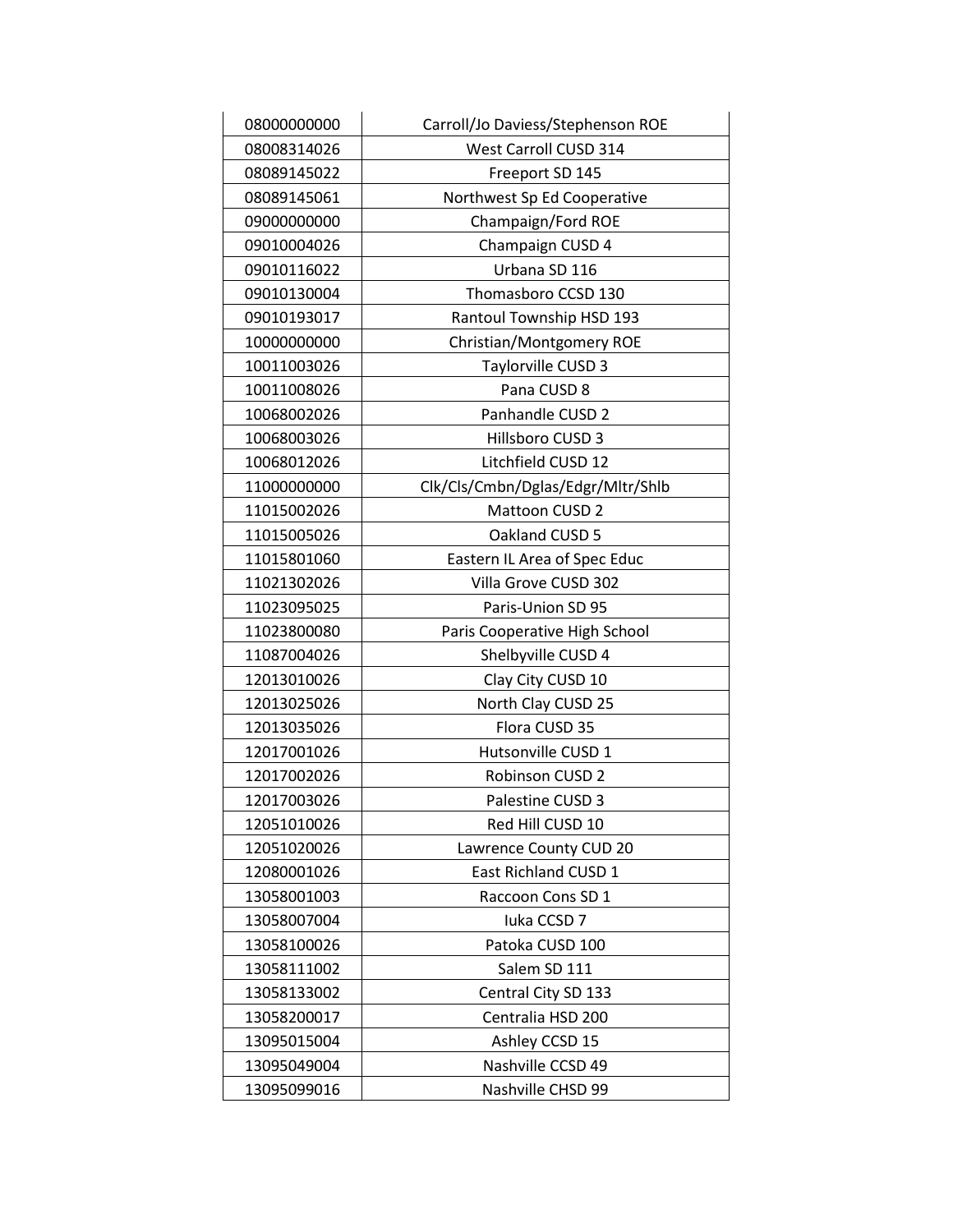| 15016299025 | City of Chicago SD 299                |
|-------------|---------------------------------------|
| 16019426026 | Hiawatha CUSD 426                     |
| 16019428026 | DeKalb CUSD 428                       |
| 17053000061 | Livingston Co Spec Services Unit      |
| 17053005026 | Woodland CUSD 5                       |
| 17053426004 | Cornell CCSD 426                      |
| 17053429004 | Pontiac CCSD 429                      |
| 17053435004 | Odell CCSD 435                        |
| 17064087025 | <b>Bloomington SD 87</b>              |
| 19022002002 | Bensenville SD 2                      |
| 19022004002 | Addison SD 4                          |
| 19022007002 | Wood Dale SD 7                        |
| 19022015002 | Marquardt SD 15                       |
| 19022016002 | Queen Bee SD 16                       |
| 19022020002 | Keeneyville SD 20                     |
| 19022066061 | Southeast Alternative Sch             |
| 19022068002 | Woodridge SD 68                       |
| 19022100016 | Fenton CHSD 100                       |
| 20030007026 | Gallatin CUSD 7                       |
| 20035001026 | Hardin County CUSD 1                  |
| 20076001026 | Pope Co CUD 1                         |
| 20083002026 | <b>Carrier Mills-Stonefort CUSD 2</b> |
| 20083003026 | Harrisburg CUSD 3                     |
| 20083004026 | Eldorado CUSD 4                       |
| 20093017024 | Allendale CCSD 17                     |
| 20093348026 | Wabash CUSD 348                       |
| 20096014004 | Geff CCSD 14                          |
| 20096017004 | Jasper CCSD 17                        |
| 20096112004 | Fairfield PSD 112                     |
| 20096200026 | North Wayne CUSD 200                  |
| 20097001026 | Grayville CUSD 1                      |
| 20097003026 | Norris City-Omaha-Enfield CUSD 3      |
| 20097005026 | Carmi-White County CUSD 5             |
| 20097801060 | Wabash Ohio Valley Sp Ed Dist         |
| 21028047004 | Benton CCSD 47                        |
| 21028091004 | Akin CCSD 91                          |
| 21028099026 | Christopher USD 99                    |
| 21028103013 | Benton Cons HSD 103                   |
| 21028115004 | Ewing Northern CCSD 115               |
| 21028188026 | Zeigler-Royalton CUSD 188             |
| 21028196026 | Sesser-Valier CUSD 196                |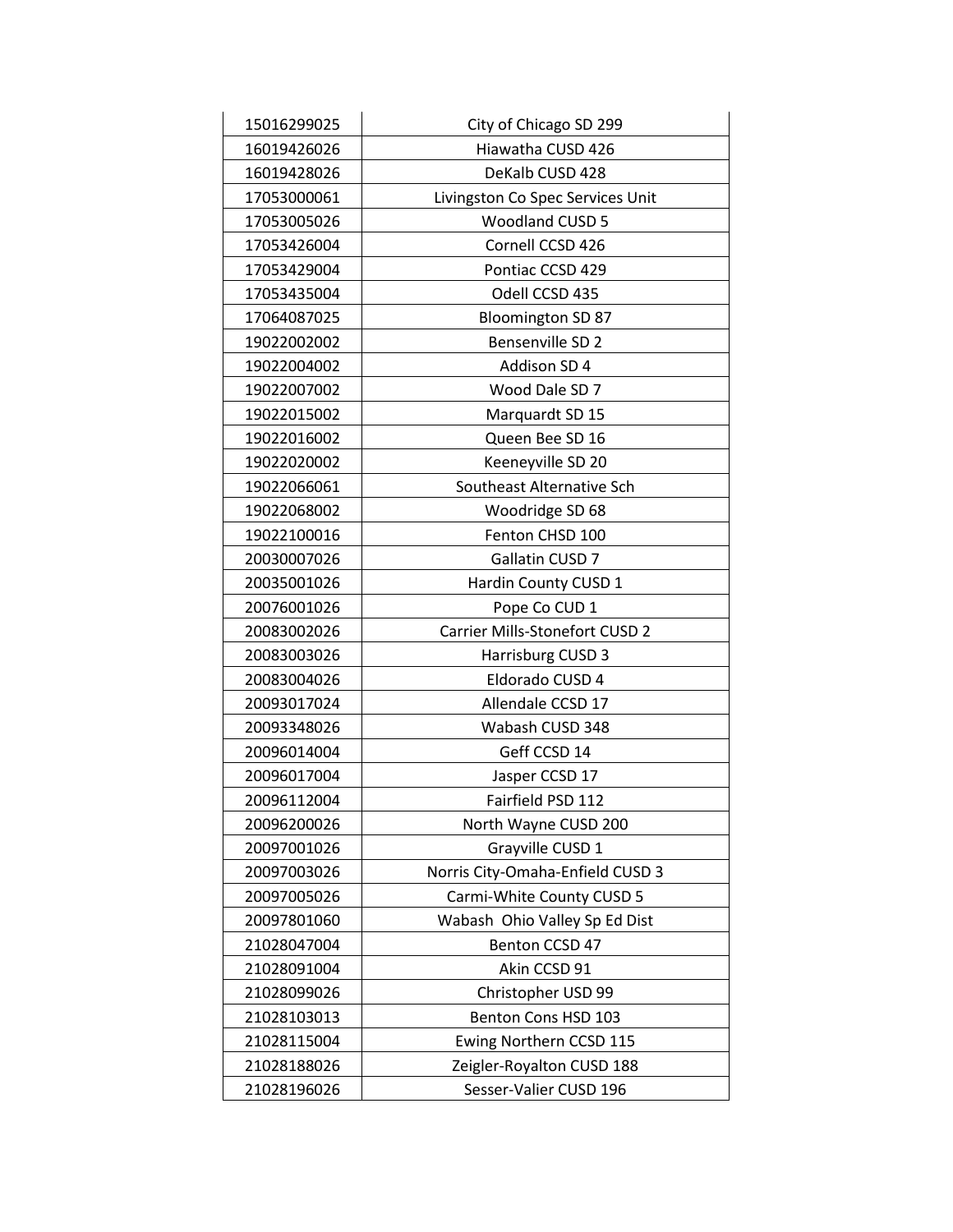| 21100002026 | Marion CUSD 2                         |
|-------------|---------------------------------------|
| 21100003026 | Crab Orchard CUSD 3                   |
| 21100004026 | Herrin CUSD 4                         |
| 22029001026 | Astoria CUSD 1                        |
| 22029002026 | VITCUSD <sub>2</sub>                  |
| 22029003026 | <b>CUSD 3 Fulton County</b>           |
| 22029004026 | Spoon River Valley CUSD 4             |
| 22029066025 | Canton Union SD 66                    |
| 22029097026 | Lewistown CUSD 97                     |
| 24032054002 | Morris SD 54                          |
| 24032075002 | Braceville SD 75                      |
| 24032101061 | <b>Grundy County Spec Educ Coop</b>   |
| 24047000061 | Kendall Co Spec Educ Coop             |
| 24047088026 | Plano CUSD 88                         |
| 25033010026 | Hamilton Co CUSD 10                   |
| 25041003004 | Field CCSD 3                          |
| 25041007004 | Dodds CCSD 7                          |
| 25041079002 | Summersville SD 79                    |
| 25041114004 | Bluford CCSD 114                      |
| 25041201017 | Mt Vernon Twp HSD 201                 |
| 26000000000 | Hancock/McDonough ROE                 |
| 26034317004 | Carthage ESD 317                      |
| 26034325026 | Nauvoo-Colusa CUSD 325                |
| 26034337026 | Southeastern CUSD 337                 |
| 26034347004 | La Harpe CSD 347                      |
| 26062000061 | West Central IL Spec Educ Coop        |
| 26062170026 | <b>Bushnell Prairie City CUSD 170</b> |
| 26062185026 | Macomb CUSD 185                       |
| 27000000000 | Henderson/Mercer/Warren ROE           |
| 27036235026 | West Central CUSD 235                 |
| 27094238026 | Monmouth-Roseville CUSD 238           |
| 28006084004 | Malden CCSD 84                        |
| 28006099004 | Spring Valley CCSD 99                 |
| 28006303026 | La Moille CUSD 303                    |
| 28006340026 | Bureau Valley CUSD 340                |
| 28037224026 | Galva CUSD 224                        |
| 28037229026 | Kewanee CUSD 229                      |
| 28037230026 | Wethersfield CUSD 230                 |
| 28037801060 | Henry-Stark County Spec Ed Dist       |
| 30039140004 | Unity Point CCSD 140                  |
| 30039176026 | Trico CUSD 176                        |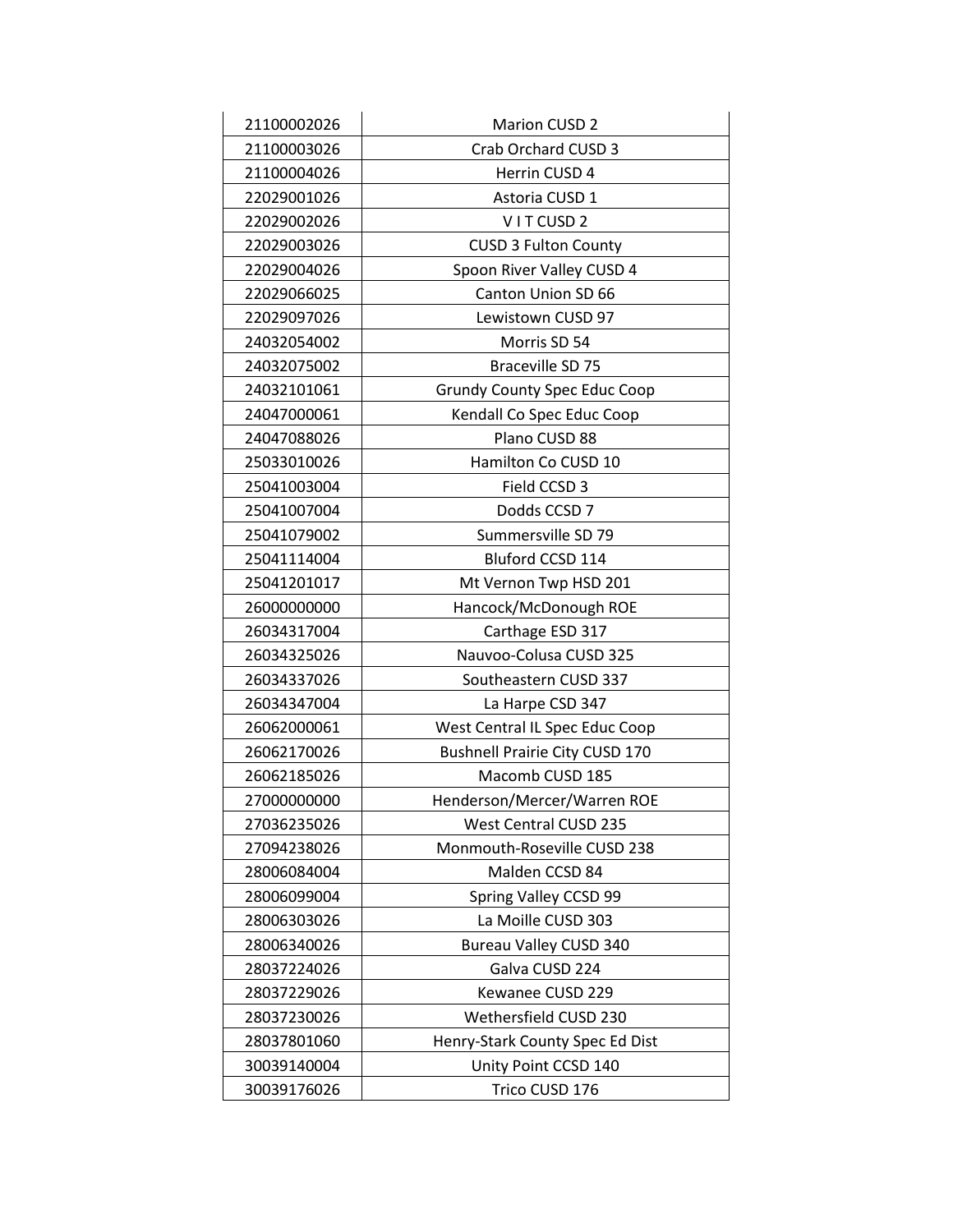| 30039196026 | Elverado CUSD 196                        |
|-------------|------------------------------------------|
| 30073300026 | Duquoin CUSD 300                         |
| 31045046022 | SD U-46                                  |
| 31045129022 | Aurora West USD 129                      |
| 32038003026 | Donovan CUSD 3                           |
| 32038009026 | Iroquois County CUSD 9                   |
| 32038010026 | Iroquois West CUSD 10                    |
| 32038124026 | Milford Area Public Schools District 124 |
| 32038801060 | <b>Iroquois Special Education</b>        |
| 32046001026 | Momence CUSD 1                           |
| 32046053002 | <b>Bourbonnais SD 53</b>                 |
| 32046061002 | Bradley SD 61                            |
| 32046302016 | St Anne CHSD 302                         |
| 33000000000 | Knox ROE                                 |
| 33048276026 | Abingdon-Avon CUSD 276                   |
| 34049003004 | <b>Beach Park CCSD 3</b>                 |
| 34049006002 | Zion ESD 6                               |
| 34049037002 | Gavin SD 37                              |
| 34049060026 | Waukegan CUSD 60                         |
| 34049076002 | Diamond Lake SD 76                       |
| 34049114002 | Fox Lake GSD 114                         |
| 34049126017 | Zion-Benton Twp HSD 126                  |
| 34049187026 | North Chicago SD 187                     |
| 34049825060 | Spec Educ Dist Lake County/Sedol         |
| 35000000000 | La Salle ROE                             |
| 35050000061 | LaSalle Putnam Alliance                  |
| 35050040017 | Streator Twp HSD 40                      |
| 35050122002 | La Salle ESD 122                         |
| 35050141002 | Ottawa ESD 141                           |
| 35050150002 | Marseilles ESD 150                       |
| 35050280017 | Mendota Twp HSD 280                      |
| 35050289004 | Mendota CCSD 289                         |
| 35050425026 | Lostant CUSD 425                         |
| 38054021026 | Hartsburg Emden CUSD 21                  |
| 38060126026 | Havana CUSD 126                          |
| 38060191026 | Midwest Central CUSD 191                 |
| 38065202026 | Porta CUSD 202                           |
| 39055001026 | Argenta-Oreana CUSD 1                    |
| 39055061025 | Decatur SD 61                            |
| 39074005026 | <b>Bement CUSD 5</b>                     |
| 40007042026 | <b>Brussels CUSD 42</b>                  |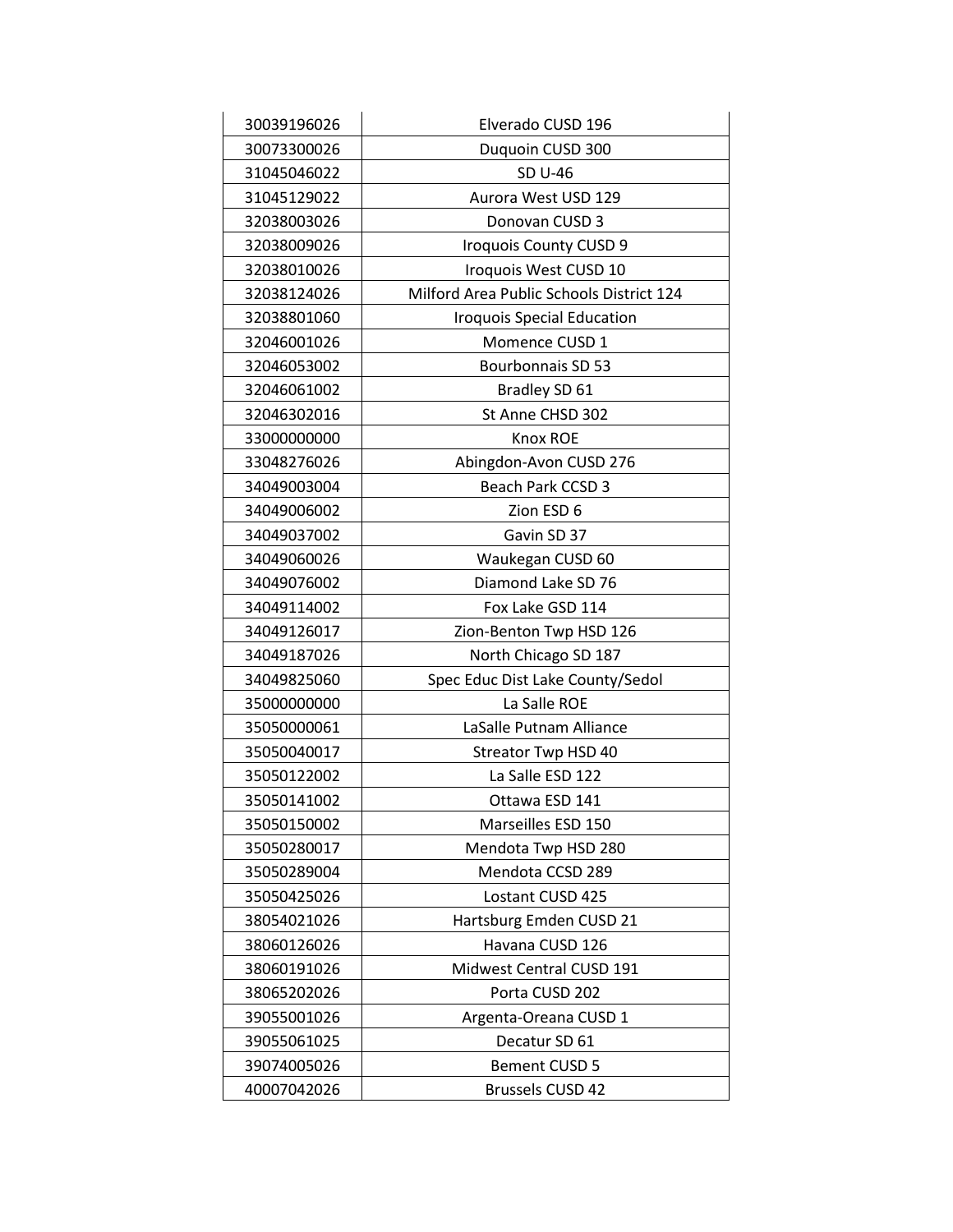| 40031001026 | Carrollton CUSD 1              |
|-------------|--------------------------------|
| 40031003026 | North Greene CUSD 3            |
| 40031010026 | Greenfield CUSD 10             |
| 40056006026 | <b>Staunton CUSD 6</b>         |
| 40056008026 | <b>Bunker Hill CUSD 8</b>      |
| 40056034026 | North Mac CUSD 34              |
| 41000000000 | <b>Madison ROE</b>             |
| 41057008026 | <b>Bethalto CUSD 8</b>         |
| 41057009026 | Granite City CUSD 9            |
| 41057010026 | Collinsville CUSD 10           |
| 41057011026 | Alton CUSD 11                  |
| 41057014016 | East Alton-Wood River CHSD 14  |
| 41057015003 | Wood River-Hartford ESD 15     |
| 43000000000 | Marshall/Putnam/Woodford/ROE   |
| 43059005026 | Henry-Senachwine CUSD 5        |
| 43078535026 | Putnam County CUSD 535         |
| 43102001004 | Metamora CCSD 1                |
| 43102002004 | <b>Riverview CCSD 2</b>        |
| 43102006026 | Fieldcrest CUSD 6              |
| 44063019024 | Alden Hebron SD 19             |
| 44063036002 | Harrison SD 36                 |
| 44063165003 | Marengo-Union E Cons D 165     |
| 45000000000 | Monroe/Randolph ROE            |
| 45000000040 | Career Center of Southern IL   |
| 45079001022 | Coulterville USD 1             |
| 45079132026 | Red Bud CUSD 132               |
| 45079134004 | Prairie Du Rocher CCSD 134     |
| 45079140026 | Sparta CUSD 140                |
| 46005001026 | Brown County CUSD 1            |
| 46009015026 | Beardstown CUSD 15             |
| 46009064026 | Virginia CUSD 64               |
| 46069011026 | Meredosia-Chambersburg CUSD 11 |
| 46069117022 | Jacksonville SD 117            |
| 46086001026 | Winchester CUSD 1              |
| 46086002026 | Scott-Morgan CUSD 2            |
| 47000000000 | Lee/Ogle ROE                   |
| 47052170022 | Dixon USD 170                  |
| 47071161004 | Creston CCSD 161               |
| 47071801060 | Ogle Co Education Cooperative  |
| 48072063002 | Norwood ESD 63                 |
| 48072150025 | Peoria SD 150                  |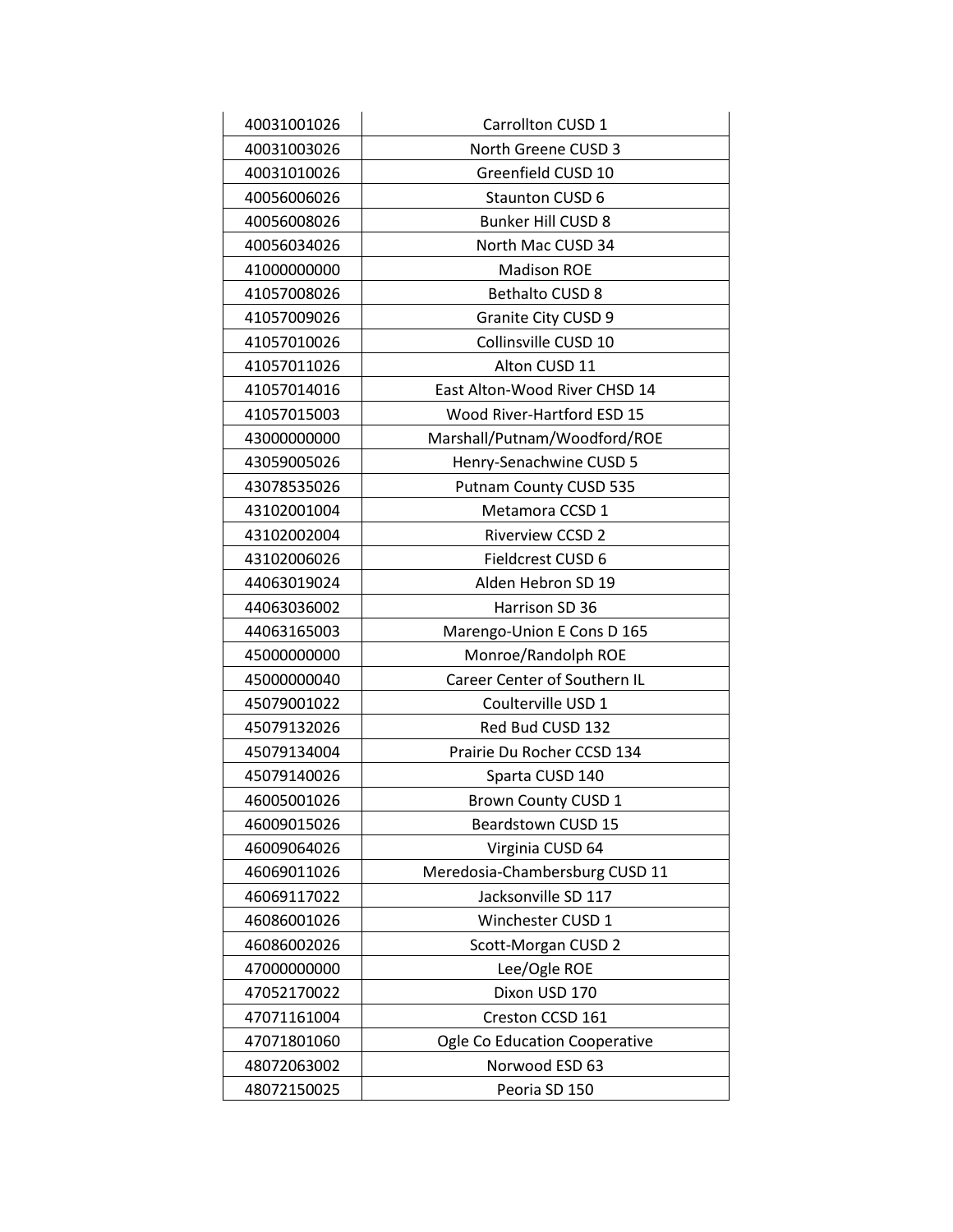| Peoria Heights CUSD 325                 |
|-----------------------------------------|
| Silvis SD 34                            |
| East Moline SD 37                       |
| Rock Island SD 41                       |
| Lebanon CUSD 9                          |
| Central SD 104                          |
| Whiteside SD 115                        |
| High Mount SD 116                       |
| Belleville SD 118                       |
| Belle Valley SD 119                     |
| Harmony Emge SD 175                     |
| Signal Hill SD 181                      |
| Brooklyn UD 188                         |
| Dupo CUSD 196                           |
| <b>Belleville Area Special Services</b> |
| Riverton CUSD 14                        |
| District 50 Schools                     |
| Creve Coeur SD 76                       |
| Robein SD 85                            |
| East Peoria SD 86                       |
| Pekin PSD 108                           |
| South Pekin SD 137                      |
| Pekin CSD 303                           |
| East Peoria CHSD 309                    |
| Tazewell-Mason Cntys Sp Ed Assoc        |
| Delavan CUSD 703                        |
| <b>Vermilion ROE</b>                    |
| <b>Westville CUSD 2</b>                 |
| Georgetown-Ridge Farm CUD 4             |
| Potomac CUSD 10                         |
| Hoopeston Area CUSD 11                  |
| Jamaica CUSD 12                         |
| Armstrong-Ellis Cons SD 61              |
| Danville CCSD 118                       |
| <b>Bi-County Special Educ Coop</b>      |
| Prophetstown-Lyndon-Tampico CUSD3       |
| <b>Sterling CUSD 5</b>                  |
| Rock Falls ESD 13                       |
| East Coloma - Nelson CESD 20            |
| Montmorency CCSD 145                    |
| Rock Falls Twp HSD 301                  |
|                                         |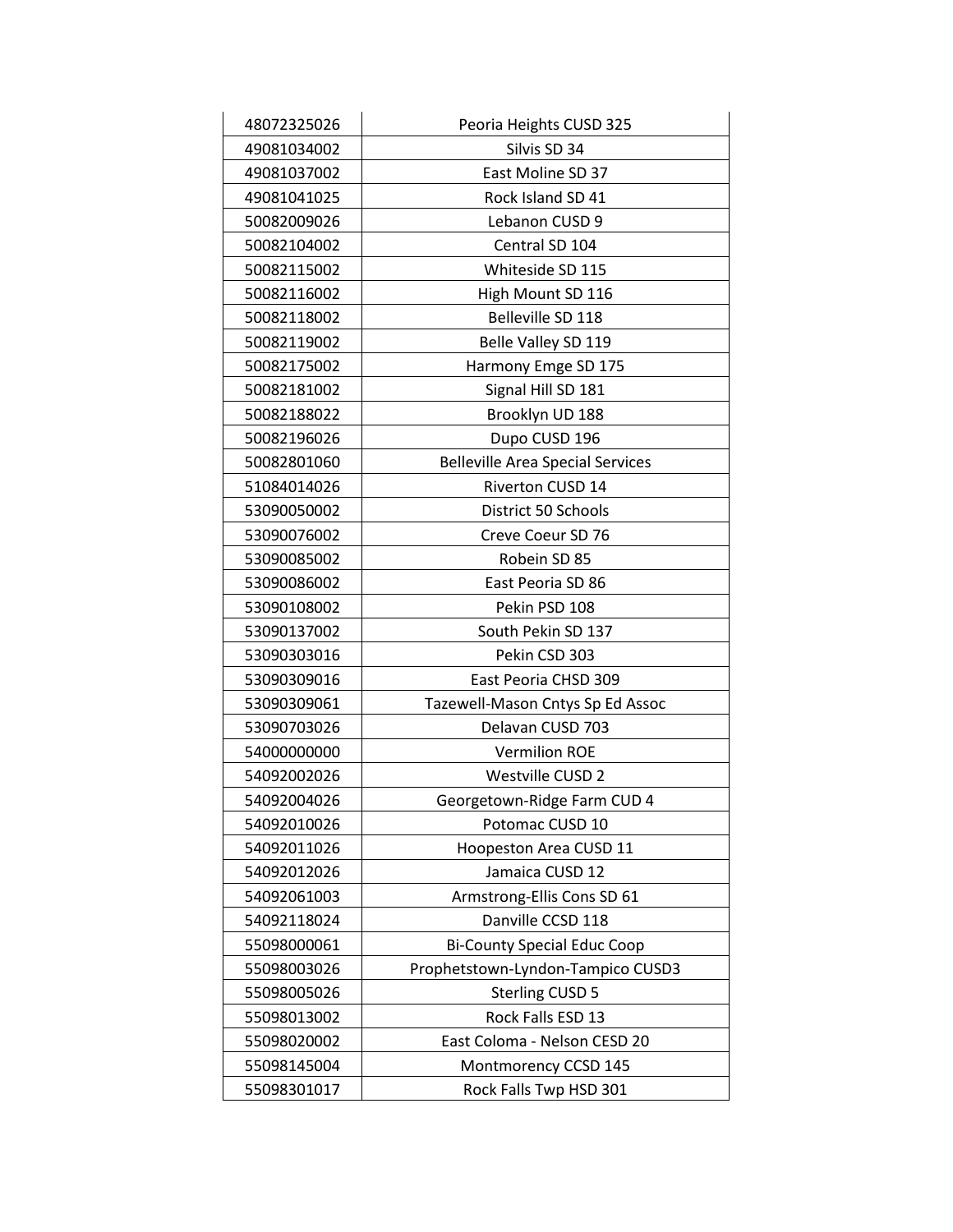| 56099081002 | Union SD 81                           |
|-------------|---------------------------------------|
| 56099088002 | Chaney-Monge SD 88                    |
| 56099088061 | Lockport Area Spec Educ Coop          |
| 56099089002 | Fairmont SD 89                        |
| 56099090002 | Taft SD 90                            |
| 56099204017 | Joliet Twp HSD 204                    |
| 65108225051 | Concept Schools Inc                   |
| 65108504551 | Easter Seal Society Metro Chgo        |
| 041012050AA | Legacy Acad of Excellence Charter Sch |
| 07016088N00 | The Church of Jesus Christ            |
| 07016589Z27 | Homewood Community Academy            |
| 11012003C26 | Martinsville CUSD 3C                  |
| 11012004C26 | Casey-Westfield CUSD 4C               |
| 11087003A26 | Cowden-Herrick CUSD 3A                |
| 15016075S19 | South Central Comm Serv Inc           |
| 15016175X06 | <b>Grace Christian Academy</b>        |
| 15016178X06 | Jehovah Lutheran School               |
| 15016181P00 | United Evangelistic Consult Assoc     |
| 15016299025 | City of Chicago SD 299                |
| 150162990AF | Noble Street Charter Schools          |
| 150162990AI | <b>UNO Charter School</b>             |
| 150162990AJ | Perspectives Charter School           |
| 150162990AT | Namaste Charter School Inc            |
| 150162990BF | Ford Academy Charter HS               |
| 150162990BO | <b>IHSCA Charter School</b>           |
| 150162990BS | <b>IJLA Charter High School</b>       |
| 150162990BW | Christopher House Chrt ES             |
| 15016705X06 | Holy Family School                    |
| 15016778Z14 | <b>CS Academy</b>                     |
| 15016791Y05 | Lubavitch Mesivta of Chicago          |
| 15016883S19 | Esperanza School                      |
| 15016888X01 | Sanders Academy of Excellence         |
| 17053006J26 | Tri Point CUSD 6-J                    |
| 17064040P00 | The Baby Fold                         |
| 24032072C04 | Gardner CCSD 72C                      |
| 30039001X06 | Christ Lutheran School                |
| 31045057P00 | <b>Special Education Services</b>     |
| 38054002X06 | Zion Lutheran Grade School            |
| 40056002X06 | Zion Lutheran School                  |
| 50082024X10 | Sr Thea Bowman Catholic School        |
| 53090005X01 | Children Center of Tazewell Cnty      |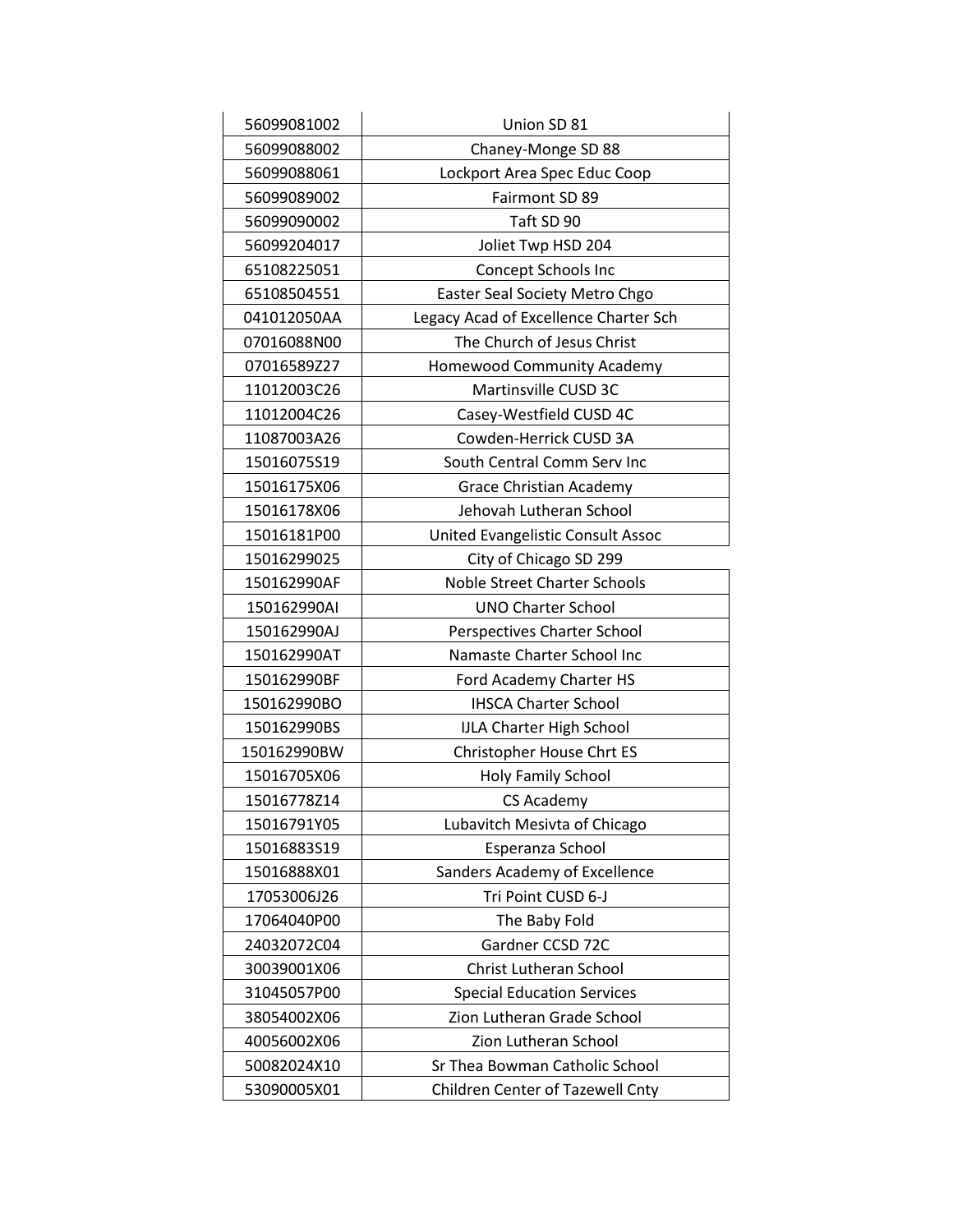## **Listing of school districts/Local Educational Agencies (LEA's) with a districtwide Identified Student Percentage of 39%-30% based on data submitted on the Verification Summary Report**

| <b>RCDT</b> |                                 |
|-------------|---------------------------------|
| 01001001026 | Sponsor<br>Payson CUSD 1        |
| 01001003026 | Central CUSD 3                  |
| 02044001026 | Goreville CUD 1                 |
| 04004200026 | North Boone CUSD 200            |
|             |                                 |
| 05016023002 | Prospect Heights SD 23          |
| 05016026002 | River Trails SD 26              |
| 05016065004 | Evanston CCSD 65                |
| 05016070002 | Morton Grove SD 70              |
| 05016073002 | East Prairie SD 73              |
| 05016073502 | Skokie SD 73-5                  |
| 06016080002 | Norridge SD 80                  |
| 06016081002 | Schiller Park SD 81             |
| 06016084002 | Franklin Park SD 84             |
| 06016092502 | Westchester SD 92-5             |
| 06016105002 | La Grange SD 105 South          |
| 07016118004 | Palos CCSD 118                  |
| 07016124002 | Evergreen Park ESD 124          |
| 07016142002 | Forest Ridge SD 142             |
| 07016152002 | Harvey SD 152                   |
| 07016210017 | Lemont Twp HSD 210              |
| 07016218016 | <b>CHSD 218</b>                 |
| 07016220017 | Reavis Twp HSD 220              |
| 07016901090 | <b>Southland College Prep</b>   |
| 08008308026 | Eastland CUSD 308               |
| 08008399026 | Chadwick-Milledgeville CUSD 399 |
| 08043120022 | Galena USD 120                  |
| 08043206026 | Stockton CUSD 206               |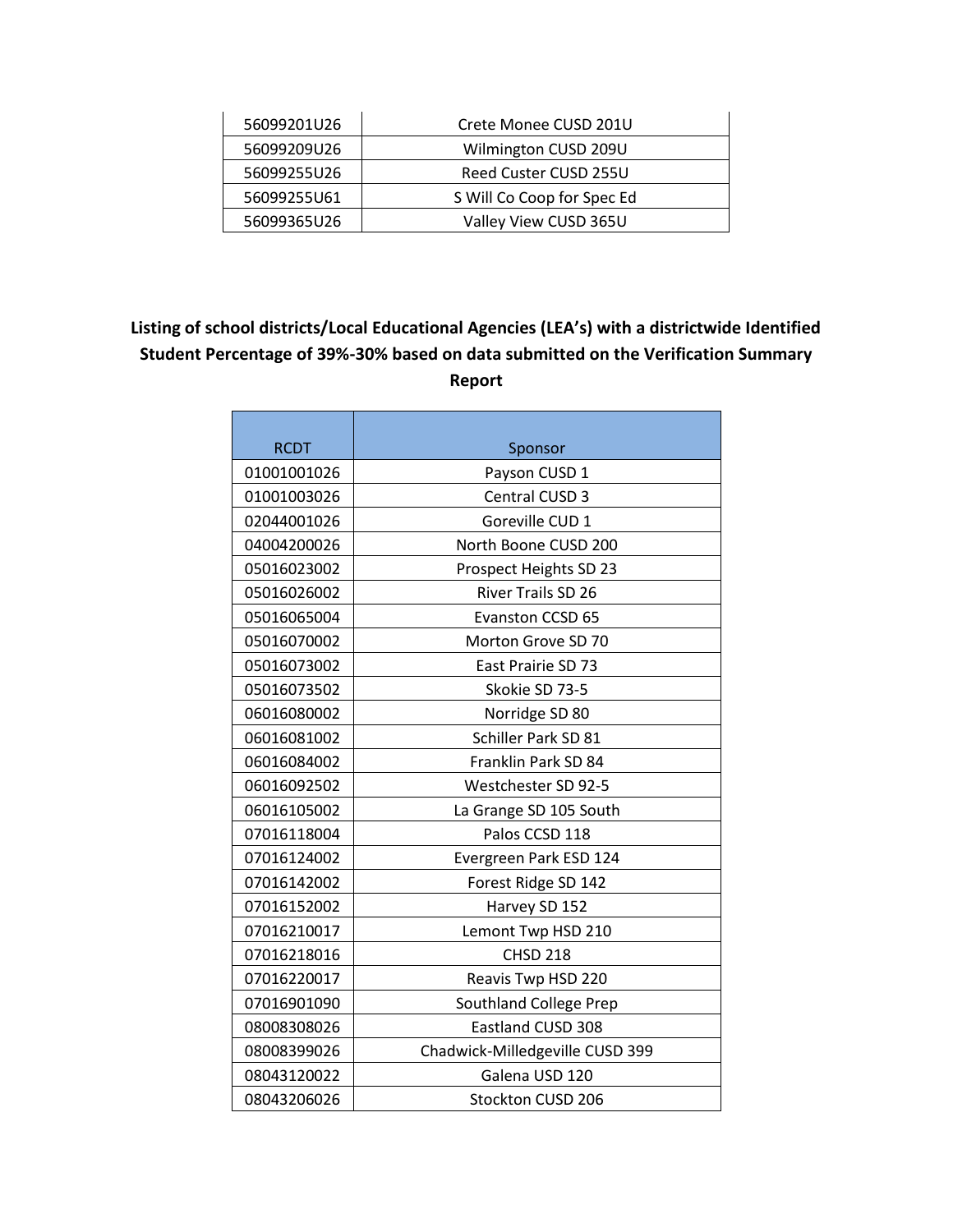| 08043210026 | River Ridge CUSD 210             |
|-------------|----------------------------------|
| 08089202026 | Lena Winslow CUSD 202            |
| 09010001026 | Fisher CUSD 1                    |
| 09010008026 | Heritage CUSD 8                  |
| 09010188004 | Gifford CCSD 188                 |
| 09027005026 | Gibson City-Melvin-Sibley CUSD 5 |
| 09027010026 | Paxton-Buckley-Loda CUD 10       |
| 11015001026 | Charleston CUSD 1                |
| 11021305026 | Arthur CUSD 305                  |
| 11021306026 | Arcola CUSD 306                  |
| 11023003026 | Kansas CUSD 3                    |
| 11023004026 | Paris CUSD 4                     |
| 11023006026 | <b>Edgar County CUD 6</b>        |
| 11070302026 | Okaw Valley CUSD 302             |
| 12040001026 | Jasper County CUD 1              |
| 13014001026 | Carlyle CUSD 1                   |
| 13014003026 | Wesclin CUSD 3                   |
| 13014012004 | Breese ESD 12                    |
| 13058010004 | Selmaville CCSD 10               |
| 13058600016 | Salem CHSD 600                   |
| 13095001004 | Oakdale CCSD 1                   |
| 16019424026 | Genoa Kingston CUSD 424          |
| 16019430026 | Sandwich CUSD 430                |
| 17020015026 | Clinton CUSD 15                  |
| 17020018026 | Blue Ridge CUSD 18               |
| 17053008026 | Prairie Central CUSD 8           |
| 17053074027 | Flanagan-Cornell Dist 74         |
| 17053232002 | Dwight Common SD 232             |
| 17053438004 | Saunemin CCSD 438                |
| 17064016026 | Olympia CUSD 16                  |
| 17064545051 | <b>Illinois State University</b> |
| 19022011002 | Medinah SD 11                    |
| 19022044002 | Lombard SD 44                    |
| 19022045002 | SD 45 DuPage County              |
| 19022060002 | Maercker SD 60                   |
| 19022088016 | DuPage HSD 88                    |
| 19022093004 | CCSD <sub>93</sub>               |
| 19022201026 | <b>CUSD 201</b>                  |
| 20024001026 | <b>Edwards County CUSD 1</b>     |
| 20083001026 | Galatia CUSD 1                   |
| 20096006004 | New Hope CCSD 6                  |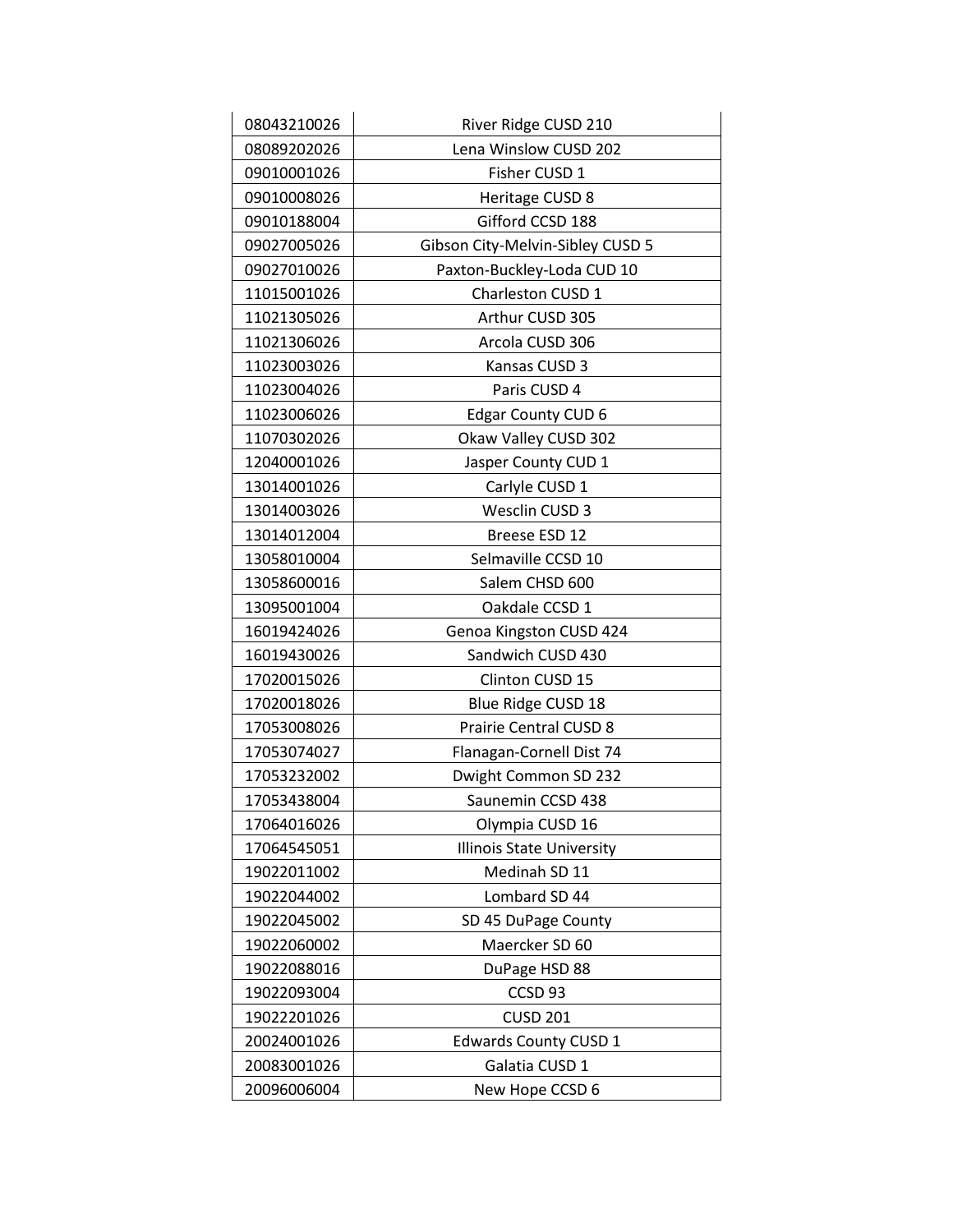| 20096225016 | Fairfield Comm H S Dist 225         |
|-------------|-------------------------------------|
| 21100001026 | Johnston City CUSD 1                |
| 21100005026 | Carterville CUSD 5                  |
| 22000000000 | Fulton/Schuyler ROE                 |
| 24032073017 | Gardner S Wilmington Twp HSD 73     |
| 25041001026 | Waltonville CUSD 1                  |
| 25041002004 | Rome CCSD 2                         |
| 25041004004 | Woodlawn CCSD 4                     |
| 25041012004 | McClellan CCSD 12                   |
| 25041099004 | Farrington CCSD 99                  |
| 26034316026 | Warsaw CUSD 316                     |
| 26062103026 | West Prairie CUSD 103               |
| 27066404026 | Mercer County School District 404   |
| 27094304026 | United CUSD 304                     |
| 28006017004 | Ohio CCSD 17                        |
| 28006094004 | Ladd CCSD 94                        |
| 28006115002 | Princeton ESD 115                   |
| 28037225026 | AlWood CUSD 225                     |
| 28037227026 | Cambridge CUSD 227                  |
| 28088001026 | Bradford CUSD 1                     |
| 28088100026 | <b>Stark County CUSD 100</b>        |
| 30039130004 | Giant City CCSD 130                 |
| 30039165016 | Carbondale CHSD 165                 |
| 30073050002 | Pinckneyville SD 50                 |
| 30073101016 | Pinckneyville CHSD 101              |
| 31045300026 | <b>CUSD 300</b>                     |
| 32038004026 | Central CUSD 4                      |
| 32038249026 | Crescent Iroquois CUSD 249          |
| 32046256004 | St Anne CCSD 256                    |
| 32046307016 | <b>Bradley Bourbonnais CHSD 307</b> |
| 33048202026 | Knoxville CUSD 202                  |
| 33048208026 | ROW VACUSD 208                      |
| 34049036002 | Grass Lake SD 36                    |
| 34049050004 | <b>Woodland CCSD 50</b>             |
| 34049112002 | North Shore SD 112                  |
| 35050079004 | Tonica CCSD 79                      |
| 35050120017 | La Salle-Peru Twp HSD 120           |
| 35050124002 | Peru ESD 124                        |
| 35050170004 | Seneca CCSD 170                     |
| 35050195004 | Wallace CCSD 195                    |
| 35050230004 | Rutland CCSD 230                    |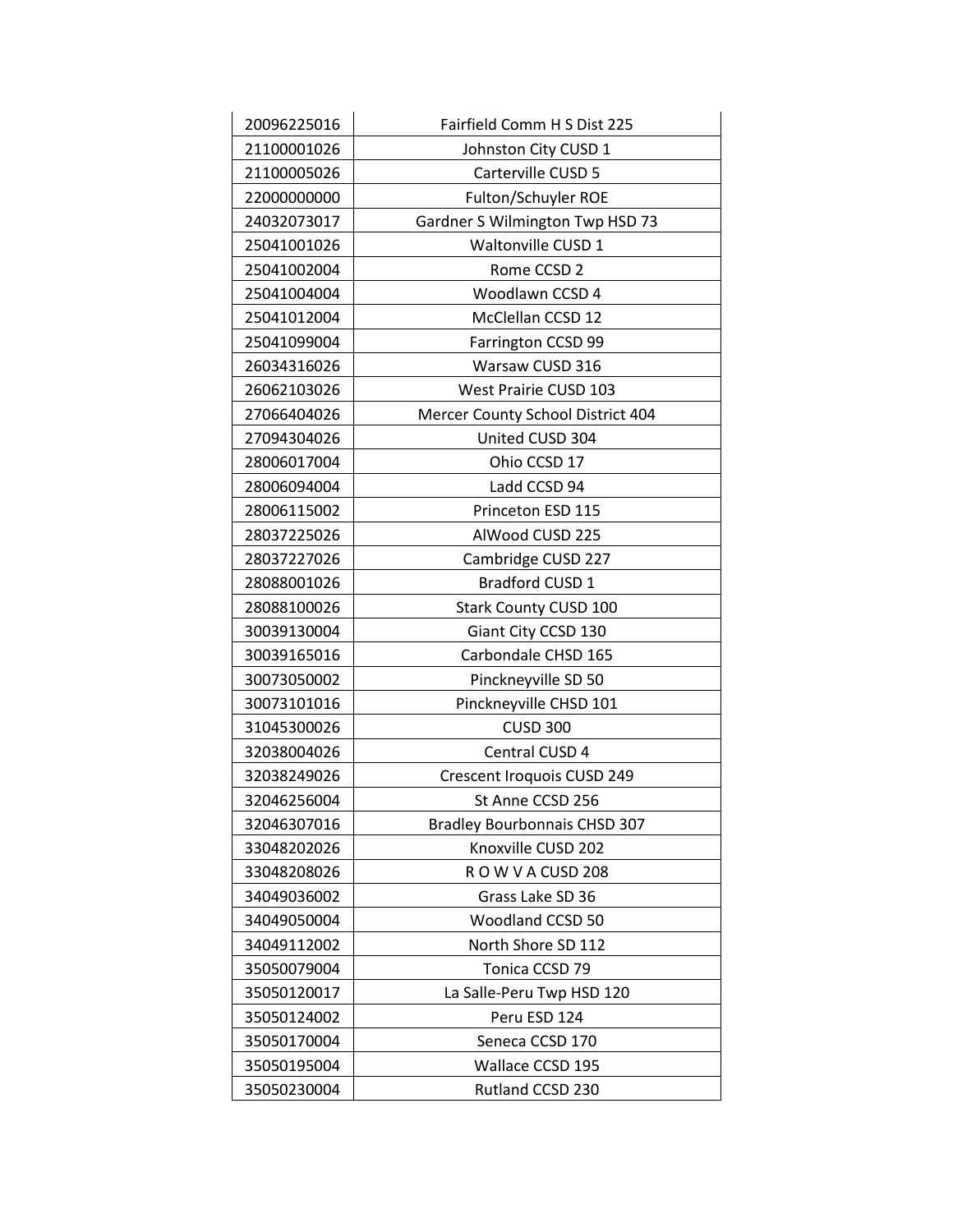| 38054023026 | Mt Pulaski CUSD 23               |
|-------------|----------------------------------|
| 38054061004 | Chester-East Lincoln CCSD 61     |
| 38065200026 | Greenview CUSD 200               |
| 39055011026 | Warrensburg-Latham CUSD 11       |
| 39055015026 | Meridian CUSD 15                 |
| 39074057026 | Deland-Weldon CUSD 57            |
| 40007040026 | Calhoun CUSD 40                  |
| 40056005026 | Mount Olive CUSD 5               |
| 43059007026 | Midland CUSD 7                   |
| 43102021026 | Lowpoint-Washburn CUSD 21        |
| 44063015004 | McHenry CCSD 15                  |
| 44063047004 | Crystal Lake CCSD 47             |
| 44063200026 | Woodstock CUSD 200               |
| 46009262026 | A-C Central CUSD 262             |
| 46069001026 | Franklin CUSD 1                  |
| 47052220002 | Steward ESD 220                  |
| 47052272026 | Amboy CUSD 272                   |
| 47071220026 | Oregon CUSD 220                  |
| 47071222026 | Polo CUSD 222                    |
| 47071231004 | Rochelle CCSD 231                |
| 47071269004 | Eswood CCSD 269                  |
| 48072068002 | Oak Grove SD 68                  |
| 48072265026 | Farmington Central CUSD 265      |
| 48072310016 | Limestone CHSD 310               |
| 48072321026 | Il Valley Central USD 321        |
| 49081040022 | Moline-Coal Valley CUSD 40       |
| 50082060026 | New Athens CUSD 60               |
| 50082110004 | Grant CCSD 110                   |
| 51084001026 | Tri City CUSD 1                  |
| 51084010026 | Auburn CUSD 10                   |
| 51084016026 | New Berlin CUSD 16               |
| 54092001026 | <b>Bismarck Henning CUSD</b>     |
| 07016274X01 | Altntve Academic Acheivemnt Acad |
| 09010002X10 | St Malachy                       |
| 11012002C26 | Marshall CUSD 2C                 |
| 15016038Y10 | Holy Trinity High School         |
| 15016189X06 | St Paul Lutheran School          |
| 15016190X06 | St Paul Lutheran School          |
| 15016350X03 | Humboldt Comm Christian School   |
| 15016813S19 | Anixter School                   |
| 15016900X03 | Chicago West Side Christian Sch  |